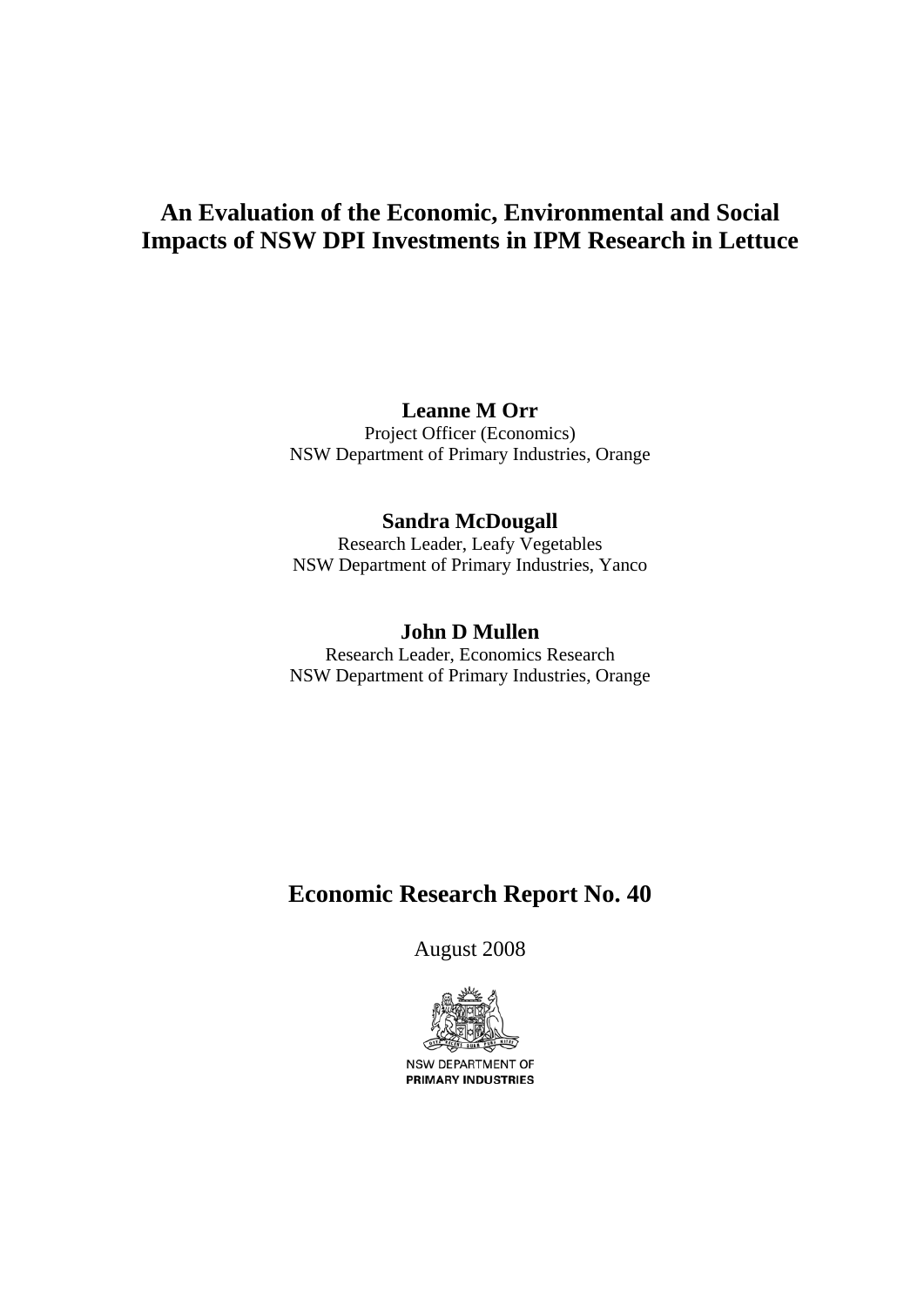#### <span id="page-1-0"></span>© NSW Department of Primary Industries 2008

This publication is copyright. Except as permitted under the Copyright Act 1968, no part of the publication may be reproduced by any process, electronic or otherwise, without the specific written permission of the copyright owner. Neither may information be stored electronically in any way whatever without such permission.

## **Abstract**

Research into IPM technologies has been conducted by NSW DPI for over 20 years. Evaluating the returns from investment in specific research and development projects is an important component of the NSW DPI science and research program. An economic evaluation has been conducted of IPM in managing invertebrate pests in lettuce in NSW. We found that there has been widespread adoption of IPM practices amongst NSW lettuce growers leading to a flow of economic benefits to the lettuce industry and the community. Important environmental and human health benefits were also identified. A benefit-cost ratio of 2 was calculated for the return to NSW DPI investment in lettuce IPM research which while satisfactory, is lower than returns calculated for other agricultural R&D. It does not include 'spillover' benefits to other States nor have human health or environmental benefits been valued.

**Keywords:** research; benefit-cost; evaluation; IPM (Integrated Pest Management); lettuce

JEL code: Q160

**ISSN 1442-9764** 

**ISBN 978 0 7347 1902 7** 

### *Senior Author's Contact:*

Leanne Orr, NSW Department of Primary Industries, Locked Bag 21, Orange, NSW, 2800  $(92)$   $(93)$   $(333)$ 

| Telephone: | $(02)$ 6391 3338          |
|------------|---------------------------|
| Facsimile: | $(02)$ 6391 3740          |
| Email:     | leanne.orr@dpi.nsw.gov.au |

### *Citation:*

Orr, L.M., McDougall, S., and Mullen, J.D (2008), *An Evaluation of the Economic, Environmental and Social Impacts of NSW DPI Investments in IPM Research in Lettuce*, Economic Research Report No 40, NSW Department of Primary Industries, Orange.

### **Disclaimer:**

The views expressed in this paper are solely the views of the authors and do not represent in any way policies of the NSW Department of Primary Industries (DPI).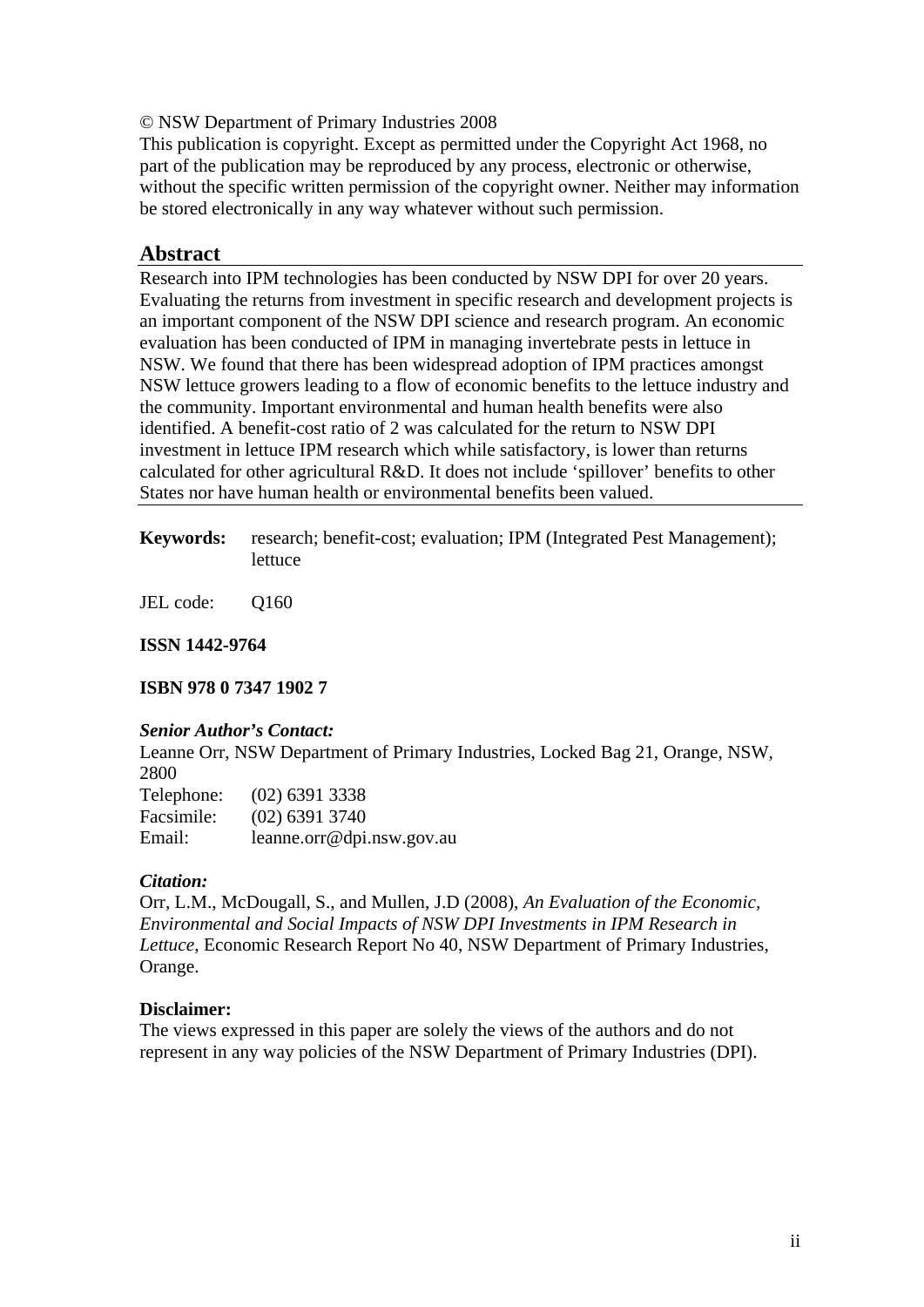# **Table of Contents**

| 1. |     |                                                                               |    |
|----|-----|-------------------------------------------------------------------------------|----|
| 2. |     |                                                                               |    |
|    | 2.1 | Significant pests in lettuce                                                  | 3  |
| 3. |     |                                                                               |    |
| 4. |     |                                                                               |    |
|    | 4.1 | Outputs from lettuce IPM research                                             | 10 |
|    | 4.2 | Outcomes from lettuce IPM research                                            | 10 |
|    | 4.3 | Community versus industry outcomes from lettuce IPM research and<br>extension | 12 |
|    | 4.4 | Adoption of recommendations                                                   | 13 |
| 5. |     |                                                                               |    |
|    | 5.1 | Cultural control recommendations                                              | 16 |
|    | 5.2 | Registration of new insecticides and biological controls for Heliothis        | 18 |
|    | 5.3 | <b>CLA</b> control recommendations                                            | 18 |
|    | 5.4 | Benefits to 2020 from NSW DPI lettuce IPM R&D                                 | 20 |
| 6. |     |                                                                               | 21 |
|    | 6.1 | Benefit-cost results to 2006                                                  | 22 |
|    | 6.2 | Benefit-cost results to 2020                                                  | 23 |
| 7. |     |                                                                               | 25 |
|    |     |                                                                               |    |
|    |     |                                                                               |    |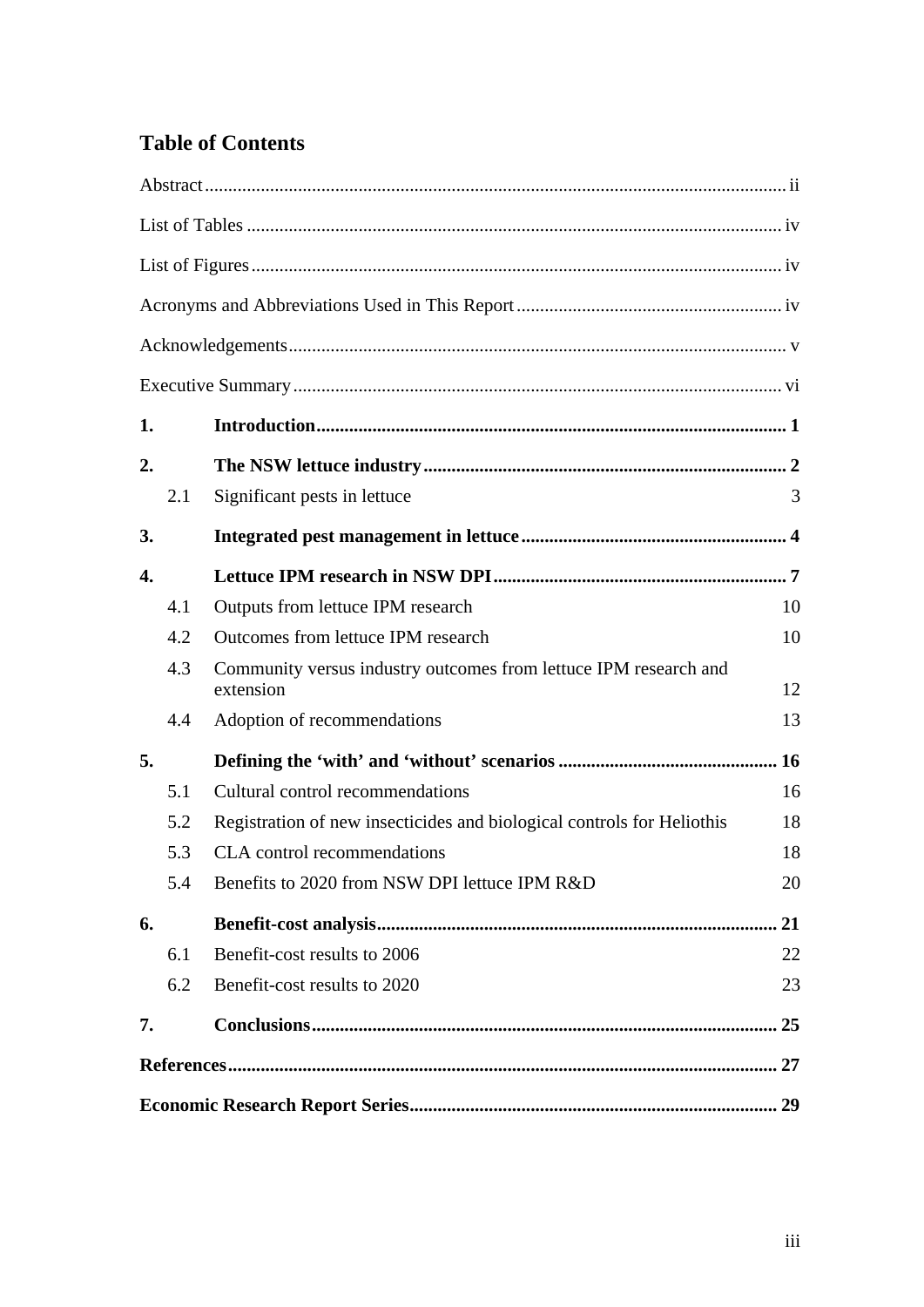# <span id="page-3-0"></span>**List of Tables**

| Table 1:  |                                                                          |  |
|-----------|--------------------------------------------------------------------------|--|
| Table 2:  |                                                                          |  |
| Table 3:  |                                                                          |  |
| Table 4:  | Project financial data (2006-2010) and estimated maintenance expenditure |  |
|           |                                                                          |  |
| Table 5:  |                                                                          |  |
| Table 6:  |                                                                          |  |
| Table 7:  |                                                                          |  |
| Table 8:  | Impact of adoption of IPM practices and use of new Heliothis and CLA     |  |
|           |                                                                          |  |
| Table 9:  |                                                                          |  |
| Table 10: |                                                                          |  |
| Table 11: |                                                                          |  |
| Table 12: |                                                                          |  |
| Table 13: |                                                                          |  |
| Table 14: |                                                                          |  |
| Table 15: |                                                                          |  |
| Table 16: |                                                                          |  |
|           |                                                                          |  |

# **List of Figures**

| Figure 1: |  |
|-----------|--|
|           |  |

# **Acronyms and Abbreviations Used in This Report**

| ABS         | <b>Australian Bureau of Statistics</b>           |
|-------------|--------------------------------------------------|
| <b>BCR</b>  | Benefit cost ratio                               |
| BMO         | <b>Best Management Options</b>                   |
| Bt          | <b>Bacillus thuringiensis</b>                    |
| CLA         | Currant lettuce aphid                            |
| DPI         | Department of Primary Industries                 |
| <b>GRDC</b> | Grains Research and Development Corporation      |
| GVP         | Gross value of production                        |
| HAL         | Horticulture Australia Limited                   |
| IPM         | Integrated pest management                       |
| IRR         | Internal rate of return                          |
| NPV         | Net present value                                |
| NSW         | New South Wales                                  |
| NSW DPI     | New South Wales Department of Primary Industries |
| R&D         | <b>Research and Development</b>                  |
| SB/CW       | Sydney basin and central western area            |
| UC          | University of California                         |
| WFT         | Western flower thrips                            |
| YAI         | Yanco Agricultural Institute                     |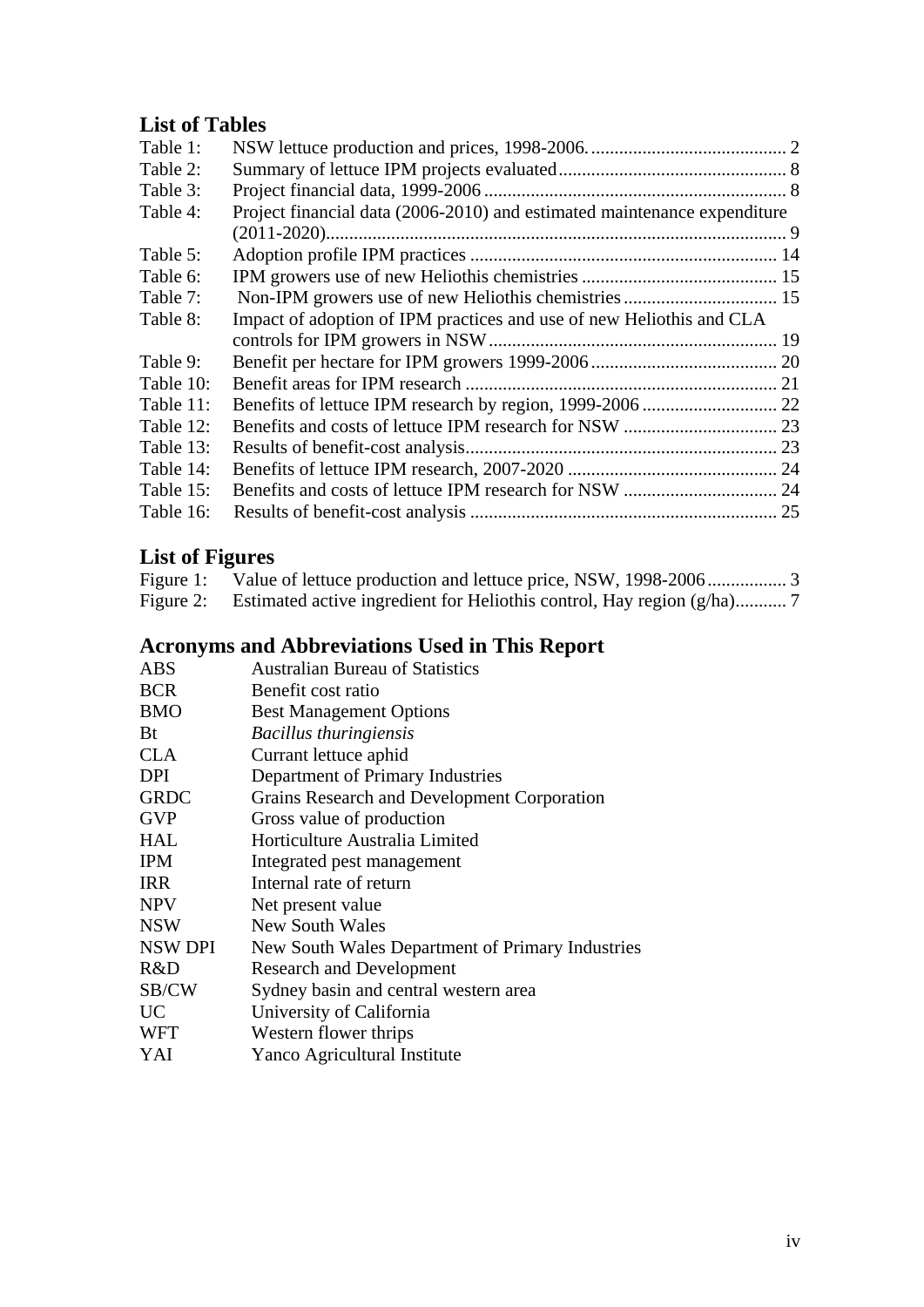# <span id="page-4-0"></span>**Acknowledgements**

The authors would like to acknowledge Tony Napier (District Horticulturalist, NSW DPI, Yanco, NSW), Helen Scott-Orr (Director Health Science, Strategic Alliances and Evaluation, NSW DPI, Orange, NSW) and Dr David Hall ( Research Leader Plant Health Sciences, NSW DPI, Gosford, NSW) for their valuable contributions to this report.

The authors would also like thank Dr Grant Herron (Senior Research Scientist, NSW DPI, Camden, NSW) and Robyn Hean (Economist, Farm Forestry, NSW DPI, Armidale, NSW) for their valuable comments on the final report.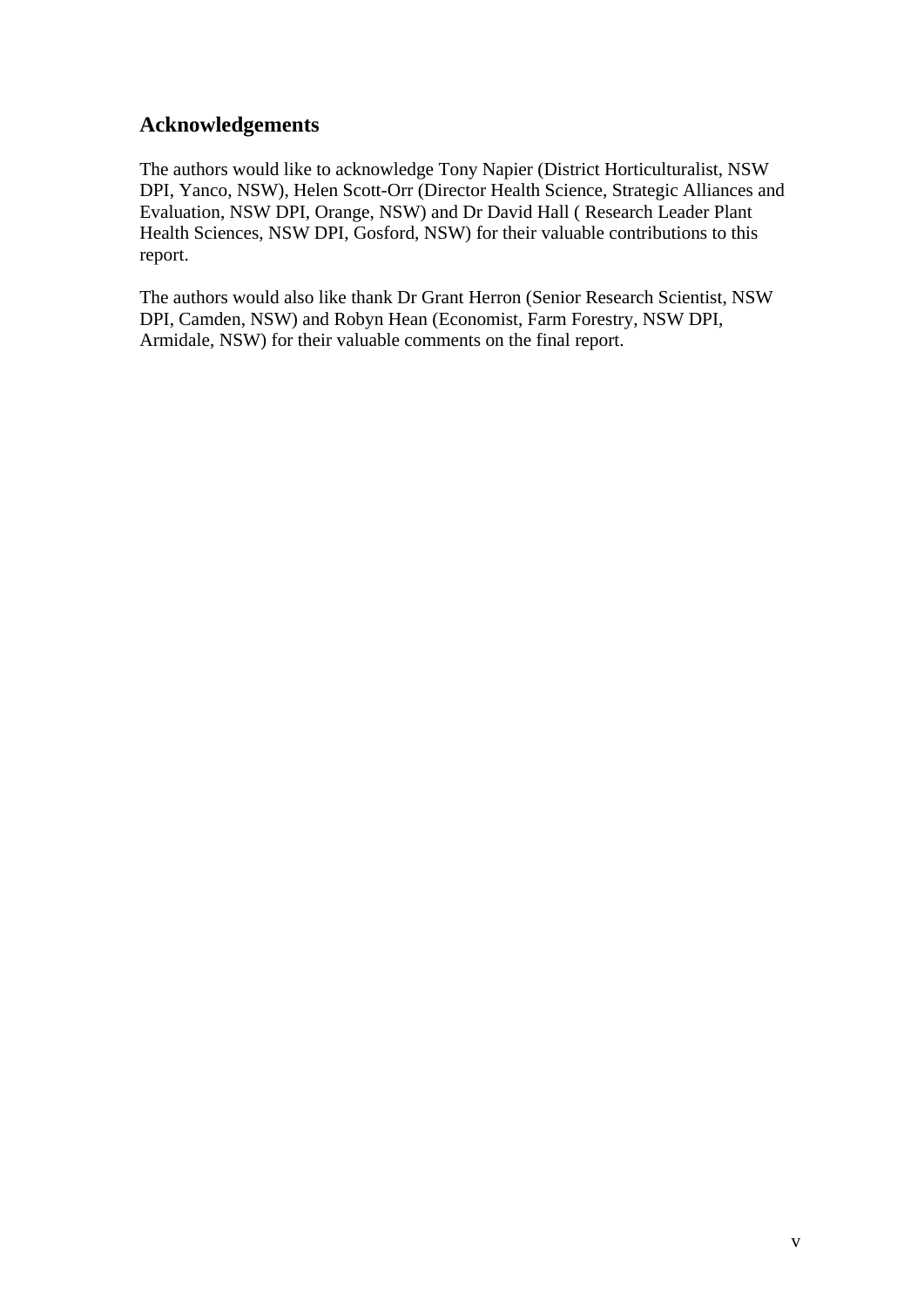# <span id="page-5-0"></span>**Executive Summary**

Evaluating the returns from investment in specific research and development (R&D) projects is an important component within New South Wales Department of Primary Industries (NSW DPI) Science and Research Division. In 2006 the NSW DPI invested an estimated \$5.6m in pest management research activities related to plants. An important component has been the development and extension of Integrated Pest Management (IPM) programs. Research into IPM strategies has been carried out by NSW DPI for over 20 years. In that time, a flow of recommendations from this research for adoption by NSW primary producers have been released.

In this evaluation we have attempted to assess some of the important benefits to industry, consumers and the wider community in NSW resulting from NSW DPI research in lettuce IPM. Insect pests and diseases can cause major crop losses and create unacceptable contamination problems for the lettuce industry. The lettuce industry has largely been dependant on insecticides and other costly chemicals, which can have adverse environmental and social effects, to control these pests.

Since 1999, NSW DPI has committed significant resources to research relating to developing IPM strategies for lettuce production, with research focussed on developing recommendations for IPM practices and determining chemical efficacy. This evaluation looks at NSW DPI cash and in-kind expenditure (some of which is industry funded) on a suite of projects focussing on lettuce IPM. The research is based at the Yanco Agricultural Institute and has been primarily carried out by Dr Sandra McDougall, Research Leader, Leafy Vegetables.

### *Approach to the evaluation*

In the analysis reported here the investments by NSW DPI in research relating to lettuce IPM from 1990 to 2006 were evaluated in an economic framework. An estimation of the increased profits from using IPM practices and new chemical controls is the basis for the analysis of economic benefits. Estimated welfare gains also depend on the level of adoption of the technology.

Two sets of results are presented in this report. The first is a comparison of industry benefits and costs of these investments by NSW DPI up to 2006; the second extends the evaluation to 2020, where the benefits from research are measured from the commencement of the initial research project to 2020 to allow for the flow of benefits into the future from research already undertaken. Projected research costs to 2020 are included to protect the stream of benefits arising from research already completed.

The on-farm benefits of the research program are measured as the difference in the economic return from the research (the 'with' research scenario) and those which would have resulted had the projects not been initiated (the 'without' research scenario).

### *Funding sources*

Four research projects were identified for evaluation in this cluster of IPM research. Research costs up to 2006 were estimated to have a present value of \$2.26million, and when research costs were projected to 2020 the total was \$5.28million. Of the funds invested in lettuce research to 2007, 54% was provided by NSW DPI and 46% was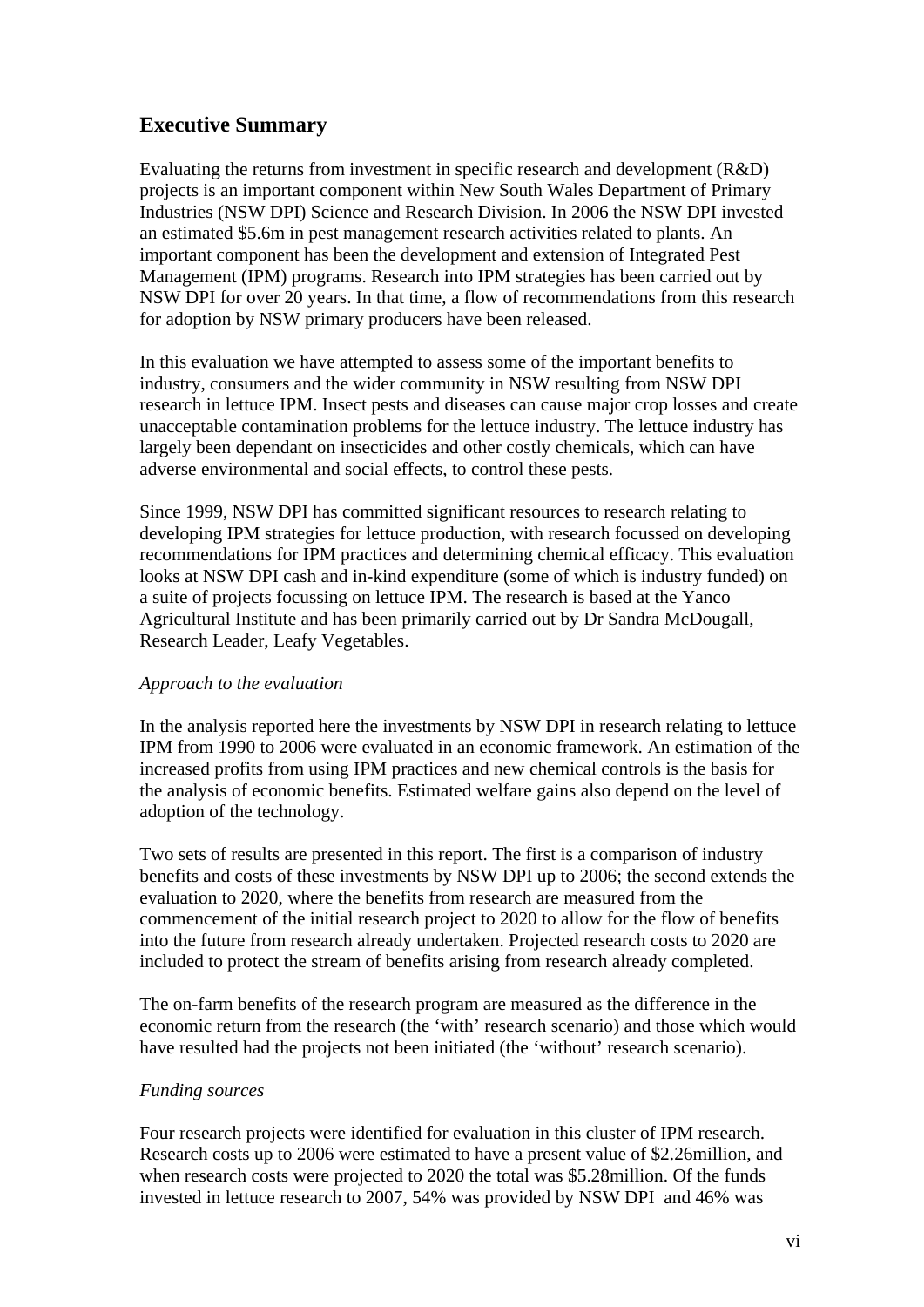from industry. The main industry funding source was Horticulture Australia Limited (HAL).

#### *Economic, social and environmental effects*

The benefit-cost ratio (BCR) of NSW DPI lettuce IPM research up to 2006 was 1.7. The net present value (NPV) of the benefits from this research up to 2006 was \$1.63million. The internal rate of return (IRR) up to 2006 was 46%. When research benefits and costs were extended to 2020 the BCR was 2, the NPV was \$5.4million and the IRR was 48%.

These financial criteria suggest that while still profitable, the investment in IPM research in lettuce has not delivered the same level of returns as other investments in R&D by NSW DPI. However in our judgement these results may understate actual returns by a considerable margin. We made no attempt to value reduced risks to human and environmental health and we focussed on benefits to NSW, as in other evaluations in this series, knowing that the lettuce industry in other States has benefited strongly from research in NSW. Furthermore we have adopted a conservative approach in only recognising benefits to IPM technologies developed by NSW DPI as distinct from the benefits of new chemicals more properly attributed to chemical firms

These economic benefits from lettuce IPM research flow to the lettuce industry and are shared by producers, input suppliers, processors and consumers. Social benefits have arisen from the networking and education activities supporting lettuce growers. Social support networks have been developed and fostered, growers and consultants are better informed and have greater access to technical and professional assistance. Improved prosperity of the lettuce industry from reduced levels of crop damage from pests and reductions in pest control costs has also been a positive social outcome.

Environmental benefits from lettuce IPM research are both farm specific (some of which are reflected in estimated economic benefits) and community wide in nature. Adoption of recommendations from lettuce IPM research has led to increased usage of generally more pest specific, efficacious and less toxic insecticides with lower rates of active ingredient used. This has resulted in outcomes such as potential for increased farm biodiversity and reduced off-farm environmental contamination. Most of the environmental impacts of lettuce IPM research, especially off-farm impacts, have not been valued in this analysis.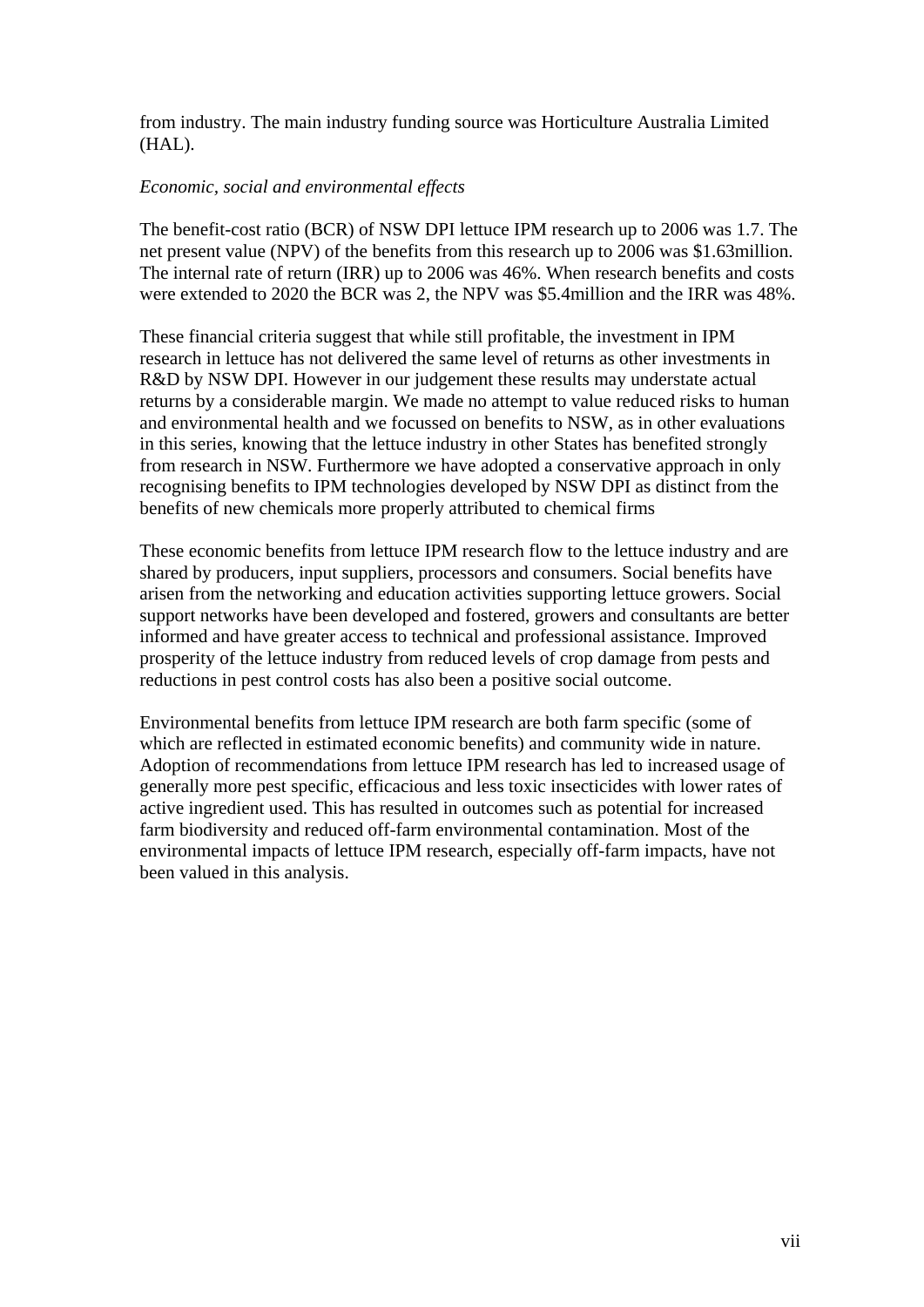# <span id="page-7-0"></span>**1. Introduction**

Integrated Pest Management (IPM) as part of wider pest management, is an important issue for agricultural producers, consumers and government in NSW. On-farm pest management impacts on the quantity and quality of produce and on costs of production. Producers benefit from potentially reduced costs of production and reduced crop damage, whereas consumers benefit from better quality and potentially lower priced produce. There may also be reduced risks to human and environmental health.

The distinguishing features of an IPM strategy are: the use of knowledge about the biology of pests and their interaction with their natural enemies, and about cultural and chemical control strategies, along with the monitoring of pest and beneficial populations, to allow growers to make profitable pest management decisions. The term IPM, is often misused to encompass all pest management technologies. While new scientific information has enabled farmers to make more profitable pest management decisions particularly with respect to pesticides, it has also been a valuable input into the management of externalities associated with pests and the use of pesticides and into the public regulation of pest management. It is appropriate for a public institution such as NSW DPI to conduct research and extension activities to generate information of this nature, which has characteristics of a public good and is, to some degree, unique to the agricultural ecosystem of NSW.

Evaluating the returns from investment in R&D is an important activity within NSW DPI Science and Research Division. The findings from these evaluations are reported in DPI's Economics Research Report series available at <http://www.dpi.nsw.gov.au/> research/areas/health-science/ economics-research#Economic-Research-Reports. Early evaluations are summarised in Mullen (2004).

NSW DPI has invested in R&D into IPM technologies for over 20 years. In 2006, NSW DPI invested an estimated \$5.6million in pest management research activities related to plants. These research activities encompassed a wide variety of pests that affect NSW plant industries – including insects, diseases and weeds – and a wide range of control strategies. Research has been carried out not only at the farm level (including chemical efficacy) but also at the post-harvest level, often involving market access issues. In 2007, economic evaluations were conducted of IPM research clusters in three areas: invertebrate pests in rice, lettuce IPM and fruit fly disinfestation of citrus.

The focus of this paper is the evaluation of the lettuce IPM research cluster. The size and nature of the lettuce industry in NSW is described and the significant pest issues facing lettuce producers in NSW are outlined. We summarise the nature of IPM technologies arising from this lettuce IPM research, their rate of adoption and the economic, environmental and social impacts. The results of a benefit-cost analysis are presented for NSW DPI R&D into lettuce IPM.

There are two components to this evaluation. First, we report what is an essentially ex-post evaluation of the flow of benefits and costs from lettuce IPM research to 2006. Second, we assess the likely flow of benefits and costs to 2020 in a more speculative ex-ante component. Because of differences in climate, pest problems and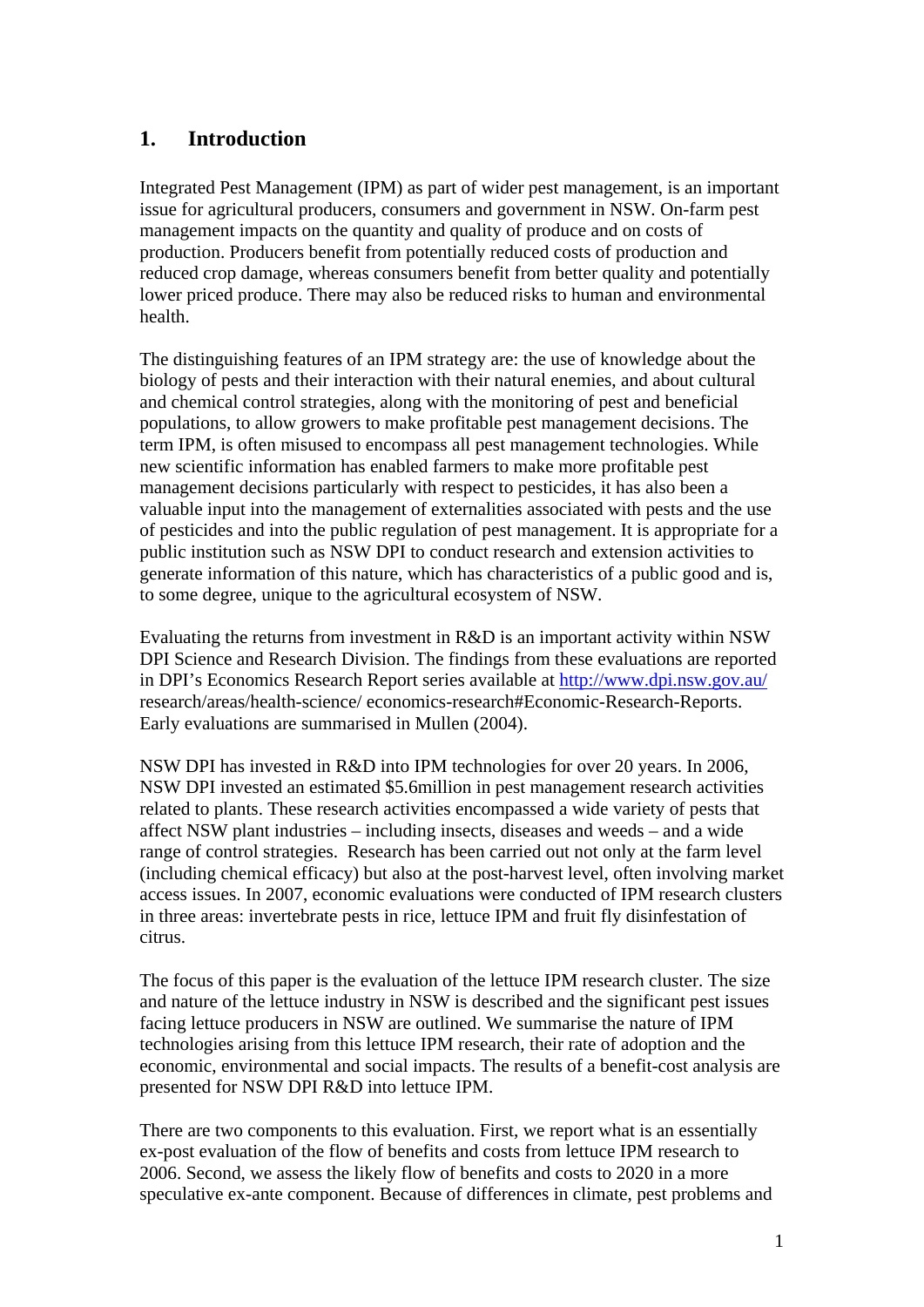<span id="page-8-0"></span>management responses, our analysis has been conducted for two regions of NSW – the Hay region and a region comprising the Sydney basin (including surrounding coastal areas) and the central west referred to as the SB/CW region.

# **2. The NSW lettuce industry**

Lettuce is a short-season crop produced under irrigation in rotation with other vegetable crops. The bulk of lettuce production in NSW is centred in three main growing regions, the Sydney Basin, the Murrumbidgee and the Central West.

Around 520 hectares (ha) of lettuce are harvested all year round in the Sydney Basin and coastal region using both field and hydroponic systems. Production declines through summer due to the warm conditions. Lettuce producers in the Sydney Basin and on the coast primarily supply fresh markets with a small percentage going to processors. Around 320 ha are sown in the Murrumbidgee region from early February through to late July for harvesting from April to the end of October, using field production systems only. Production through summer is not possible due to high temperatures. All lettuce producers in this region supply the fresh market with a small number also supplying processors. In the central west of NSW, lettuce is only produced for harvest during spring and autumn as production outside these times is difficult due to extremes of hot and cold climatic conditions. Around 180 ha of field lettuce are harvested each year in the central west.

NSW accounts for roughly 20 percent (%) of harvested area of lettuce in Australia. It is the third largest lettuce producing state with an average of around 23 kilo tonnes (kt) of lettuce produced in the past eight years from around 950 ha. Data on key parameters such as harvested area, yield, production, price and value of production are presented in Table 1.

|      | Area  |        |                   |              | <b>Value of</b>   | <b>Real</b>       | <b>Value of</b>       |
|------|-------|--------|-------------------|--------------|-------------------|-------------------|-----------------------|
| Year | Sown  | Yield  | <b>Production</b> | <b>Price</b> | <b>Production</b> | <b>Price</b>      | <b>Production</b>     |
|      |       |        |                   |              | (nominal dollars) |                   | $(year-2006$ dollars) |
|      | (ha)  | (t/ha) | (kt)              | (\$/t)       | \$m)              | $(\frac{\xi}{t})$ | $(\text{Sm})$         |
| 1998 | 929   | 23.6   | 21.9              | 744          | 16.3              | 962               | 21.1                  |
| 1999 | 1,223 | 22.7   | 27.7              | 675          | 18.7              | 873               | 24.2                  |
| 2000 | 611   | 19.3   | 11.8              | 851          | 10.1              | 1,064             | 12.6                  |
| 2001 | 1,046 | 24.2   | 25.3              | 1,000        | 25.3              | 1,190             | 30.1                  |
| 2002 | 1,011 | 26.9   | 27.2              | 978          | 26.6              | 1,138             | 30.9                  |
| 2003 | 935   | 21.8   | 20.4              | 889          | 18.1              | 1,013             | 20.6                  |
| 2004 | 787   | 23.0   | 18.1              | 913          | 16.5              | 1,002             | 18.1                  |
| 2005 | 773   | 20.1   | 15.6              | 747          | 11.6              | 782               | 12.1                  |
| 2006 | 1,235 | 33.1   | 40.9              | 914          | 37.4              | 914               | 37.4                  |

**Table 1: NSW lettuce production and prices, 1998-2006.** 

Source: ABS various catalogues

NSW lettuce production peaked at an estimated 41kt in 2006 from an area of 1235ha sown, whereas in 2000 production was less than a third of this with only 11.8kt of lettuce produced from around 600ha sown (ABS 7121.0). Area sown is not always an accurate guide to area harvested because of pest and disease damage.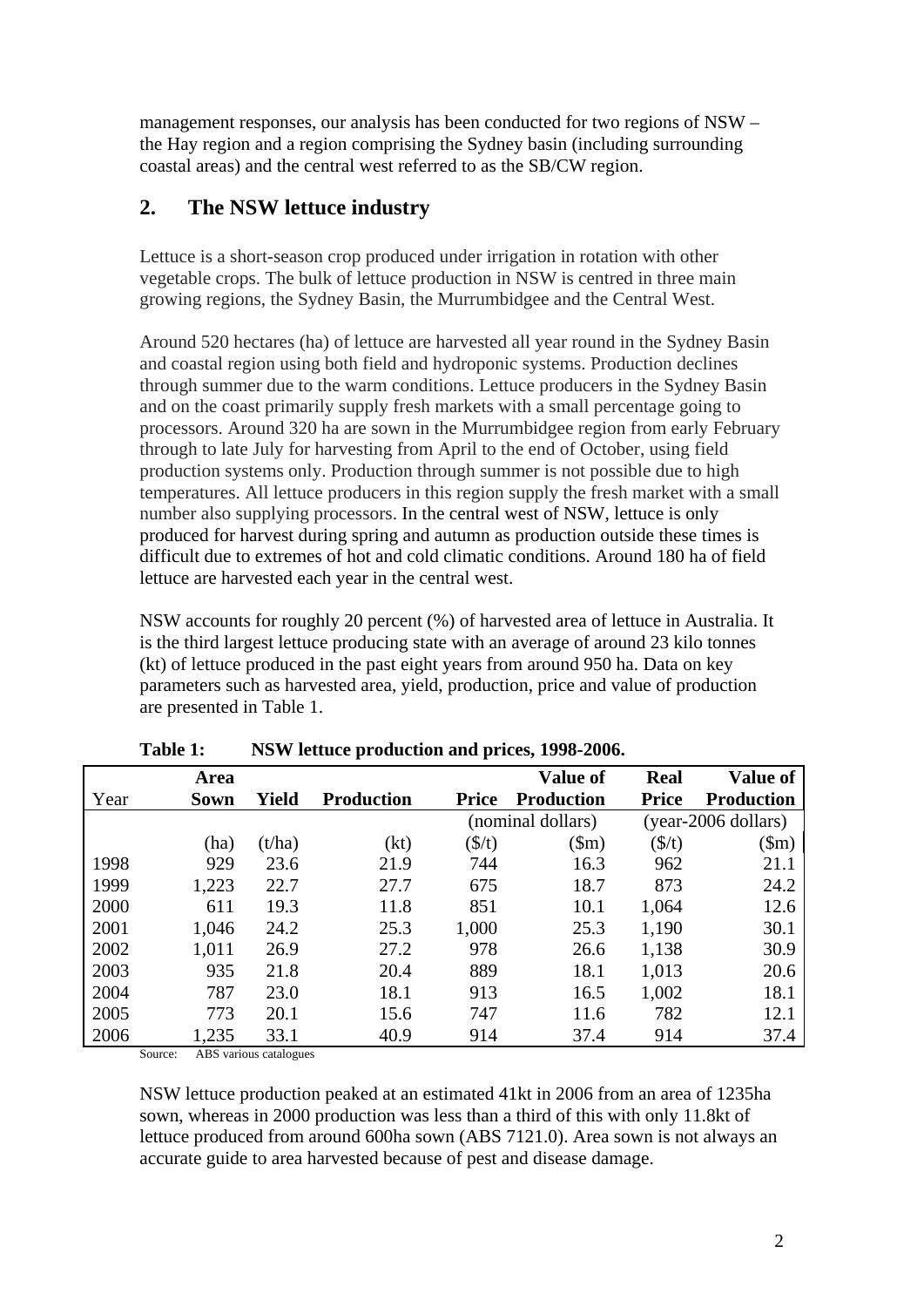<span id="page-9-0"></span>Average yields in NSW are around 23.9 tonnes (t) of lettuce harvested per ha sown, equating to an average of approximately 1700 cartons of lettuce produced per ha (ABS 7121.0). However researchers and industry experts estimate that average yields are in the order of 2200 carton per ha for NSW growers using furrow irrigation. The industry estimate of average yield was used in this analysis. The difference in yields is largely accounted for by the difference between the area of lettuce sown as recorded by the ABS and the actual area harvested by growers, which is reduced by the area of crops damaged or abandoned.

Lettuce prices, in nominal terms, were around \$740/t (\$10 per 18kg carton) in 1998 and rose to around \$1000/t (\$13 per carton) in 2001/02 before falling back to around \$740/t in 2005. In real (year 2006) dollars, lettuce prices rose from around \$960/t (\$13 per carton) in 1998 to almost \$1200/t (\$16 per carton) in 2001 before falling to \$780/t in 2005. NSW lettuce prices were around \$900/t (\$12 per carton) in 2006. In real (year 2006) dollars, the lettuce industry contributed an estimated \$37.4 m to the NSW economy in 2006 (ABS, 7502.0) growing from just over \$20 m in 1998. The large rise from cash receipts of around \$15 m between 2005 and 2006 is largely due to increased area and higher yields in the 2006 season.



**Figure 1: Value of lettuce production and lettuce price, NSW, 1998-2006** 

#### **2.1 Significant pests in lettuce**

Information about pests in lettuce in NSW and their management can be obtained from a number of sources including McDougall and Creek (2003) and various NSW DPI PrimeFacts and industry notes. Pests and diseases reduce both the yield and quality of lettuce. Most pests of lettuce are common pests of other vegetable and field crops (PrimeFact 154, 2006). Pest insects either physically damage the plants or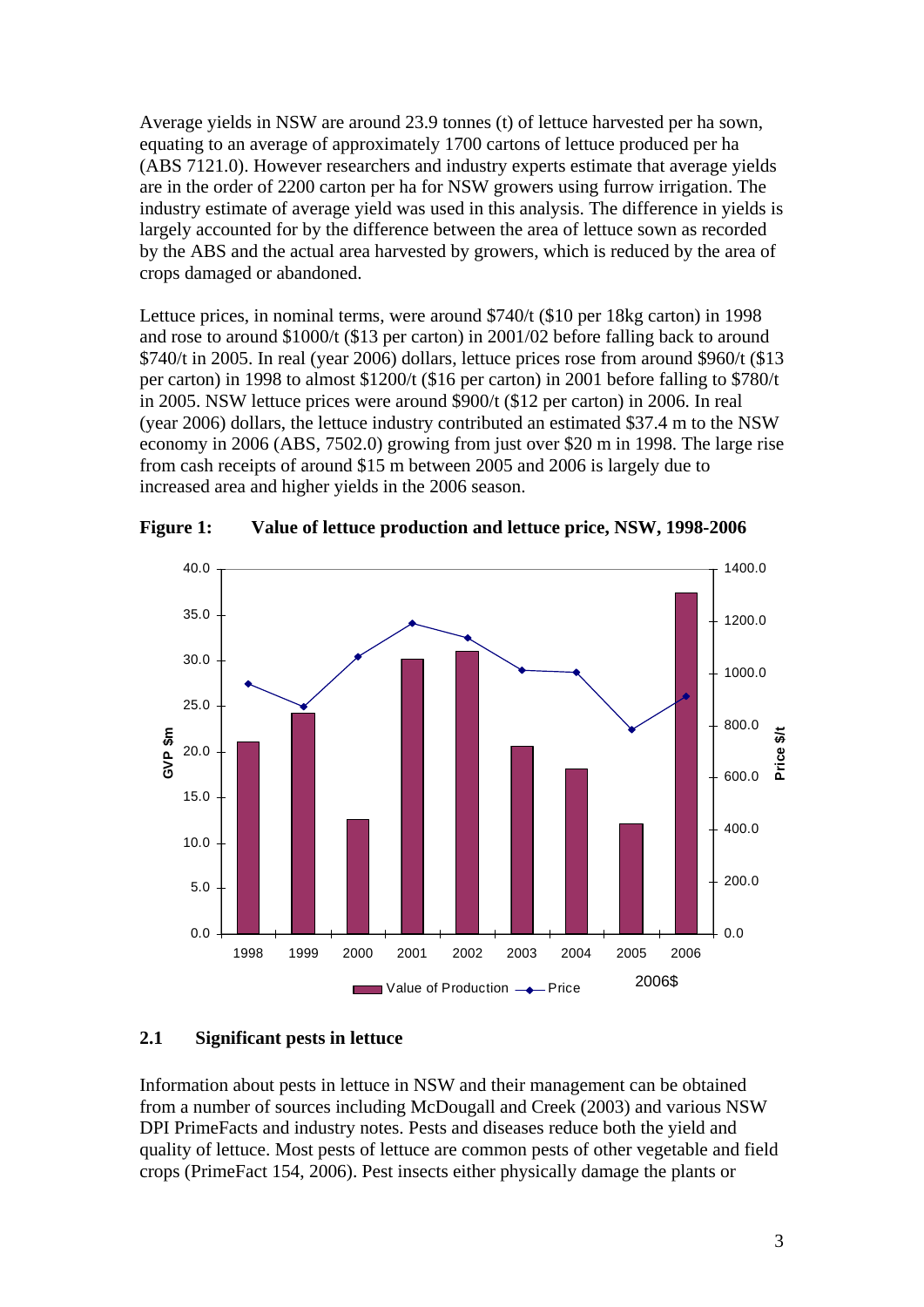<span id="page-10-0"></span>transmit diseases. Significant pests of lettuce have historically included pests such as Heliothis caterpillars, cutworms, thrips and a number of aphid species.

*Helicoverpa* (Heliothis) species are by far the most serious insect pests found attacking lettuce throughout NSW. The most problematic species being *Helicoverpa armigera* (Tobacco Budworm) which has developed resistance to the key insecticide groups used for its control. In the Hay region of NSW, *H. armigera* is most commonly a problem over the summer and autumn months while another species of Heliothis, *H. punctigera* (Native Budworm), is more commonly a problem in spring. In the Sydney Basin region crop damage from Heliothis is most severe during the spring growing season.

Insects such as thrips and aphids are the next most significant pests affecting lettuce growers in NSW. As recently as early 2006, a significant new pest emerged as a threat to lettuce production in NSW. The currant lettuce aphid (CLA) *Nasonovia ribis-nigri* was first detected in Tasmania in 2004 and is believed to have spread from New Zealand by wind. CLA is a potentially devastating pest for the lettuce industry with the aphid preferring to be sheltered within the lettuce head and hence difficult to reach with foliar insecticides. CLA contaminates the lettuce to such a degree that it cannot be sold.

In some areas, particularly for hydroponic producers in the Sydney basin, western flower thrips, *Franklinella occidentalis* (WFT), is a major problem as a vector of tomato spotted wilt virus. Other thrips can also vector this disease but WFT is highly resistant to most insecticides.

The most common diseases in lettuce are fungal, bacterial and viral. Fungal diseases affecting lettuce include downy mildew, sclerotinia, grey mould, anthracnose and septoria spot. Bacterial diseases of lettuce include leaf spot, varnish spot and soft rot. Virus' affecting lettuce include nectrotic yellows virus, big vein virus, tomato spotted wilt virus and lettuce mosaic virus. Diseases such as these can cause production losses of around 10% for affected growers (McDougall *et al.*, 2002).

# **3. Integrated pest management in lettuce**

Decisions about pest control strategies are complex because of the mobility of pests and their ability to respond to control strategies. Many control strategies, particularly those of a chemical nature, have adverse impacts, sometimes distant in time, on nontarget species and non-target sites. These non-target impacts, sometimes referred to as externalities, come in many forms. Externalities include the loss of natural enemies of target species, secondary pest outbreaks, and the emergence of resistant pest strains. Externalities also include health risks to farm labour and the consumers of farm produce, as well as risks to environmental resources such as air and water quality.

In the decades immediately following the development of synthetic pesticides, lettuce growers developed almost total reliance on these chemicals for pest control. Right from these early years there were 'spillover' impacts of consequence to human and environmental health, although not all of these were immediately recognised or thought to be significant at the time. On the farm, however, pests began to develop resistance to the chemicals used for their control requiring ever more chemical applications and the search for alternative chemicals – a pesticide 'treadmill'.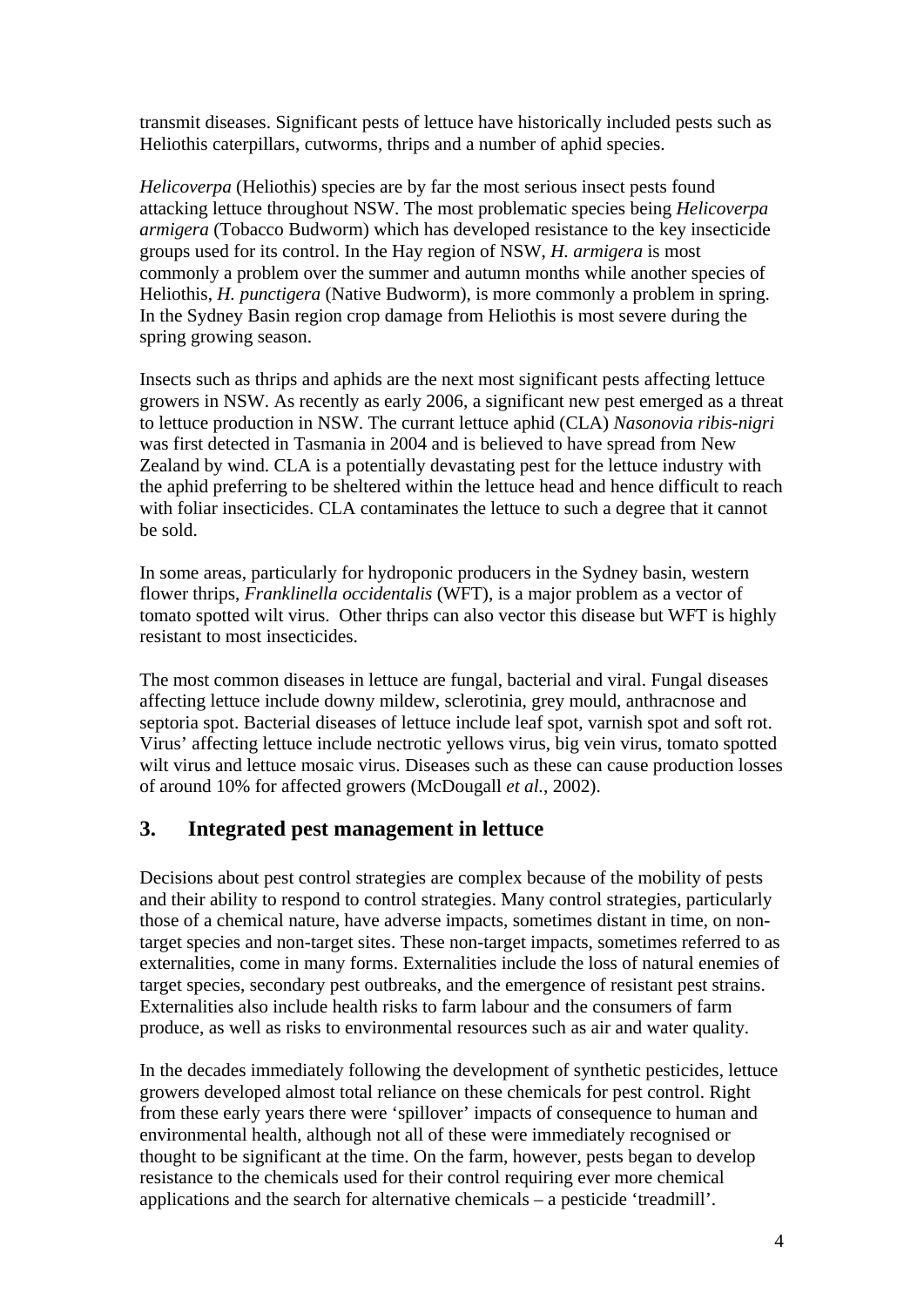Much of the early research into IPM was conducted within the University of California (UC) system. The key elements of IPM programs seem to have been first brought together in a classic paper by Stern et al. (1959). Stern et al (1959) discussed the management of arthropod pests and recognized that pests had to be managed in ways profitable to farmers. Their paper began with a discussion of why arthropods had increased in significance as pests of agriculture. They identified the recent development of agriculture and the sometime indiscriminate use of pesticides as the main causes for the increased problems with arthropods. They spoke in terms of 'general equilibrium' populations of pests and suggested that, in general, pesticides provided only a temporary lowering of the equilibrium population, whereas biological controls held the potential of a permanent lowering. The objective of pest management was to lower the pest population below an economic threshold, but the problem was complex because the threshold was not fixed, varying with economic, biological and physical parameters. They called for the integration of biological and chemical control strategies based on greater knowledge of the ecosystem, sciencebased monitoring and prediction of pest populations, the augmentation of natural enemies, and the use of selective insecticides. All of these have become important components of IPM programs. A component they did not foresee was the use of gene technology, although they did talk about traditional breeding for resistance.

Initially very few pesticides were registered for use in lettuce, but the few pesticides available were highly successful at controlling the major pests and diseases. In the 1980s and 1990s Heliothis management relied heavily on synthetic pyrethroid and carbamate insecticides for control with most growers routinely using these insecticides whether caterpillar pests were present or not. As the key caterpillar pest *H. armigera* developed resistance to both these chemical groups, control became less effective. The insecticides available for Heliothis control included methomyl, endosulfan, diazinon, synthetic pyrethroids and carbaryl. Sucking insect pests were generally controlled by dimethoate and endosulfan. A typical pest management regime for lettuce growers in this era would involve the use of 'hard' insecticides such as Lannate®, Fastac®, Endosulfan and Dimethoate®. Fungicides such as Sumisclex® and Rovral® were used to control sclerotinia, and Ridomil®, mancozeb and copper oxychloride were used on downey mildew.

Prior to research into strategies for IPM, and due to the low tolerance by consumers of insect or disease damage, growers largely used pesticides in a preventative manner. All but a few growers were spraying on a routine calendar basis with some modification depending on weather conditions or casual observations in the crop. In autumn most growers sprayed for insects every 7-10 days and in spring every 7-21 days. Few growers could identify their key pests, and even fewer knew what other insects or diseases could help manage these pests (McDougall *et al*, 2002). The majority of lettuce growers in NSW applied pesticides using a conventional boom sprayer which does not provide good coverage of the chemical over the whole plant (McDougall *et al*, 2002). Most growers did not calibrate their spray equipment regularly.

Emerging pest resistance problems in the 1990s eventually required solutions including an IPM component. As a result of a strong research program in the late 1990s by NSW DPI staff supported by funds from HAL and industry, initial recommendations forming an IPM program for the control of pests and diseases in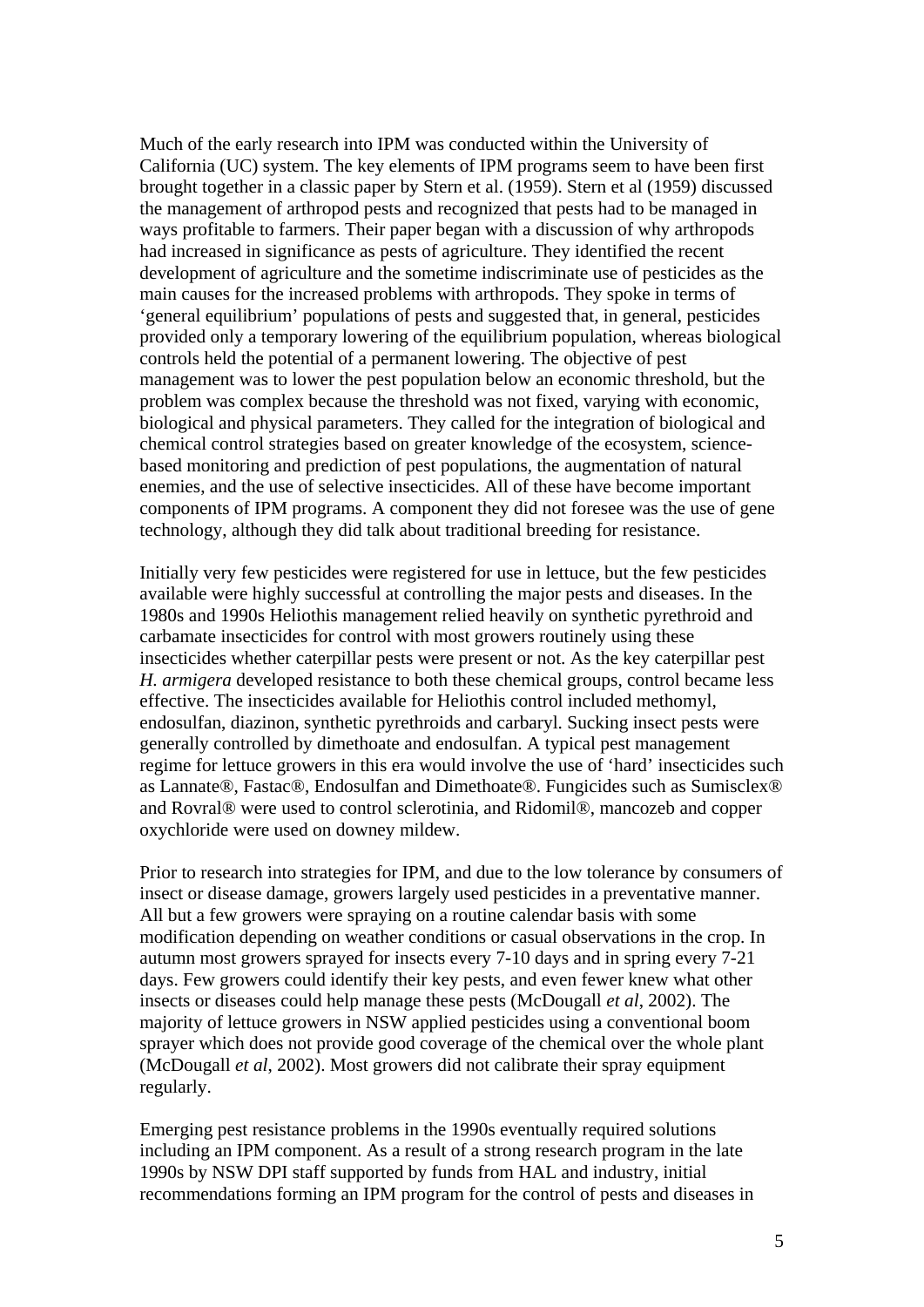lettuce were developed by 1999. Elements of this research program included studying the life cycle of pests and diseases and their predators, the impact of pesticides and other management technologies on pests, diseases and predators and the development of monitoring tools to identify threshold pest populations. The aim was to develop IPM strategies profitable for farmers to use with fewer environmental and human health risks.

'Soft' insecticides such as Success® (spinosad) and Avatar® (indoxicarb) and the biological insecticide Gemstar® (Nuclear Polyhedrosis Virus) were registered for use in controlling Heliothis. Success® was registered for use in lettuce in spring 1999. In 2001 Avatar® and in 2002 Gemstar® were also registered for use in lettuce. In 1998 a permit for the use of a biological control, *Bacillus thuringiensis* (Bt) for Heliothis control was granted. These insecticides are thought less harmful to beneficial insects than other broad-spectrum insecticides.

The elements of an IPM program for control of pests and diseases in lettuce include adoption of cultural practices (monitoring and recording, spray management and timing and improved knowledge about pest and diseases and their life cycles), and use of 'soft' pesticides and biological controls. Research and extension conducted between 2002 and 2005 was designed to improve the understanding of IPM by growers. A field identification guide was produced and distributed as a reference for all lettuce growers. The efficacy of a further 23 products were screened and best management options (BMO) trials were conducted. Foliar, soil drench and seedling drench insecticide trials evaluated the efficacy of different chemicals on sap sucking insect pests and Lepidopteran pests. Data generated in these trials were passed onto the chemical companies to assist them in seeking registration, minor use or emergency permits.

Insecticide use in lettuce has declined significantly since recommendations regarding IPM strategies were released. Figure 3 shows the estimated amount of active ingredient required per hectare for Heliothis control in the Hay region in autumn falling by over 80% from around 2450g/ha active ingredient for a typical grower in 1998 to around 435g/ha active ingredient in 2006 for an IPM grower.

The environmental and human health impacts of the chemicals used in 2006 are likely to be reduced due to the active ingredients being more pest specific, as opposed to the broad spectrum chemicals used in 1998. Success® acts on the nervous system of the target insect; has low toxicity to predatory beetles and other beneficial insects and humans; and it is rapidly broken down in soil and water leaving no toxic residues (McDougall *et al.*, 2002). Avatar® is 'soft' on aquatic species, has low mammalian toxicity and little impact on beneficial insects or mites. Bt produces excitotoxins which are ingested by the target pest as they feed on the crop, and exhibits little or no toxicity to beneficial terrestrial invertebrates, birds, mammals or aquatic organisms. Gemstar® attacks only Heliothis caterpillars and does not affect beneficial invertebrates or vertebrates and leaves no toxic residues (McDougall *et al.*, 2002).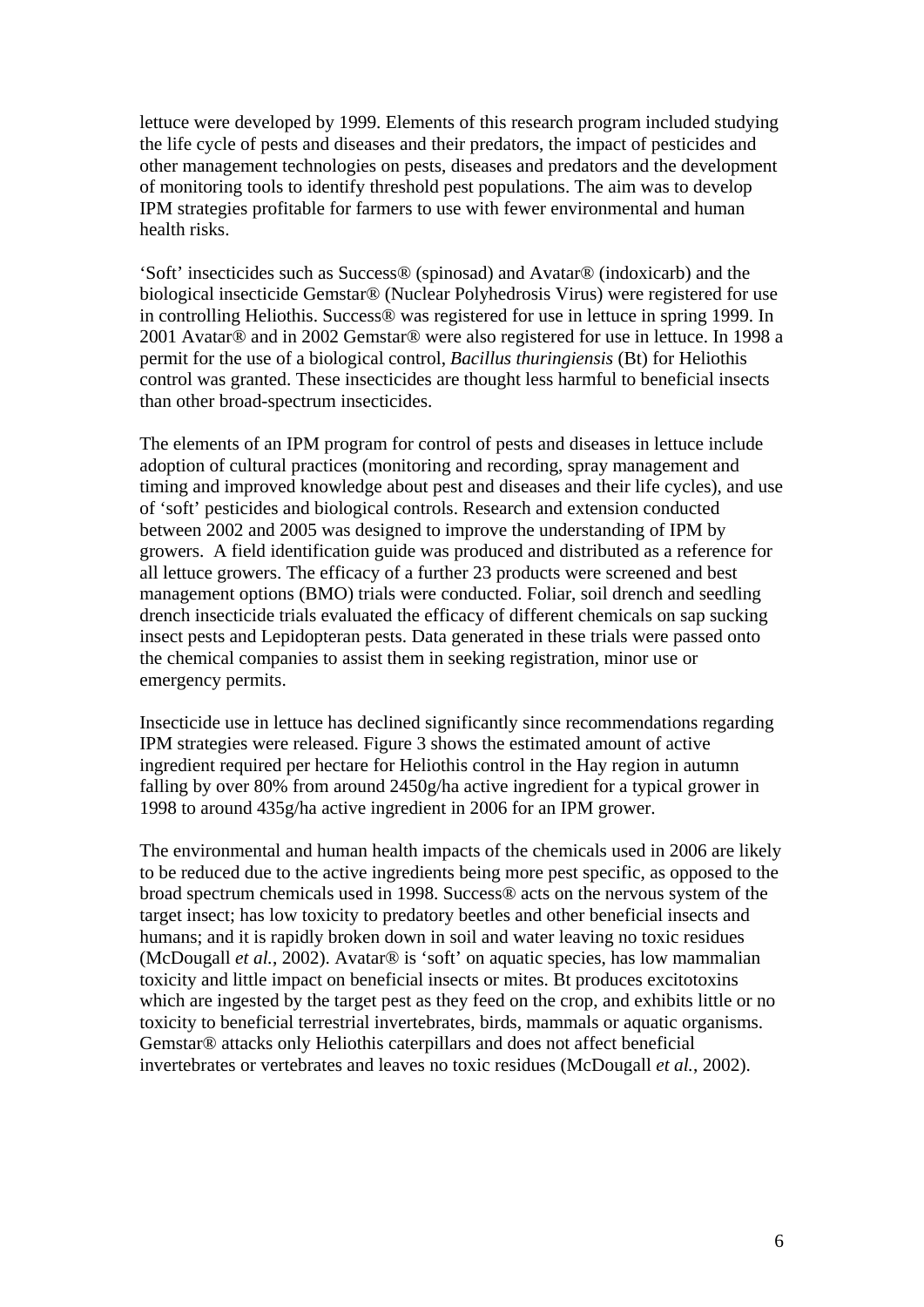

<span id="page-13-0"></span>**Figure 2: Estimated active ingredient for Heliothis control, Hay region (g/ha)** 

# **4. Lettuce IPM research in NSW DPI**

Since 1998 NSW DPI has been involved with HAL in conducting research into IPM strategies for lettuce production. Vegetable growers pay a levy for research, which is largely matched on a dollar for dollar basis by the Commonwealth Government. In addition, there are significant contributions provided by other research organisations both cash and in kind, such as those contributions identified in this evaluation by NSW DPI.

In this evaluation we focus on a suite of activities at the Yanco Agricultural Institute (YAI) and the research led by Dr Sandra McDougall, Research Leader, Leafy Vegetables, referred to as the researcher in the following sections of this report. The objectives of this research have been:

- To build a knowledge base of what pests, diseases and beneficials are in the lettuce crop system.
- To understand the interactions and impacts of pests, diseases and beneficials on the lettuce crop.
- To develop and determine efficacy of more specific pesticides that are 'softer' on beneficial insects.
- To identify lettuce varieties which are resistant to pests or disease.
- To develop crop monitoring techniques and strategies which are time and cost effective.
- To develop action thresholds and information to determine when intervention is required.
- To disseminate this information to allow lettuce producers to make more profitable pest management decisions.
- To collaborate with growers to develop pest management systems that they will adopt using IPM principles.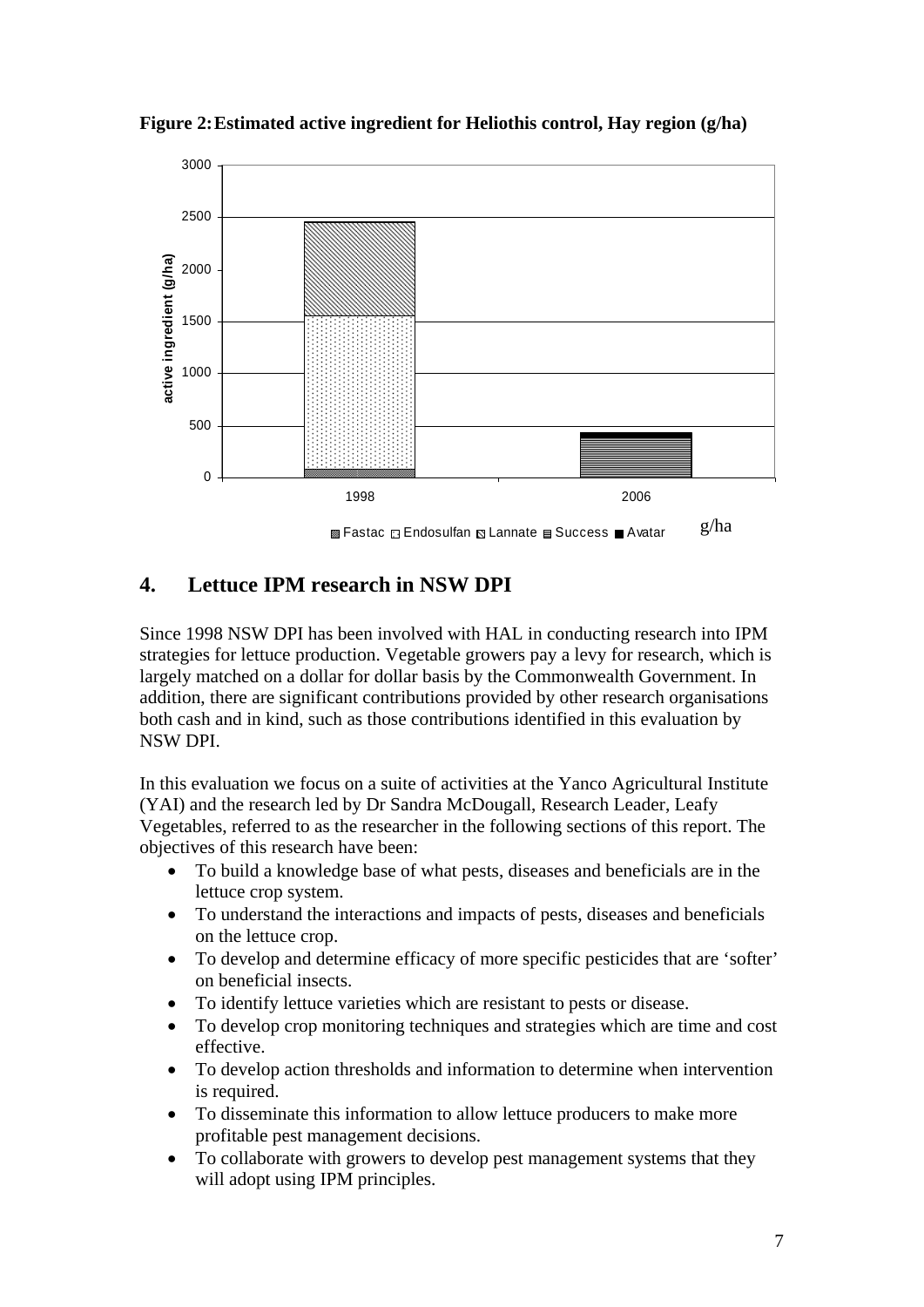<span id="page-14-0"></span>• To train or assist as necessary, crop consultants or growers in adopting IPM strategies for lettuce.

The ex-post component of our analysis focused on two projects, VG98048 and VG01028. Information about their objectives and level of investment can be found in Tables 2 and 3.

| Project                                                                                                                                                           | Summary                                                                                                                                                                                                                                                                                             |
|-------------------------------------------------------------------------------------------------------------------------------------------------------------------|-----------------------------------------------------------------------------------------------------------------------------------------------------------------------------------------------------------------------------------------------------------------------------------------------------|
| VG98048 Adapting to change:<br>enhancing change skills through<br>collaboratively developing an<br>integrated pest and disease<br>management strategy for lettuce | This project conducted between July 1998 and<br>June 2001, developed key management<br>recommendations for implementing an IPM<br>system for lettuce production. The project also<br>investigated and determined efficacy for a<br>number of insecticides and biological control<br>agents.         |
| VG01028 Improving lettuce<br>insect pest management                                                                                                               | This project conducted between March 2002 and<br>October 2005, aimed to further develop an IPM<br>strategy for lettuce production. The project also<br>aimed to increase the tools available to support<br>IPM in lettuce and increase lettuce grower<br>awareness about IPM in lettuce production. |

**Table 2: Summary of lettuce IPM projects evaluated** 

The total investment in these two projects from all funding sources over the period 1999 – 2006 has been \$2.26m in real (year 2006) dollars. The NSW DPI share of annual funding has varied from 24% to 89%; the variation is due to funds from HAL being paid in subsequent years. On average, NSW DPI has provided 54% of the funds for lettuce IPM research and HAL has supported the research by providing 46% of the research funds. Small amounts of HAL funding have also been provided to other State government agencies through NSW DPI, for specific trial work which has also required an in-kind level of funding from those agencies.

| Year | VG98048                            | VG01028    | <b>NSW DPI</b> |              | VG98048 | VG01028   |  |  |  |
|------|------------------------------------|------------|----------------|--------------|---------|-----------|--|--|--|
|      |                                    |            | share of       |              |         |           |  |  |  |
|      |                                    |            | funding        | Deflator     |         |           |  |  |  |
|      | Nominal \$                         | Nominal \$ | $\%$           | $2006 = 100$ | Real \$ | Real \$   |  |  |  |
| 1999 | 202,460                            |            | 53             | 77.4         | 261,705 |           |  |  |  |
| 2000 | 214,093                            |            | 58             | 80.0         | 267,678 |           |  |  |  |
| 2001 | 234,933                            |            | 55             | 84.0         | 279,670 |           |  |  |  |
| 2002 | 14,052                             | 114,063    | 89             | 86.0         | 16,346  | 132,680   |  |  |  |
| 2003 | 11,000                             | 402,306    | 24             | 87.7         | 12,536  | 458,492   |  |  |  |
| 2004 | 28,829                             | 173,708    | 57             | 91.1         | 31,641  | 190,650   |  |  |  |
| 2005 |                                    | 273,094    | 38             | 95.5         |         | 285,932   |  |  |  |
| 2006 |                                    | 11,696     |                | 100.0        |         | 11,696    |  |  |  |
|      |                                    |            |                |              |         |           |  |  |  |
|      | Present value in 2006 <sup>a</sup> |            |                |              |         | 2,257,901 |  |  |  |

**Table 3: Project financial data, 1999-2006** 

<sup>a</sup> real dollars have been compounded to present values in 2006 and totalled.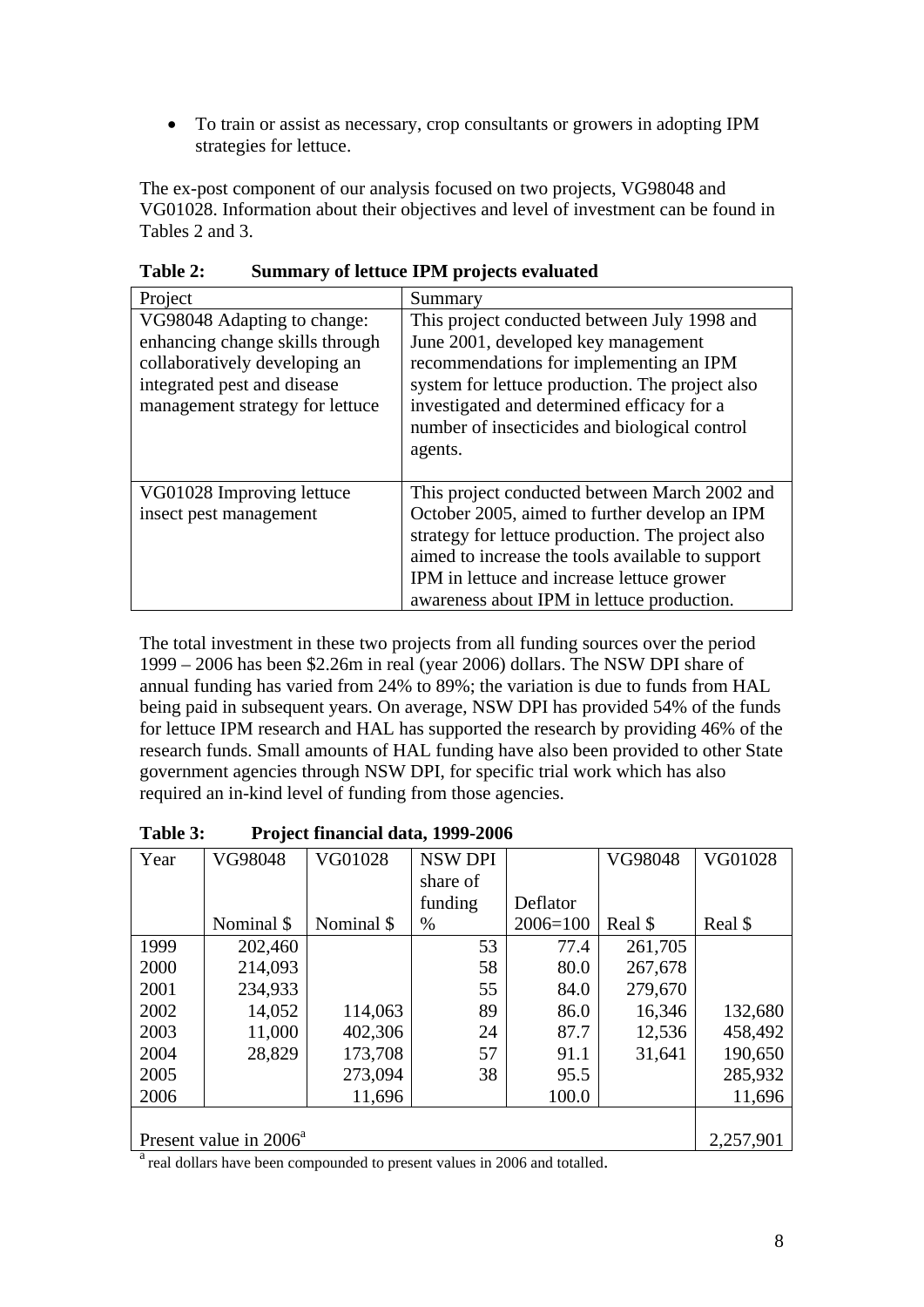<span id="page-15-0"></span>A third ongoing project VG 05044, currently funded by HAL aims to develop IPM strategies to manage CLA and other lettuce pests. This will be achieved through increasing knowledge of CLA seasonal population trends, weed hosts and important beneficial insects. Regional barriers to IPM adoption will be identified and addressed. An additional aim is to encourage crop consultants and growers to access extension resources for implementing biological IPM resulting in a reduction in use of old chemistry. There have been no quantifiable benefits from the project at this stage. Project VG05044 has been extended through funding of project VG07076 to 2010.

The ex-ante analysis conducted to 2020 includes the costs of all four projects as well as a projected level of maintenance expenditure of \$260,000 each year beyond 2011 to 2020. The actual level of funding for lettuce IPM research in the future is dependant on the emergence of new pests and new pesticide resistance problems.

Research costs into the future are included to protect the stream of benefits arising from research already completed. A level of maintenance expenditure on lettuce IPM research into the future will safeguard the stream of benefits for lettuce producers.

Table 4 shows the level of funding committed for projects VG05044 and VG07076 and the estimated level of funding beyond these projects to 2020. The total investment in lettuce IPM research over the period 1999 – 2020 is estimated at \$5.28m in real (year 2006) dollars. It is estimated that the NSW DPI share of funding for projects VG05044 and VG07076, and further maintenance investment to 2020, will average around 30%, with HAL providing around 70% of funds.

**Table 4: Project financial data (2006-2010) and estimated maintenance expenditure (2011-2020)** 

| Year    | VG05044                            | VG07076   | Maintenance |
|---------|------------------------------------|-----------|-------------|
|         | (Real \$)                          | (Real \$) |             |
| 2006    | 399,837                            |           |             |
| 2007    | 231,980                            |           |             |
| 2008    | 116,245                            |           |             |
| 2009    |                                    | 280,497   |             |
| 2010    |                                    | 280,497   |             |
| 2011-20 |                                    |           | 260,000     |
|         | Present Value in 2006 <sup>a</sup> |           | 5,280,408   |

<sup>a</sup> real dollars have been compounded to present values in 2006 and totalled.

A series of other projects have been funded over the past four years focussing on the WFT. WFT is a serious pest of numerous vegetable crops including hydroponic lettuce, cucumber, potato, tomato and capsicum. Projects concerning WFT have been focussed on the growing chemical resistance problem, resistance monitoring and chemical efficacy against WFT in all affected vegetable crops. This information is likely to prove of benefit to adjusting lettuce IPM strategies in the future .These potential benefits were not included in the ex-post analysis to 2006 but implicitly are part of the flow of benefits post 2006. It is likely that some of the estimated maintenance expenditure included in the analysis to 2020 will be for projects focussed on WFT and lettuce IPM strategies.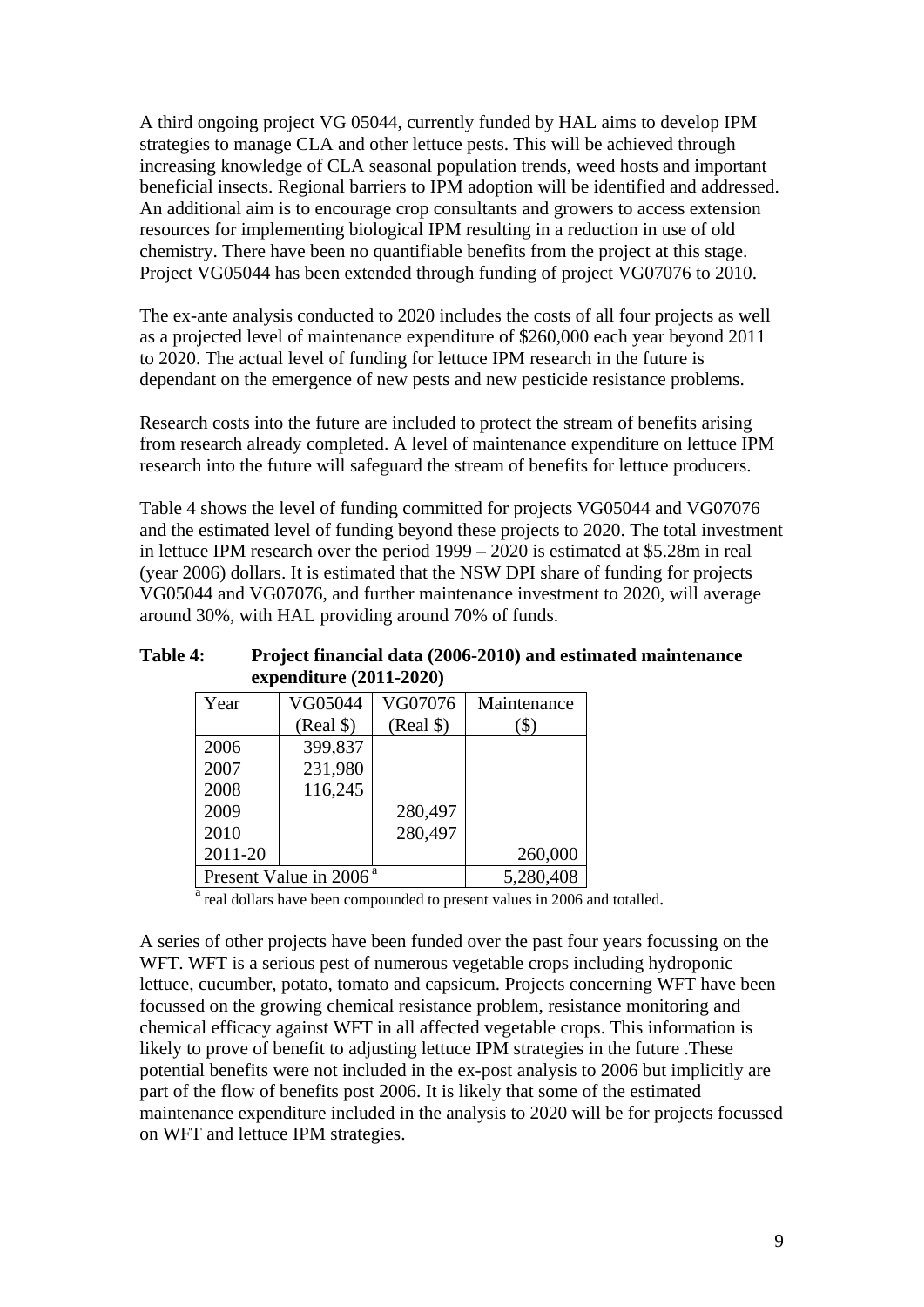# <span id="page-16-0"></span>**4.1 Outputs from lettuce IPM research**

The key outputs of the NSW DPI research program in lettuce IPM are;

- Development of key recommendations for an IPM system for lettuce production.
- Publication of Primefact 154, 'Lettuce IPM'.
- Publication of a 'Pests, Diseases, Disorders and Beneficials in Lettuce: Field Identification Guide'.
- Publication of 'Integrated Pest Management in Lettuce: Information Guide'.
- Recognition and evaluation of biological controls: 'Gemstar®' (NPV) 2002, 'Vivus®' and 'Vivus Gold®' and *Bacillus thuringiensis* (Bt) for Heliothis control and *trichoderma spp* for sclerotinia control.
- Recognition and evaluation of new chemistry, such as the 'soft' insecticides Success® (1999) and Avatar® (2001).
- Publication of a bimonthly newsletter, 'Lettuce Leaf'.
- Conduct of national lettuce conferences and IPM workshops.
- Conduct of a lettuce IPM survey in 2006 and preparation of a report, 'Lettuce Integrated Pest Management (IPM) Survey 2006'.
- Efficacy of 23 new products and alternative applications of old chemistry were screened against various sap suckers and/or lepidoptera.
- Conduct of best management options (BMO) trials, practice plots and pest specific trials.
- Publication of Primefact 155, 'Current Lettuce Aphid'.
- Publication of, 'Insect Pests of Lettuce' and 'Diseases of Lettuce' posters.
- Publication of quick notes, 'Current Lettuce Aphid' and 'Current Lettuce Aphid resistant varieties in Australia'.

### **4.2 Outcomes from lettuce IPM research**

#### *Economic outcomes*

There have been two areas of benefit for lettuce producers from NSW DPI lettuce IPM research. These have been a reduction in levels of crop damage and savings in chemical application costs.

Lettuce producers in NSW have experienced a reduction in levels of crop damage resulting from adoption of effective IPM practices enabling better understanding, management and control of lettuce pests and diseases. Crop damage has also been reduced through better control of resistant *H. armigera* resulting from the development and registration of new 'soft' insecticides and biological controls for use against this pest.

Lower levels of crop damage have also been experienced from a reduction in the impact of CLA. The initial impact of this pest was significantly lessened due to effective and timely communication and dissemination of information to IPM growers resulting in greater adoption of CLA control methods amongst this group.

Changes to the on-farm cost of chemicals are an outcome of the lettuce IPM program. Chemical application costs have been reduced due to better crop monitoring. This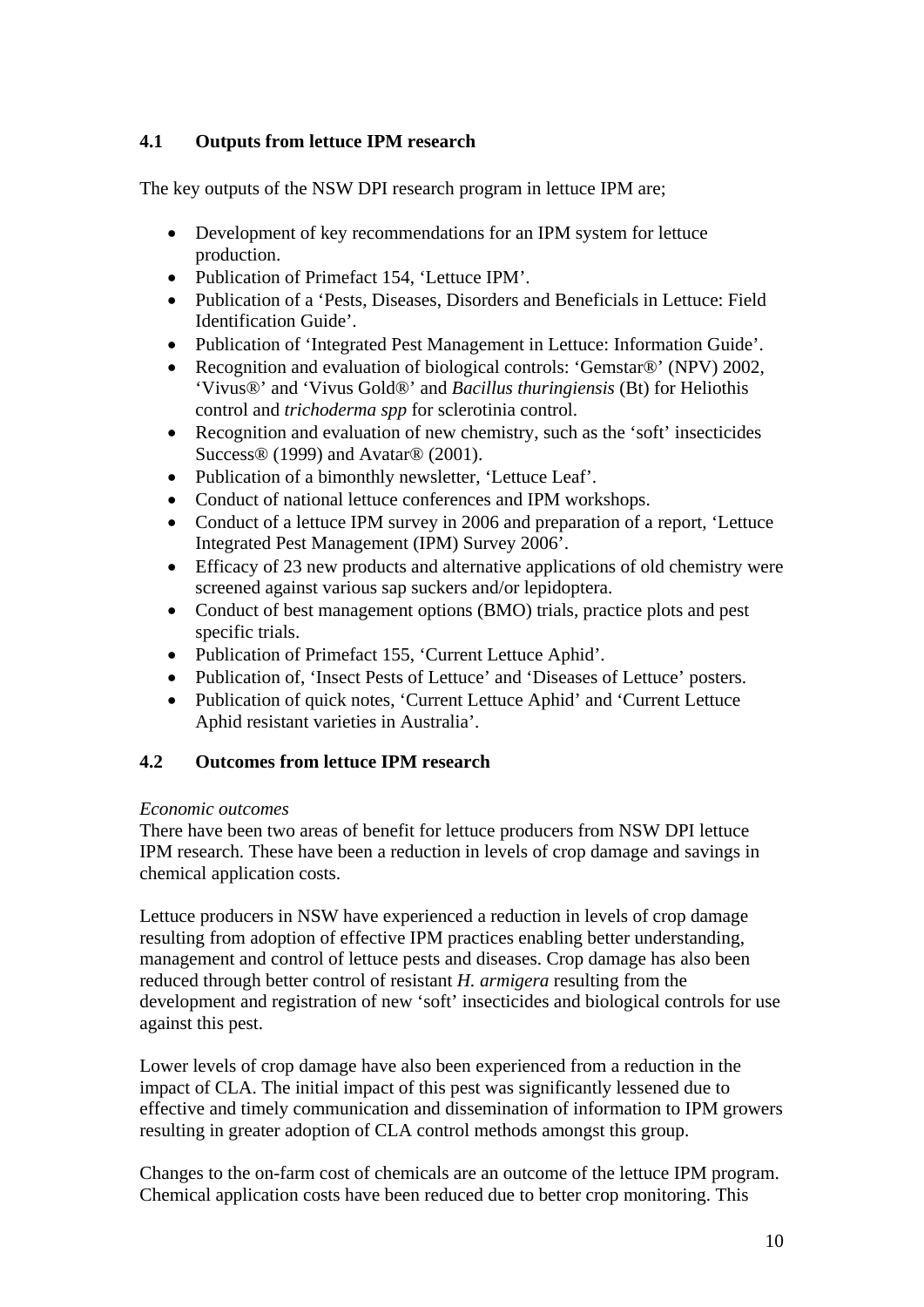results in more targeted, less frequent spray applications for those adopting IPM strategies. Whilst there are savings in a reduced number of spray applications, the newer chemical and biological controls tend to be more expensive than the old chemicals. Consequently, use of new chemicals can lead to an increase in cost for the lettuce producer.

The direct outcome of these economic benefits is a more profitable and productive lettuce industry in NSW. The resultant community effect is an increase in industry and community incomes that flow from increased productivity. There are also benefits flowing from this research to other States in Australia, including recommendations about IPM strategies and new chemical and biological controls registered for use by their lettuce producers. No attempt has been made to quantify these benefits. However, the other big lettuce producing States are Victoria and Queensland. Together they account for around 65% of total Australian lettuce production.

#### *Environmental and social outcomes*

The NSW lettuce industry operates in an environment which exerts conflicting pressures on lettuce growers. On one hand there is considerable market pressure for insect-free (pest or beneficial) cheap produce in an environment where pesticide resistance problems also threaten industry profitability. On the other hand there is pressure for the lettuce industry to use technologies with lower risk to human and environmental health. The dimensions of human health include the risks from pesticide use to farm workers and families and the risks to consumers from chemical residues. Environmental risks include threats to biodiversity and on- and off-site soil and water contamination. To these ends, the lettuce industry is moving towards the adoption of growing practices which while still being profitable, use fewer pesticides and leave the minimum possible chemical residues on lettuce.

The environmental outcomes of relevance to this evaluation are those that can be attributed to the lettuce IPM research program over and above those that would have arisen from other sources. There are a number of on-farm and broader community environmental outcomes from this research. On-farm environmental outcomes of lettuce IPM research include: reduced usage of broad-spectrum insecticides which can lead to an increase in farm biodiversity; and reduced exposure of farm owners and workers to harmful effects of broad-spectrum insecticides. On the whole, the more selective insecticides have fewer harmful effects on mammals. The newer chemistries generally require less active ingredient to be applied, hence the total quantity of insecticide applied is greatly reduced than when older chemistry is used.

Broader community environmental outcomes of lettuce IPM research include: reduced spray drift as improved crop management practices mean more targeted spray applications and allow use of beneficial insects, therefore resulting in the possibility of less frequent chemical sprays; and reduced risk of chemicals moving off-site as a result of lower chemical application. Although this risk is relatively small, the perception of lettuce production as an environmentally friendly activity is very important. There is also opportunity for increased regional biodiversity associated with replacement of broad-spectrum chemicals with more selective chemicals. We have not attempted to value these environmental outcomes.

An integral part of each of the lettuce IPM research projects has been the social, networking and education activities supporting lettuce growers in their understanding and adoption of IPM systems. Key social benefits of lettuce IPM research are the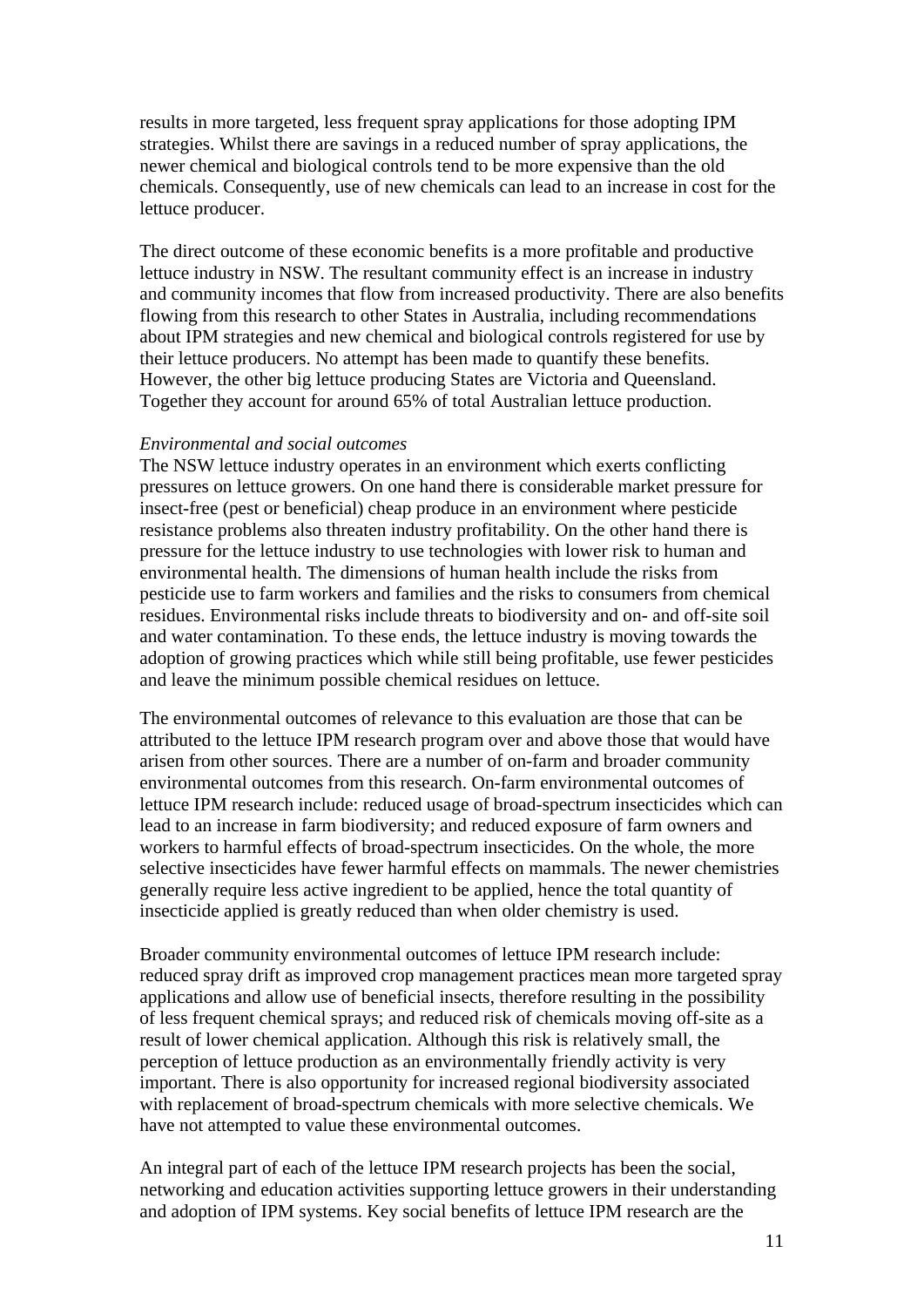<span id="page-18-0"></span>development of social support networks in the industry, greater access to information, a more educated industry with greater access to technical and professional assistance and improved communication in the industry between government, consultants and lettuce producers. This build up of social capital gives farm families and communities greater capacity to adapt to the range of economic and social change confronting them.

Social outcomes also arise from the improved prosperity of the lettuce industry as a result of the improvements to yield and reductions in cost of production associated with lettuce IPM research.

### **4.3 Community versus industry outcomes from lettuce IPM research and extension**

There is considerable community pressure for the Australian vegetable industry to adopt growing practices with less risk to human and environmental health. An increasing number of growers are adopting IPM strategies in their crop management. However some farmers still find broad spectrum pesticides useful in some scenarios. Further, some 'softer' pesticides are not registered in Australia for use in lettuce. Since the Australian pesticide market is relatively small on the global scene, transnational chemical companies seem reluctant to invest in the research that is needed to generate the data required by our pesticide regulatory body, the Australian Pesticides and Veterinary Medicines Authority (APVMA).

In Australia, data are required on the efficacy of a pesticide to control the target pest/s on each crop for which registration is being sought. Residue data are also required for the pesticide on the crop and an extensive toxicology package is needed. If the pesticide has been registered in another crop in Australia it must already have generated a toxicology package so will only require the efficacy and residue data for the pest-crop combination. At the project planning stage, when chemical companies were approached by NSW DPI researchers about new chemical registrations in lettuce, they were concerned about the potential cost of generating the efficacy data but they readily agreed to participate by supplying chemical samples for the trials when pointed out that the project (VG98048) would fund the trials and the generation of efficacy data for chemical registration.

The extent to which the benefits from the lettuce IPM research program are shared between the lettuce industry and the NSW community has implications for public support for lettuce IPM research. The economic benefits from lettuce IPM research flow to the lettuce industry and are shared by producers, input suppliers, processors and consumers. In addition it seems highly likely that the new technologies and recommendations which arise from the lettuce IPM research program have generated significant benefits for the community in terms of reduced risks to human and environmental health. Lettuce industry R&D is facilitated primarily through HAL and NSW DPI. On average, from 1999 to 2005 around half the funds for IPM research have come from industry and half have come from public sources. It is estimated that from 2006 to 2020, 30% of funds for IPM research will come from public sources and 70% from industry. In our judgement, given the likely way in which benefits are shared between the community and industry, these funding arrangements are appropriate.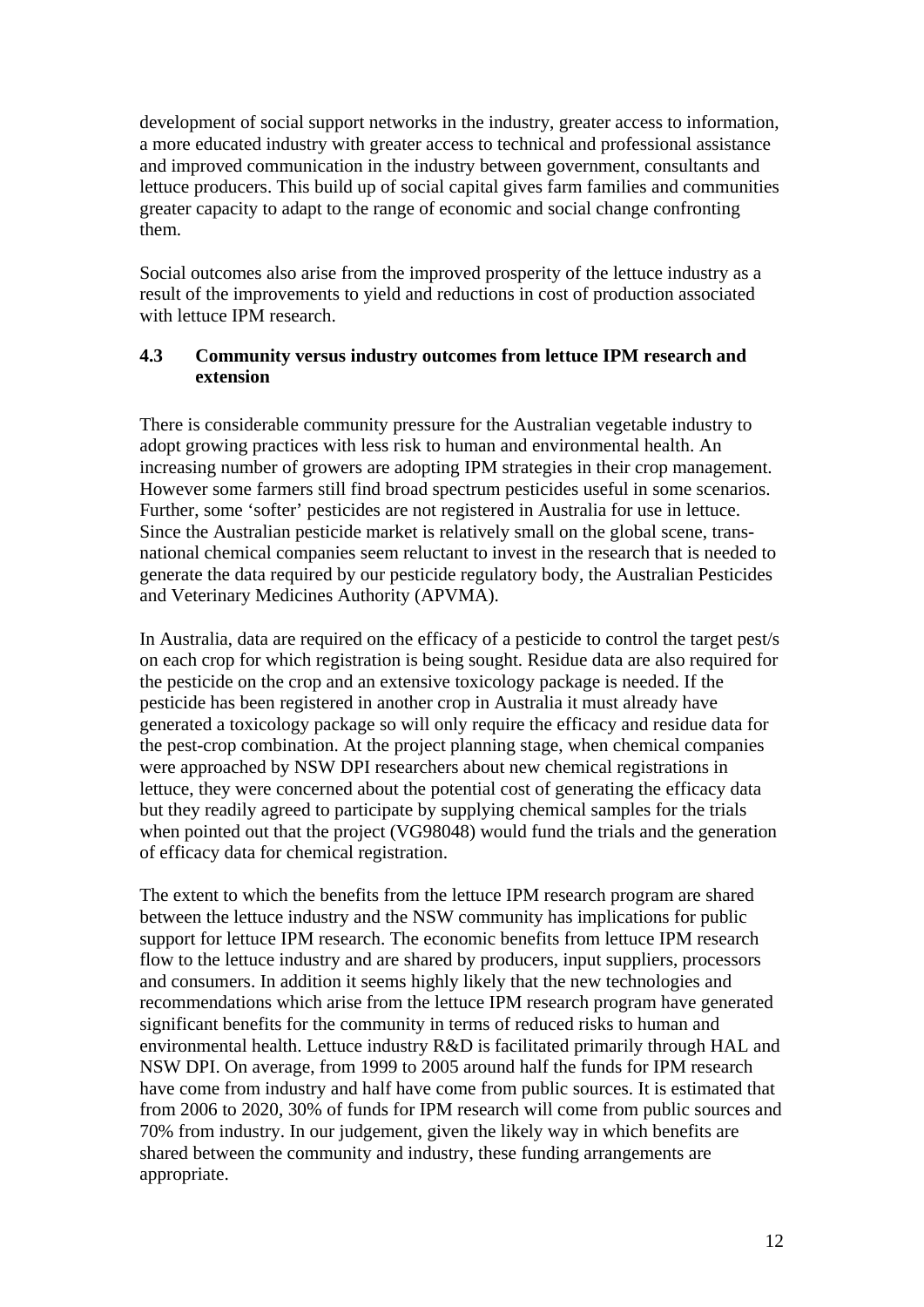## <span id="page-19-0"></span>**4.4 Adoption of recommendations**

Identifying the pathways to adoption, time to adoption and the level of adoption are critical components in determining impacts and the consequent benefits of investments in a lettuce IPM program. The pathways to adoption of recommendations have been embedded in the project planning for lettuce IPM research. The main pathway to adoption has been through a strong extension program, the second, minor pathway is through registration of new chemicals.

Adoption of lettuce IPM research recommendations is dependent on a number of factors. A range of factors, discussed in some detail in papers such as Hayman *et al* (2007) and Pannell *et al* (2006), affect the adoption of technology. However a necessary condition from a lettuce grower's perspective is that the benefits from adoption must outweigh the costs of adoption. Here we try to focus the discussion more closely on the adoption of IPM technologies in lettuce where the broad components of the program are the use of soft chemicals or biological controls and the use of a variety of IPM practices. Farmers may not adopt these components to the same extent and, hence, it is difficult to precisely classify growers as adopters or not.

The factors influencing the use of new chemicals for the control of pests include: the cost of recommended chemicals versus benefits from more effective control, costs of monitoring predators and beneficials, costs of more information intensive management, present and expected levels of resistance associated with the 'calendar spraying' technology based on a small number of broad spectrum pesticides, the level of perceived risk posed by effectiveness of 'soft' or biological insecticides and the apparent success of current management practices. For CLA control, the risk of crop losses from CLA infestation and the existence of extension services to facilitate information transfer influence adoption.

Factors influencing the adoption of IPM practices such as crop monitoring, beneficials monitoring and modification of spray equipment include: the cost of crop monitoring services, the availability of trained crop scouts and crop consultants in lettuce growing areas, the additional time required by the lettuce producer to undertake training to enable them to monitor their own crops, the time required on a regular basis to carry out crop monitoring and the cost and time involved in modifying/calibrating spray units.

Adoption profiles have been developed from the results of surveys conducted in 1998, 2005 and 2006 in the Australian lettuce industry as part of the lettuce IPM projects as well as from estimates made by the researcher. The measure for adoption used in this evaluation is the percentage of the total area sown (Table 5).

IPM management involves a basket of technologies and in survey responses some growers who adopt only a limited number of these technologies still class themselves as IPM users. Classifying growers into IPM and non-IPM users is not straightforward but our litmus test is the use of crop monitoring to determine spray type and frequency. While adoption of crop monitoring appears to be as high as 100% in the Sydney Basin/Central West (SB/CW) region, the percentage of growers who state they monitor the population of beneficials and/or who modify their spray equipment is lower.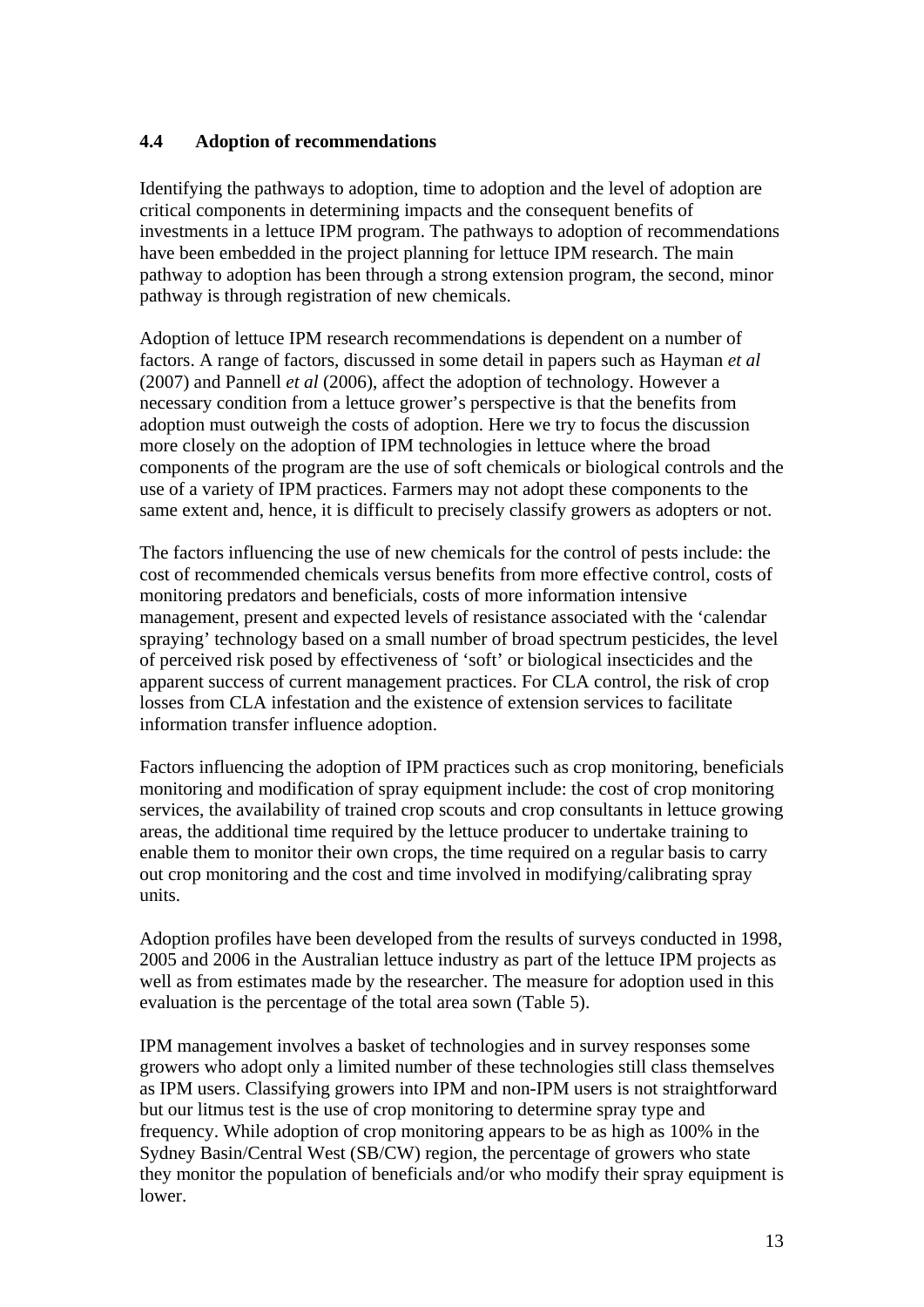<span id="page-20-0"></span>We have estimated from the surveys and from expert opinion the percentage of growers who we classify as IPM adopters. By 2005, we estimate that over half of all lettuce growers used IPM practices. This level of adoption of IPM practices may be understated as we are assuming all growers have the same magnitude of production where the case may be that the larger lettuce producers are IPM users. Information on the scale of production was not collected from the 2006 survey and the characteristics of lettuce producers classed as IPM users cannot be determined.

|         |      | Region              |  |  |  |  |
|---------|------|---------------------|--|--|--|--|
|         |      | Sydney Basin/       |  |  |  |  |
| Year    | Hay  | <b>Central West</b> |  |  |  |  |
|         | $\%$ | %                   |  |  |  |  |
| 1999    | 8    | 8                   |  |  |  |  |
| 2000    | 15   | 16                  |  |  |  |  |
| 2001    | 25   | 23                  |  |  |  |  |
| 2002    | 30   | 31                  |  |  |  |  |
| 2003    | 40   | 38                  |  |  |  |  |
| 2004    | 48   | 45                  |  |  |  |  |
| 2005-20 | 56   | 53                  |  |  |  |  |

| <b>Table 5:</b> |  |  |  | <b>Adoption profile IPM practices</b> |
|-----------------|--|--|--|---------------------------------------|
|-----------------|--|--|--|---------------------------------------|

Use of new 'soft' chemistries and biological controls for Heliothis has steadily risen since their respective registrations for use in lettuce. New chemicals have become readily available at farm supply outlets and are widely promoted and have other characteristics likely to lead to high rates of adoption. New chemistries and biological controls are used by both those growers practicing IPM strategies and those who are not.

In this evaluation, we are focussing on the benefits derived from NSW DPI investment in lettuce IPM R&D. Many of the benefits from new chemicals can rightly be attribute to the companies who develop the chemicals. However, an important component of the lettuce IPM R&D program was to develop a strategy and make recommendations about the use of these new chemicals consistent with IPM principles and in a profitable manner. We have assumed that non-IPM growers would have used these new chemicals in a less efficient way than IPM growers and, hence, have recognised as a benefit from lettuce IPM R&D the efficiency gains IPM users experience over and above those enjoyed by non-IPM users. A further benefit recognised below is that non IPM growers adopt these new chemicals at a slower rate than IPM growers.

Usage rates amongst IPM growers have been estimated by the researcher and from the 2006 lettuce IPM survey for the new chemicals and biological controls and are shown in Table 6. While total adoption rates of new chemicals might approach 100 percent, here the adoption by IPM growers is limited to the estimated area of lettuce being produced using IPM practices. Hence, the benefits of using the new chemicals in an IPM consistent manner are limited to just over 50 percent from 2005.

Success® has proven to be the most popular newer generation insecticide due to its efficacy against the major insect pests, Heliothis and western flower thrips. Following the registration of Success® in 1999, usage had risen to around 50% of the IPM growers in 2002 in the SB/CW region and has since increased to around 80% of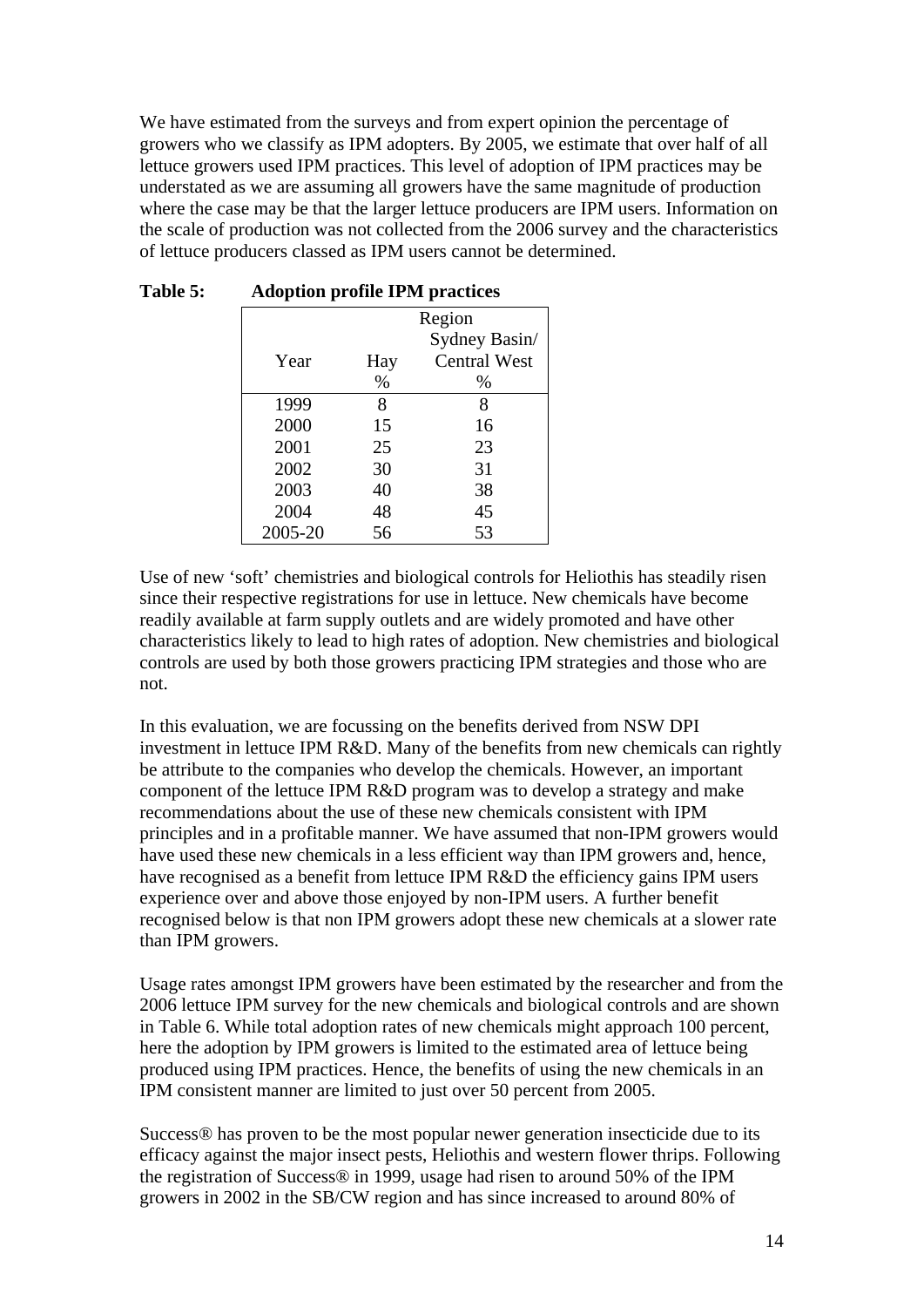<span id="page-21-0"></span>growers (Bechaz, 2006). Use of Success® by IPM growers is estimated to have risen to around 70% in 2002 in the Hay lettuce growing region and in 2006 was used by 100% of IPM growers in this region as part of their IPM strategy (Bechaz, 2006). Note that the use of Success® by non-IPM growers in 2006 was 100% in the Hay region and 67% in the SB/CW region as shown in Table 7.

Use of Avatar<sup>®</sup> by IPM growers has also steadily risen since its registration in 2001. In 2003, Avatar® was used by an estimated 20% of IPM growers in the Hay region and 30% in the SB/CW region. In 2006, Avatar® was used by 80% of these growers in the Hay region and around 40% of IPM growers in the SB/CW region (Bechaz, 2006). The use of Avatar amongst non-IPM growers in 2006 was around 70% in Hay and 20% in SB/CW (Table 7).

Use of the biological control Gemstar® by IPM growers has remained fairly static from initial levels after its registration in 2001. This reflects the unsuitability of growing conditions in most lettuce producing regions for the Nuclear Polyhydrosis Virus and the perceived risks growers associate with its use (Bechaz, 2006). Gemstar® is not used by any non-IPM growers in either growing region. The biological control Bt has proven more popular with IPM growers, particularly those classing themselves as 'organic' growers, with use amongst IPM growers rising steadily from registration in 2002 to around 40% in Hay and 50% in SB/CW. Bt was used by 20% of non-IPM growers in 2006 in the SB/CW but was not used by any non-IPM growers in the Hay region.

|      | <b>Success<sup>®</sup></b> |              |            | <b>Avatar®</b> |            |              |            | <b>Bt</b>    | <b>Gemstar®</b> |  |
|------|----------------------------|--------------|------------|----------------|------------|--------------|------------|--------------|-----------------|--|
| Year | <b>Hay</b>                 | <b>SB/CW</b> | <b>Hay</b> | <b>SB/CW</b>   | <b>Hay</b> | <b>SB/CW</b> | <b>Hay</b> | <b>SB/CW</b> |                 |  |
|      | $\%$                       | %            | $\%$       | %              | $\%$       | $\%$         | %          | $\%$         |                 |  |
| 2000 | 50                         | 40           |            |                |            |              |            |              |                 |  |
| 2001 | 60                         | 45           |            |                |            |              |            |              |                 |  |
| 2002 | 70                         | 50           |            | 20             |            |              |            |              |                 |  |
| 2003 | 80                         | 55           | 20         | 30             | 10         | 20           | 5          | 7            |                 |  |
| 2004 | 90                         | 60           | 40         | 40             | 15         | 30           | 10         | 10           |                 |  |
| 2005 | 95                         | 70           | 80         | 40             | 22         | 40           | 10         | 10           |                 |  |
| 2006 | 100                        | 80           | 80         | 40             | 40         | 50           | 10         | 10           |                 |  |

**Table 6: IPM growers use of new Heliothis chemistries** 

| Non-IPM growers use of new Heliothis chemistries | <b>Table 7:</b> |  |  |  |  |  |
|--------------------------------------------------|-----------------|--|--|--|--|--|
|--------------------------------------------------|-----------------|--|--|--|--|--|

|      |            | <b>Success®</b> |            | <b>Avatar<sup>®</sup></b> |            | Bt           |            | <b>NPV</b>   |
|------|------------|-----------------|------------|---------------------------|------------|--------------|------------|--------------|
| Year | <b>Hay</b> | <b>SB/CW</b>    | <b>Hay</b> | <b>SB/CW</b>              | <b>Hay</b> | <b>SB/CW</b> | <b>Hay</b> | <b>SB/CW</b> |
|      | $\%$       | $\%$            | $\%$       | %                         | %          | $\%$         | %          | $\%$         |
| 2002 | 50         | 40              |            |                           |            |              |            |              |
| 2003 | 60         | 45              |            |                           |            |              |            |              |
| 2004 | 70         | 50              |            | 10                        |            |              |            |              |
| 2005 | 80         | 55              | 20         | 15                        |            | 10           |            |              |
| 2006 | 100        | 67              | 70         | 20                        |            | 20           |            |              |

When CLA was identified as a potential threat to the NSW lettuce industry in 2005, over 90% of all IPM growers in the SB/CW region had adopted the use of the seedling drench Confidor® for CLA control (Bechaz, 2006). Utilising *Nasonovia* (Nas) sp.-resistant lettuce varieties is also a control measure which many lettuce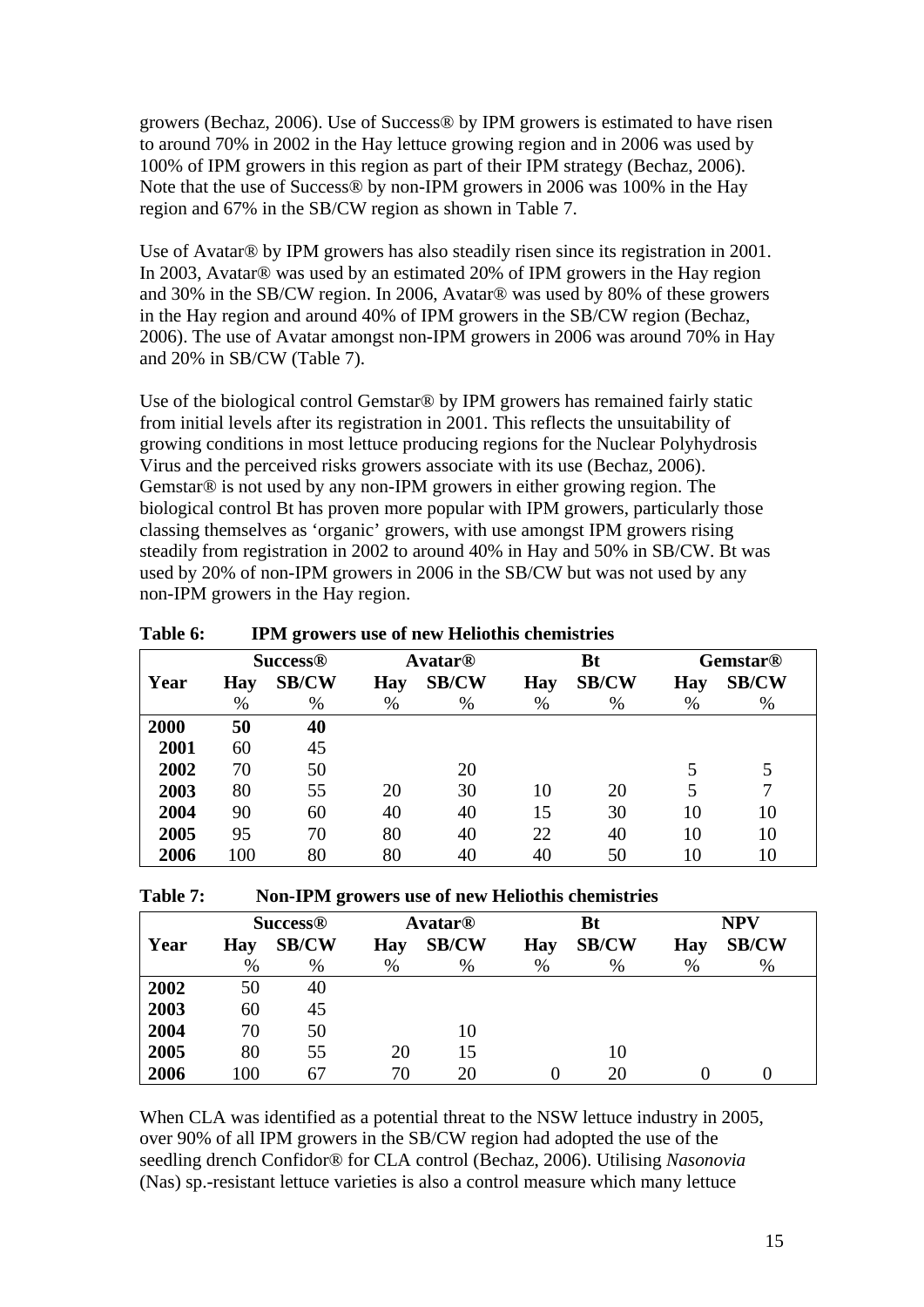<span id="page-22-0"></span>growers have utilised against CLA with around 68% of growers in 2006 in the SB/CW region adopting this strategy (Bechaz, 2006).

# **5. Defining the 'with' and 'without' scenarios**

In this analysis, we have attempted to value the economic outcomes of lettuce IPM research by NSW DPI, in terms of reduced crop damage and changes in pest management costs. However, no valuation has been placed on the environmental and social impacts not reflected in productivity gains. Nor have we valued benefits to growers outside NSW.

Not all the productivity gains in the NSW lettuce industry since 1999 can be attributed to the lettuce IPM research at YAI. Some productivity gains have come from better varieties, new chemicals, improved plant nutrition and irrigation techniques. We have tried to isolate those productivity gains that have arisen from the development and adoption of IPM principles, the 'with IPM research' scenario, from productivity gains that would have occurred in the industry anyway, the 'without IPM research' scenario. If environmental and social impacts were to be valued 'with' and 'without' scenarios would similarly have to be developed.

The defining difference between the 'with' and 'without' scenarios is whether growers adopt an IPM approach to the management of pests in lettuce. The difficulties of identifying an IPM grower when IPM involves a range of management practices were discussed above, but in essence we have classified IPM growers as those who monitor populations of pests and their predators and choose narrow spectrum pesticides where possible, applied in the most effective manner. Those who are not classified as IPM growers, may still experience some productivity gains from say, new chemicals but not to the same extent as IPM growers.

As explained more fully below the economic benefits from IPM research are estimated as the difference in net revenue per hectare between IPM growers and those who do not adopt IPM practices. Hence, the ex-post economic analysis requires changes in management practices for both IPM and non-IPM growers to be tracked through time and estimates of net revenue per hectare to be made. These differences in net revenue are then aggregated to give an estimate of industry benefit by applying the adoption profiles for IPM practices and new chemicals identified above.

Since 1999, two major changes in pest management technologies for lettuce have occurred. In 1999, an IPM strategy was released and between 1999 and 2002 new chemicals and biological controls were registered, which reduced the level of crop damage associated with Heliothis.

In addition, recommendations for the use of Confidor® as a preventative measure against an outbreak of CLA in lettuce growing regions in 2006 led to a reduced level of damage from this pest when it occurred in the SB/CW region in Autumn of 2006.

# **5.1 Cultural control recommendations**

Recommendations were released in 1999 relating to the effectiveness of crop monitoring and recording, knowledge about pests and beneficials, targeting spray applications, timing and methods. Adoption of these IPM practices resulted in: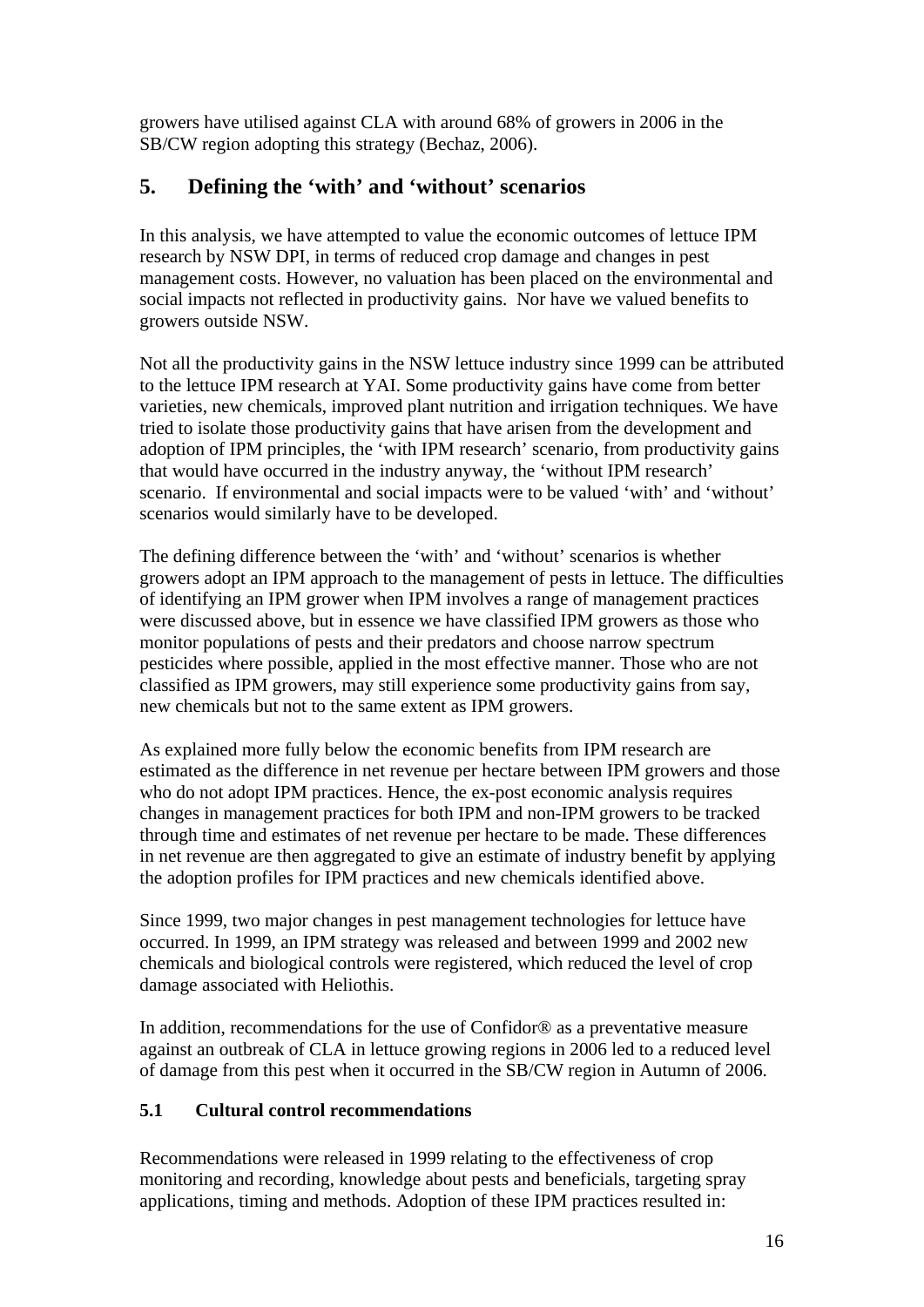- reduced crop damage from pests and diseases from better understanding, management and control of lettuce pests and diseases, and
- reduced chemical application costs from more targeted, less frequent spray applications.

Adoption of these IPM practices are estimated to have reduced crop damage in both the Hay and SB/CW regions leading to a yield difference of 2% between IPM growers and non-IPM growers. This reduction in crop damage is valued at \$328 per ha at 2006 prices.

Adoption of IPM practices also results in savings in chemical application costs and the number of chemicals used. The researcher and industry experts have estimated that in times of greatest pest pressure causing crop damage in Hay (autumn) and SB/CW (spring), adoption of IPM strategies has resulted in lettuce growers saving one Fastac® spray application (chemical cost and application cost) which equates to \$24 per ha at 2006 prices. In times of lower pest pressure in Hay (spring) and SB/CW (autumn), the savings for those lettuce producers who adopt IPM strategies amount to three saved spray applications comprising the cost of four chemicals and their application costs, equating to a saving of \$96 per ha at 2006 prices.

Hence, for those who adopt IPM practices whom we classify as IPM growers, the net change in revenue is in the order of \$352 per ha in Hay in autumn and SB/CW region in spring and \$424 per ha in the SB/CW region in autumn and Hay region in spring.

Lettuce is produced in all states of Australia. Prior to this suite of research projects commencing in 1998, no other State department of agriculture or industry body had undertaken any research into the area of IPM for lettuce. All States had issues with pests such as Heliothis and sap sucking insects to varying degrees, but they were not so significant at the time the first NSW DPI project was funded for any other State to take a lead.

Within a couple of years of research into lettuce IPM commencing in NSW, States such as Victoria and Queensland began to encounter increasing problems with *H. armigera* and its resistance to traditionally used insecticides. No doubt there would have been increasing pressure in other states for research into lettuce IPM strategies. It is perhaps unlikely that efficacy trials would have been undertaken by Victoria due to the nature of their chemical registration requirements, so Queensland would likely have undertaken this component of the research.

Whilst it is relatively easy for growers to become aware of some technologies, such as chemicals, used in other States and to acquire and use them, IPM technologies have a large knowledge-based component which farmers cannot so easily acquire by 'looking over the fence'. We have assumed that at least up to 2006, all those who are classified as IPM adopters have been influenced by the NSW DPI IPM program and that lettuce growers who have not adopted the NSW DPI program have not been able to develop IPM skills by observing practices in other States. Hence, the 'without' scenario we have assumed is that those who do not adopt IPM practices continue with pre-IPM pest control strategies and that the benefits to IPM users persist through to 2006 at least.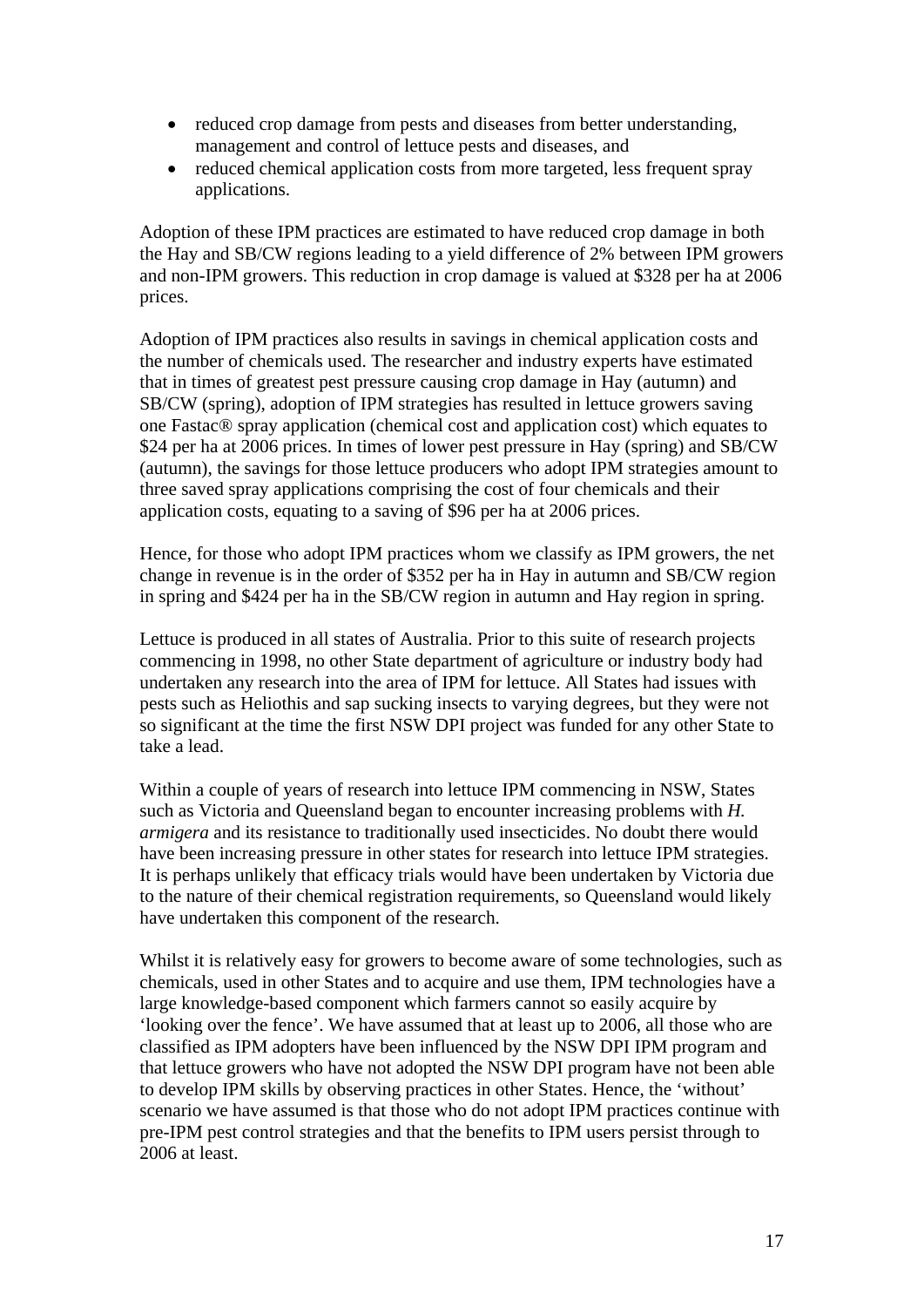<span id="page-24-0"></span>A summary of the impact of adoption of IPM practices by IPM growers in the two growing regions in NSW is shown in Table 8.

## **5.2 Registration of new insecticides and biological controls for Heliothis**

Quantifiable benefits have risen through the registration of the new generation 'soft' insecticides Success® and Avatar® and biological insecticides using Bts and the Nuclear Polyhydrosis Virus (Gemstar®), which has resulted in a reduction in the level of crop damage from better control of resistant Heliothis. Use of these new chemical and biological controls for Heliothis by IPM growers has resulted in damage from Heliothis being reduced from 8.5% of crops damaged and 8% of crops abandoned in the Hay region in 1998 to 4% of crops damaged and 3% abandoned for IPM growers in 2006. Similar results were experienced by adopters of IPM practices in the SB/CW region with the percentage of crops damaged and abandoned falling from 7% and 5.5% respectively in 1998 to 4% and 3% respectively in 2006.

We have assumed that because non-IPM growers have ready access to these new chemicals, they also enjoy significant productivity gains. However, because they do not have the skills to apply these chemicals within an IPM strategy, they are unlikely to enjoy the same level of crop protection and/or they may apply the chemicals at inopportune times necessitating repeat treatments or at unnecessarily high rates.

It is assumed that without the NSW DPI research into lettuce IPM commencing with project VG98048 in July 1998, research would have been commenced by another State department of agriculture by 2000, with similar outcomes of registrations of new chemistries and biological controls flowing along a similar timeframe as the 'with' research scenario into the future. In this two year gap, lettuce producers in NSW would have continued to experience unacceptably high crop losses and crop damage from Heliothis due to the impact of increasing chemical resistance. Hence, the 'without' scenario has a two-year lag in adoption of the new chemicals by non-IPM users, as shown in Table 7.

Our approach to valuing these new chemistries may be highly conservative. NSW DPI conducted the trials that facilitated the registration of these chemicals for use in lettuce. Perhaps a less conservative approach would have been to attribute the full benefits of the chemistries to DPI initially and then curtail these benefits after a number of years on the grounds that if NSW DPI had not undertaken these trials, some other state eventually would have. The benefit to industry from the registration of new chemicals is very large but historically chemical companies have shown little interest in conducting the necessary trials in industries or markets which they seem to regard as being small.

# **5.3 CLA control recommendations**

Quantifiable benefits have arisen from the release of recommendations and information from the efficacy trails conducted as part of project VG01028 for lettuce producers regarding control measures for CLA. Adoption of recommendations for the use of Confidor® as a preventative measure against an outbreak of CLA in lettuce growing regions led to a reduced level of crop damage amongst IPM growers when this pest appeared in the SB/CW region in autumn 2006.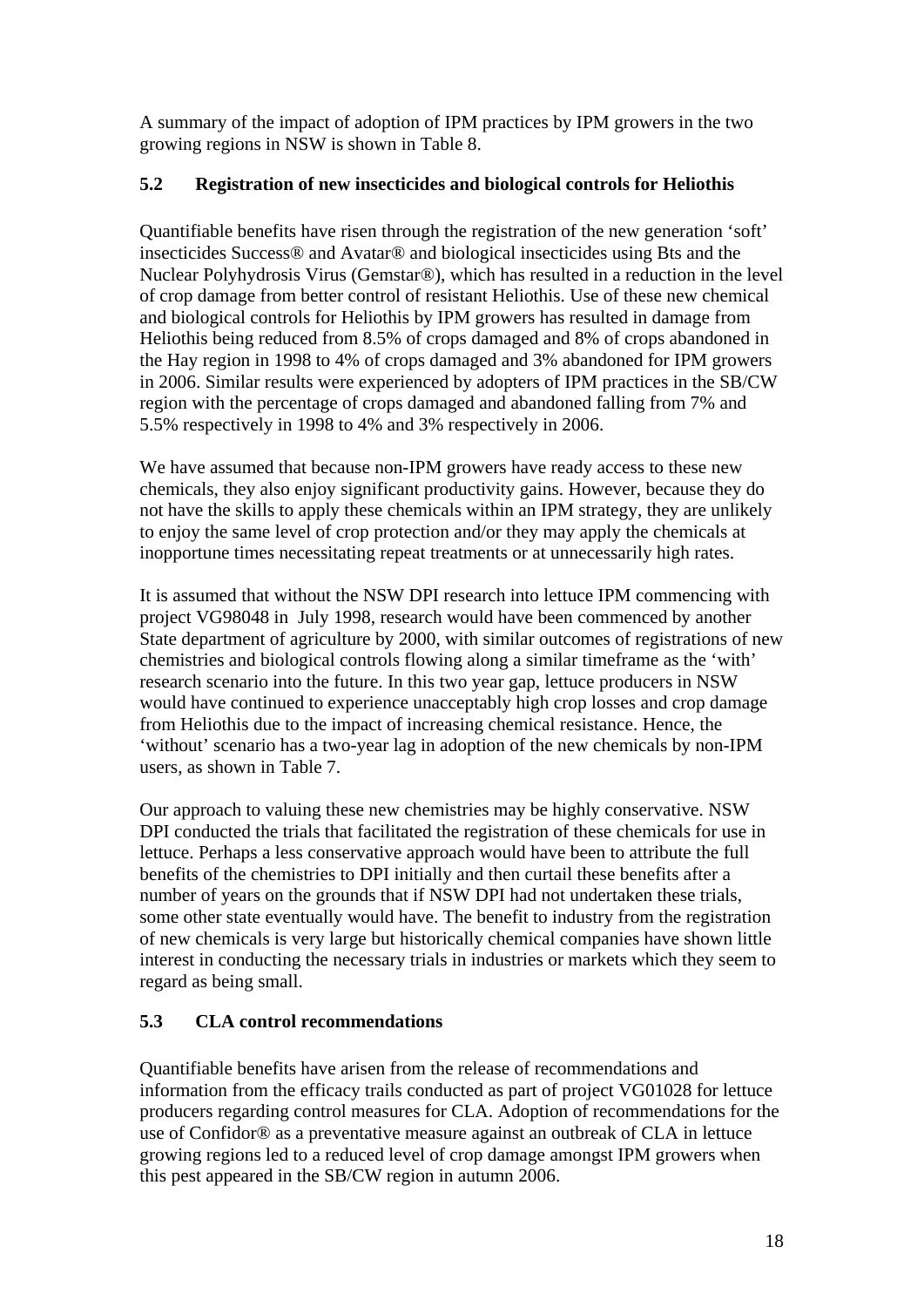<span id="page-25-0"></span>The 'without' research scenario for CLA recommendations is centred on wider industry uptake of preventative measures for this pest. It is assumed that without the chemical trial work conducted on Confidor® as part of the second lettuce IPM project (VG01028) and the extension networks in place in NSW through lettuce IPM programs, lettuce producers in NSW would have had to rely on the transfer of information regarding CLA control measures from overseas or other States. The researcher has estimated for the 'without' research scenario that Confidor® would have been used by only 50% of IPM growers in the SB/CW region resulting in 50% of the area suffering damage from CLA and the subsequent abandonment of half the plantings in the ground at the time for each grower affected. This equates to a net revenue benefit to 40% of IPM growers in the SB/CW region reduced by the cost of controlling CLA.

Table 8 shows a summary of the impact of adoption of IPM practices, new chemistries and biological controls for Heliothis and use of Confidor® for IPM growers in NSW.

| <b>IPM</b> growers                                                                                                                                                                                                             | <b>Cost Impact</b>                                                                                                                                                                                                                   | <b>Yield Impact</b>                                                                                                                                                                                                 | <b>Non-IPM</b> growers                                                                                                                                                                                                                                                                                            |
|--------------------------------------------------------------------------------------------------------------------------------------------------------------------------------------------------------------------------------|--------------------------------------------------------------------------------------------------------------------------------------------------------------------------------------------------------------------------------------|---------------------------------------------------------------------------------------------------------------------------------------------------------------------------------------------------------------------|-------------------------------------------------------------------------------------------------------------------------------------------------------------------------------------------------------------------------------------------------------------------------------------------------------------------|
| <b>IPM</b> practices<br><b>From 1999</b><br>Adoption of IPM<br>strategies/cultural<br>control<br>recommendations<br><b>Heliothis control</b>                                                                                   | Hay (autumn)<br><b>SB/CW</b> (spring)<br>1 x Fastac spray and<br>application<br>\$24/ha cost saving<br>Hay (spring)<br>$SB/CW$ (autumn)<br>3 x spray applications<br>(2xFastac)<br>1xDimethoate<br>1xLannate)<br>\$96/ha cost saving | Crop damage<br>reduced for IPM<br>adopters resulting<br>in yield 2% higher<br>for IPM-adopters<br>than non IPM<br>growers equating<br>to \$328/ha net<br>benefit                                                    | 1999-2020<br>No adoption of IPM<br>strategies/cultural<br>control<br>recommendations                                                                                                                                                                                                                              |
| From 2000-2020<br>Use newer<br>chemistries as they<br>are developed (use<br>specific chemical<br>usage in Table 6)<br>reducing % crop<br>damaged and<br>abandoned due to<br>Heliothis in autumn<br>(Hay) and spring<br>(SB/CW) | Increase in chemical<br>cost in Hay region of<br>\$110/ha in 2000<br>decreasing to \$15/ha in<br>2006<br>Increase in chemical<br>cost in SB/CW region<br>of \$70/ha in 2000<br>decreasing to \$32/ha in<br>2006                      | Reduction to 4%<br>crop damaged and<br>3 % crop<br>abandoned from<br>Heliothis damage;<br>Hay region<br>(autumn) benefit<br>of \$1917/ha in<br>2006;<br>SB/CW region<br>$(spring)$ \$1554/ha<br>net benefit in 2006 | <b>Up to 2001</b><br>Use old chemistry<br>3 x Fastac<br>2 x Lannate<br>experiencing high<br>losses from Heliothis<br>damage in autumn<br>(Hay) and spring<br>(SB/CW)<br><b>From 2002-20</b><br>Use new chemistries<br>as they are developed<br>with usage (Table 7)<br>and crop damage<br>benefit at lower levels |

### **Table 8: Impact of adoption of IPM practices and use of new Heliothis and CLA controls for IPM growers in NSW**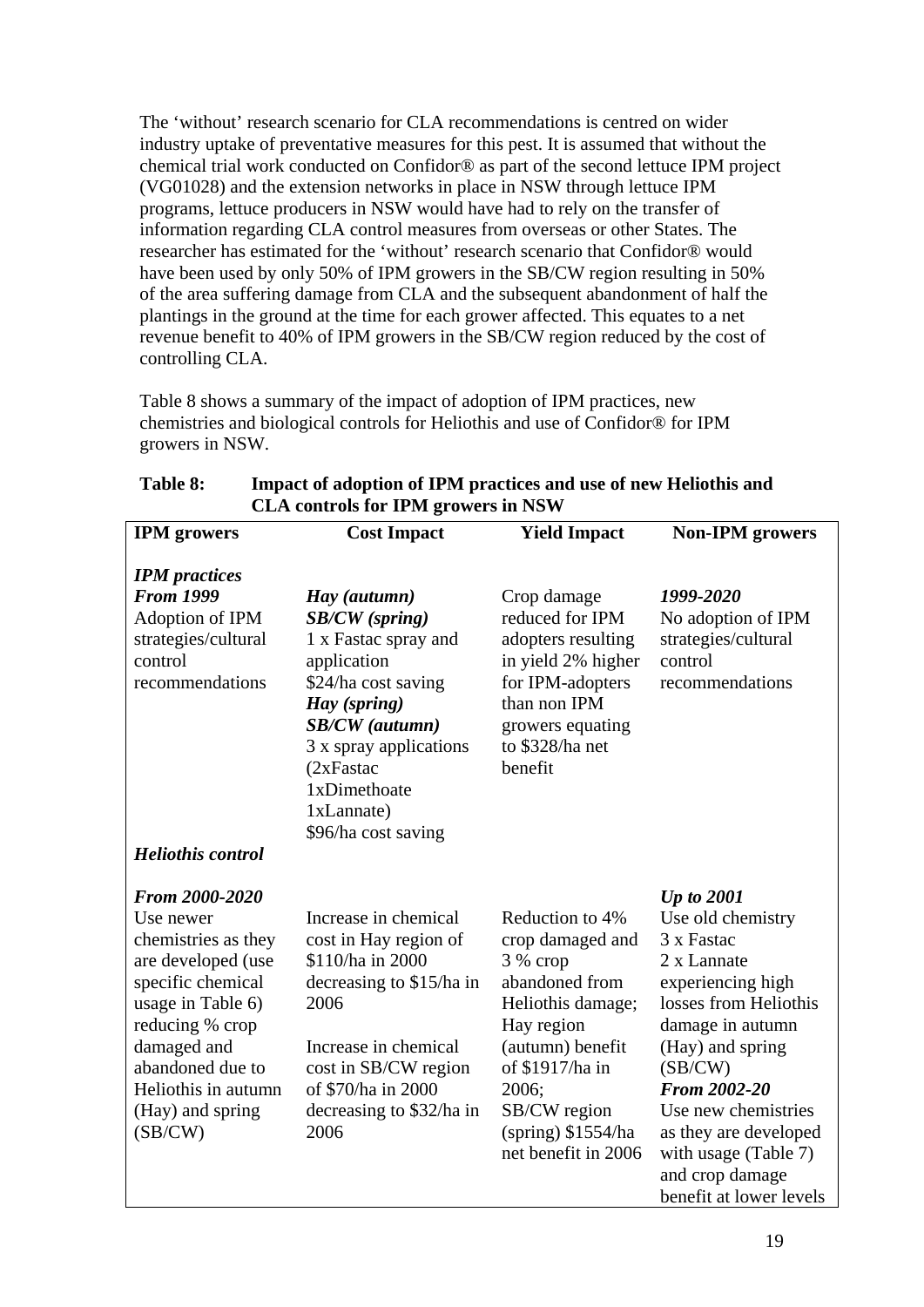<span id="page-26-0"></span>

| <b>IPM</b> growers                                                                  | <b>Cost Impact</b>                                                             | <b>Yield Impact</b>                                                                                                    | <b>Non-IPM</b> growers                                                                                                                                                                                           |
|-------------------------------------------------------------------------------------|--------------------------------------------------------------------------------|------------------------------------------------------------------------------------------------------------------------|------------------------------------------------------------------------------------------------------------------------------------------------------------------------------------------------------------------|
| $Confidor \&$ Use<br><b>SB/CW</b><br>autumn 2006<br>90% of growers use<br>Confidor® | Increase in chemical<br>cost of Confidor <sup>®</sup><br>treatment of \$900/ha | 10% growers<br>suffer crop<br>damage from CLA<br>resulting in half<br>plantings in<br>ground (4 out of<br>8) abandoned | <b>SB/CW</b><br>autumn 2006<br>50% of growers use<br>Confidor <sup>®</sup> with 50%<br>suffering crop damage<br>from CLA resulting<br>half plantings in<br>ground for each<br>grower affected being<br>abandoned |

Table 9 shows the calculated benefit per hectare for IPM growers from reduced crop damage due to IPM practices, use of new chemistries and biological controls and use of Confidor®, and changes to chemical costs and chemical application costs using historical figures for lettuce prices and variable costs of production.

|      |                   | <b>IPM PRACTICES</b> |                         |                   | <b>HELIOTHIS CONTROL</b> |                   |                   |                   | <b>CONFIDOR®</b>    |
|------|-------------------|----------------------|-------------------------|-------------------|--------------------------|-------------------|-------------------|-------------------|---------------------|
|      |                   |                      | Chemicals &             |                   | Hay - autumn             |                   | $SB/CW$ – spring  |                   | Central west/Sydney |
|      |                   |                      | <b>Application Cost</b> |                   |                          |                   |                   |                   | basin               |
|      |                   |                      | Saving                  |                   |                          |                   |                   |                   |                     |
|      |                   | Autumn               | Spring                  |                   |                          |                   |                   |                   |                     |
|      | Reduced           | (SB/CW)              | (SB/CW)                 | Reduced           | Extra                    | Reduced           | Extra             | Reduced           | Extra               |
|      | Crop              | Spring               | Autumn                  | Crop              | Chemical                 | Crop              | Chemical          | Crop              | Chemical            |
| Year | Damage            | (Hay)                | (Hay)                   | Damage            | Cost                     | Damage            | Cost              | Damage            | Cost                |
|      | $(\frac{\pi}{a})$ | $(\frac{\pi}{a})$    | $(\frac{\pi}{a})$       | $(\frac{\pi}{a})$ | $(\frac{\pi}{2})$        | $(\frac{\pi}{a})$ | $(\frac{\pi}{a})$ | $(\frac{\pi}{a})$ | $(\frac{\pi}{a})$   |
|      |                   |                      |                         |                   |                          |                   |                   |                   |                     |
| 1999 | 190.2             | 88.0                 | 25.9                    | 0.0               | 0.0                      | 0.0               | 0.0               | n.a               | n.a                 |
| 2000 | 291.5             | 88.0                 | 25.9                    | 2,750.0           | 110.4                    | 2,006.7           | 70.6              | n.a               | n.a                 |
| 2001 | 377.2             | 99.9                 | 25.9                    | 3,750.9           | 122.6                    | 2,789.1           | 74.7              | n.a               | n.a                 |
| 2002 | 364.5             | 101.4                | 24.7                    | 2,606.2           | 35.3                     | 2,111.9           | 4.8               | n.a               | n.a                 |
| 2003 | 313.3             | 101.7                | 22.7                    | 2,122.4           | 53.5                     | 1,719.9           | 23.3              | n.a               | n.a                 |
| 2004 | 327.1             | 106.9                | 24.4                    | 2,119.2           | 73.6                     | 1,717.3           | 24.9              | n.a               | n.a                 |
| 2005 | 231.6             | 100.0                | 24.2                    | 1,307.9           | 69.1                     | 1,059.9           | 33.5              | n.a               | n.a                 |
| 2006 | 327.5             | 95.7                 | 24.2                    | 1,917.9           | 15.5                     | 1,554.2           | 32.1              | 13,226            | 900                 |

**Table 9: Benefit per hectare for IPM growers 1999-2006** 

# **5.4 Benefits to 2020 from NSW DPI lettuce IPM R&D**

The drawback of conducting only an ex-post evaluation of IPM R&D to 2006 is that the benefits from prior research continue well past 2006 as these benefits are in the form of long lasting productivity gains through reduced crop damage and chemical costs.

While these productivity gains from reduced crop damage are long lasting, the nature of IPM is such that there is an ongoing process of adaptation by pests to control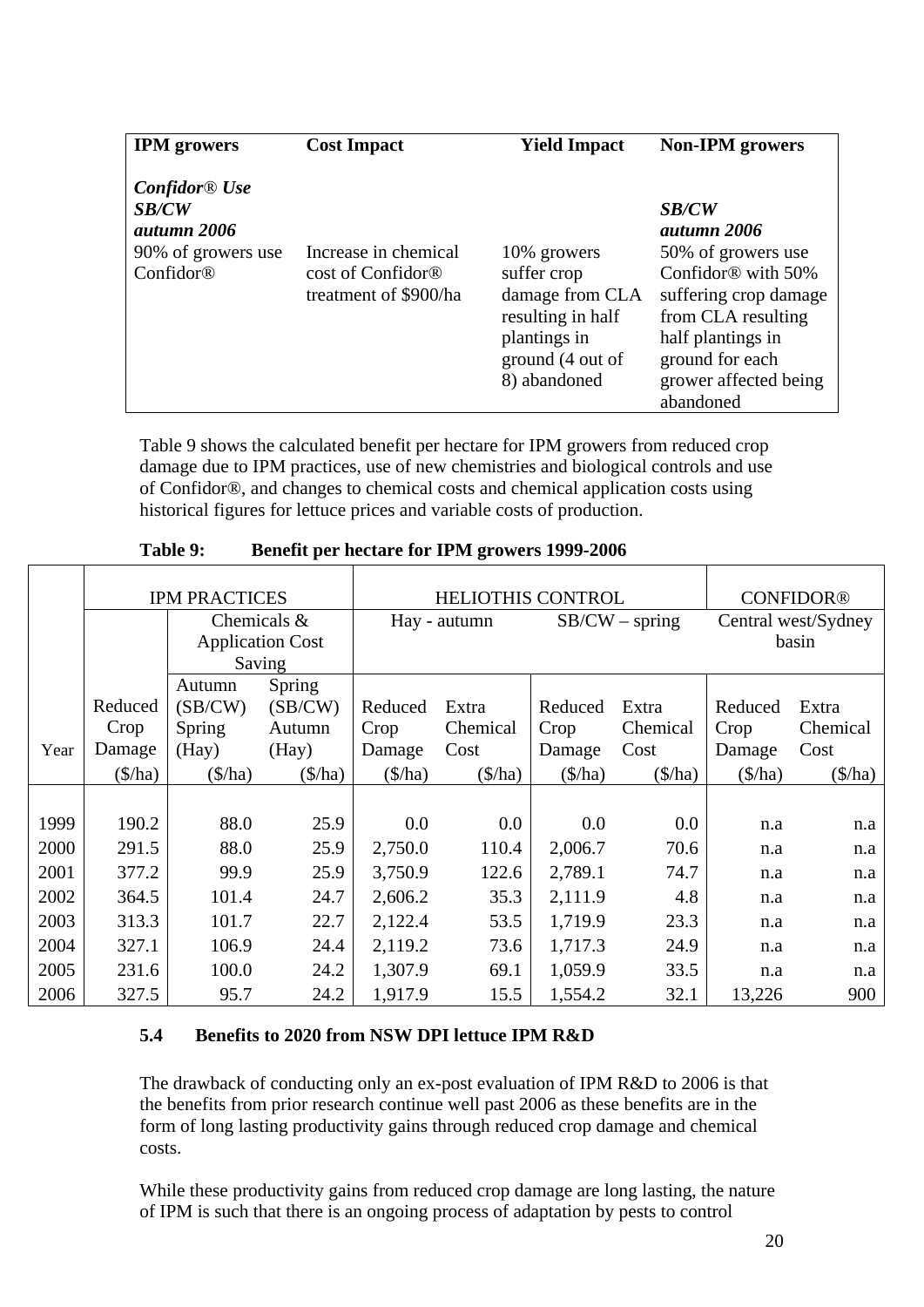<span id="page-27-0"></span>measures. Hence, an IPM program needs ongoing maintenance R&D to preserve efficiency gains.

We have extended our analysis of the benefits and costs from DPI IPM R&D to 2020, in part to be consistent with the series of evaluations of investments in agricultural R&D being undertaken by research economists in NSW DPI.

We have assumed that the flow of annual expenditure associated with projects VG05044 and VG07076 of about \$260,000 will continue to 2020. This level of maintenance R&D will likely be used to respond to new pest incursions, the development of new chemicals and/or the ongoing development of resistance within pest populations. We have assumed that the level of benefits from this maintenance research will be of a similar order to the recent flow of benefits of about \$644,000 per year.

The benefit areas for lettuce IPM research to 2006 and then to 2020 are shown in Table 10.

|           |         | <b>IPM</b> Practices and Heliothis |          |            |                    |
|-----------|---------|------------------------------------|----------|------------|--------------------|
|           | Control |                                    |          |            | <b>CLA</b> Control |
|           |         |                                    |          |            | Additional         |
|           |         |                                    |          | Additional | area treated       |
|           |         |                                    |          | area lost  | with               |
|           | Hay     |                                    | SB/CW    | to CLA     | Confidor           |
|           |         |                                    | Autumn & |            |                    |
| Year      | Autumn  | Spring                             | spring   | Autumn     | Autumn             |
|           | (ha)    | (ha)                               | (ha)     | (ha)       | (ha)               |
|           |         |                                    |          |            |                    |
| 1999      | 8.5     | 17.4                               | 34.6     | n.a        | n.a                |
| 2000      | 8.5     | 17.3                               | 34.6     | n.a        | n.a                |
| 2001      | 24.1    | 49.5                               | 86.9     | n.a        | n.a                |
| 2002      | 28.0    | 57.4                               | 110.7    | n.a        | n.a                |
| 2003      | 34.5    | 70.8                               | 127.1    | n.a        | n.a                |
| 2004      | 35.0    | 71.7                               | 127.8    | n.a        | n.a                |
| 2005      | 39.7    | 81.3                               | 145.9    | n.a        | n.a                |
| 2006      | 64.6    | 132.4                              | 237.7    | 23.8       | 47.5               |
| $2007$ to |         |                                    |          |            |                    |
| 2020      | 55.6    | 111.1                              | 205.3    | n.a        | n.a                |
|           |         |                                    |          |            |                    |

| Table 10: |  | <b>Benefit areas for IPM research</b> |
|-----------|--|---------------------------------------|
|-----------|--|---------------------------------------|

# **6. Benefit-cost analysis**

The economic surplus framework for modeling research-induced innovations as shifts in supply curves is well established (e.g., Alston *et al.* 1995). In that approach, *k*, the reduction in the marginal cost of supplying a product such as lettuce is estimated, applied as an exogenous shift in farm supply, and changes in consumer and producer surplus at the new market equilibrium are estimated.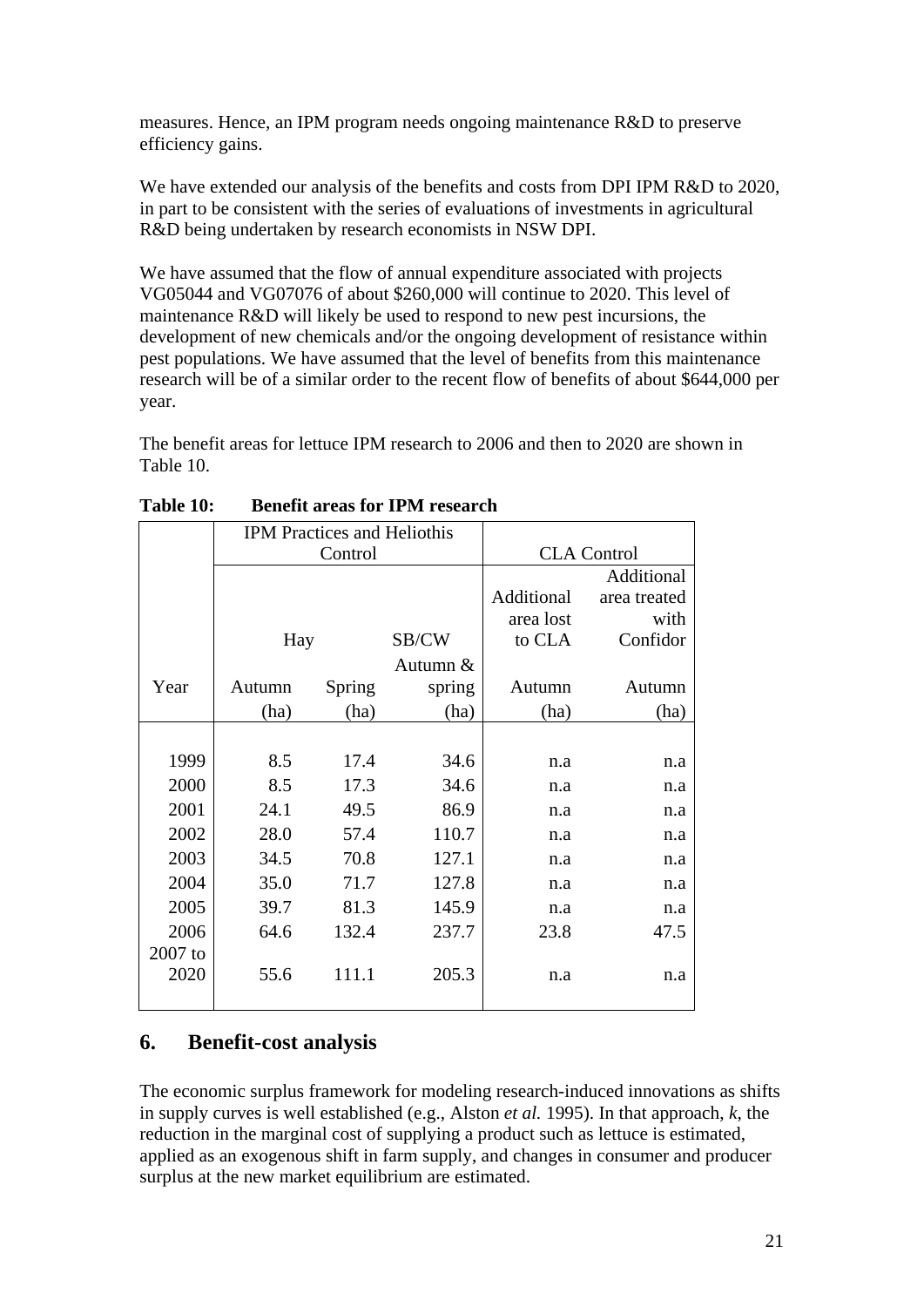<span id="page-28-0"></span>This economic surplus modeling approach is more difficult to apply when there are several supply shifts (as a result of new technologies) over time and when adoption of the technologies also occurs over time. Here, we have used the incremental profit approach (GRDC, 1992) to estimate the change in profit per hectare as new technologies come on stream and as adoption rates change. This approach is equivalent to assuming that the demand curve is perfectly elastic and the supply curve is perfectly inelastic. Hence, it underestimates the total gain in economic surplus, although the error is generally not large. Despite the implications of these assumptions about demand and supply, the estimated change in profit or economic surplus should be interpreted as an estimate of gains to be shared by the industry – producers, processors and consumers – not just producers.

Benefit-cost analysis has been used to compare the value of benefits arising from the research with the costs of the research and development. The investment criteria used are the net present value (NPV) of the research, and the benefit-cost ratio (BCR). The NPV is the difference between the discounted benefits and the discounted costs of the research. The BCR is the ratio of the net present value of benefits to the present value of costs of the research. For the investment in research to be economically desirable, the NPV should be positive and the BCR should be greater than one.

#### **6.1 Benefit-cost results to 2006**

We used data from historical NSW DPI gross margin budgets, BMO information from lettuce IPM project final reports for the Hay region and the SB/CW region, and the views of researchers and industry experts to estimate the change in net revenue (profit) from the introduction of the new technologies for the IPM adopters (the 'with' R&D scenario) and those who do not adopt the technologies or, in the case of new chemicals, adopt them to a limited degree (the 'without' R&D scenario). ABS data on production levels and data on the adoption of technologies were then applied to the per hectare changes in net revenue to derive an estimate of the annual change in net profit for the industry for the period 1999 to 2006.

The regional Hay and SB/CW net benefits from research were aggregated to give an annual benefit for NSW as a whole. The aggregated benefits from lettuce IPM research for the Hay region and the SB/CW region and total benefit for NSW for the ex-post analysis from 1999-2006 are shown in Table 11.

|      |                      |       |                          |       | <b>CLA</b> |                      |
|------|----------------------|-------|--------------------------|-------|------------|----------------------|
| Year | <b>IPM</b> Practices |       | <b>Heliothis Control</b> |       | Control    | <b>Total Benefit</b> |
|      | Hay                  | SB/CW | Hay                      | SB/CW | SB/CW      | <b>NSW</b>           |
|      | \$000                | \$000 | \$000                    | \$000 | \$000      | \$000                |
|      |                      |       |                          |       |            |                      |
| 1999 | 6.7                  | 17.1  | 0.0                      | 0.0   | 0.0        | 23.7                 |
| 2000 | 9.4                  | 24.1  | 22.3                     | 67.2  | 0.0        | 123.0                |
| 2001 | 33.3                 | 76.6  | 87.6                     | 236.5 | 0.0        | 434.0                |
| 2002 | 37.7                 | 94.8  | 72.0                     | 233.9 | 0.0        | 438.3                |
| 2003 | 41.0                 | 95.6  | 71.4                     | 216.2 | 0.0        | 424.3                |
| 2004 | 43.4                 | 100.5 | 71.5                     | 216.8 | 0.0        | 432.2                |
| 2005 | 37.0                 | 85.8  | 49.1                     | 150.2 | 0.0        | 322.1                |
| 2006 | 78.7                 | 184.4 | 122.9                    | 362.7 | 271.6      | 1,020.3              |

### **Table 11: Benefits of lettuce IPM research by region, 1999-2006**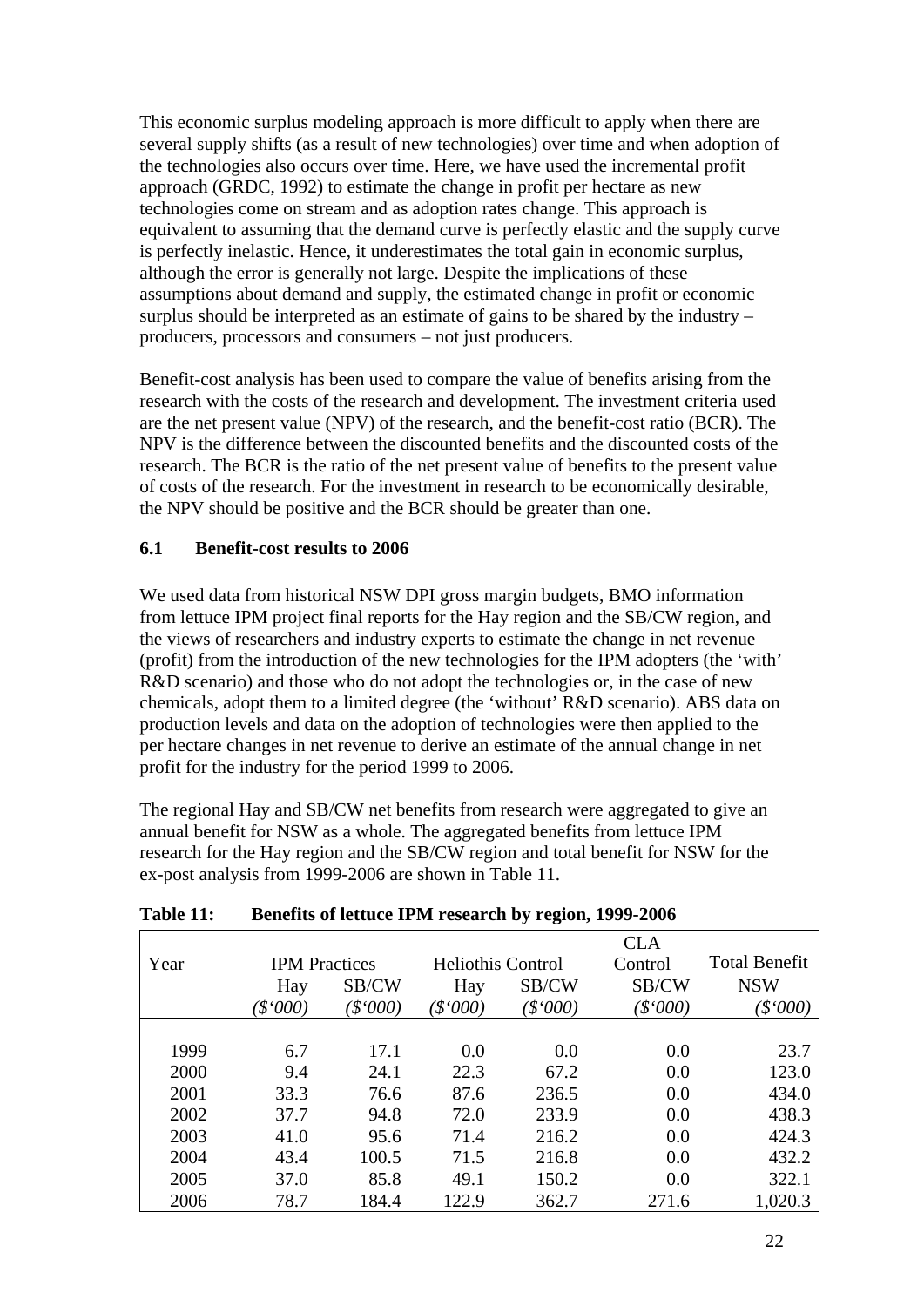<span id="page-29-0"></span>Nominal revenue flows from 1999 to 2006 were adjusted to real dollars using the GDP deflator with base=100 at 2006. Benefits and costs from 1998 until 2006 were compounded forward to 2006 at a real discount rate of 4% to convert benefit flows to a present value in 2006. The results of the analysis of the benefits and costs of NSW DPI lettuce IPM research to 2006 are shown in Table 12.

|      | Real                        |                  | Discounted                    |                 |  |  |
|------|-----------------------------|------------------|-------------------------------|-----------------|--|--|
| Year | <b>Benefits</b><br>(\$'000) | Costs<br>(S'000) | <b>Benefits</b><br>$(\$'000)$ | Costs<br>\$'000 |  |  |
| 1999 | 31                          | 262              | 40                            | 344             |  |  |
| 2000 | 154                         | 268              | 195                           | 339             |  |  |
| 2001 | 517                         | 280              | 629                           | 340             |  |  |
| 2002 | 510                         | 133              | 596                           | 155             |  |  |
| 2003 | 484                         | 471              | 544                           | 530             |  |  |
| 2004 | 474                         | 222              | 513                           | 240             |  |  |
| 2005 | 337                         | 286              | 351                           | 297             |  |  |
| 2006 | 1,020                       | 12               | 1,020                         | 12              |  |  |

**Table 12: Benefits and costs of lettuce IPM research for NSW** 

The flows of costs and benefits from 1999 to 2006 are used to calculate investment criteria, presented in Table 13. The present value of the cost of research is \$2.26 million and the present value of the benefits of research is \$3.89 million. The NPV is \$1.63 million; the BCR is 1.7; and the IRR is 46%.

| Table 13: |  | <b>Results of benefit-cost analysis</b> |  |
|-----------|--|-----------------------------------------|--|
|-----------|--|-----------------------------------------|--|

| <b>Investment Criteria</b>       | <b>Units</b> | Value |
|----------------------------------|--------------|-------|
| <b>Present Value of Costs</b>    | \$'000       | 2,258 |
| <b>Present Value of Benefits</b> | \$'000       | 3,888 |
| Net Present Value (NPV)          | \$'000       | 1,630 |
| Benefit-Cost Ratio (BCR)         |              | 1.72  |
| Internal Rate of Return (IRR)    | %            | 46    |

These results indicate that the funds invested by NSW DPI and HAL in the joint research projects in lettuce IPM between 1999 and 2006 has returned \$1.72 to the lettuce industry in NSW for every dollar invested in the research.

#### **6.2 Benefit-cost results to 2020**

In the analysis of costs and benefits of lettuce IPM research to 2020 industry projections are used from 2007 to 2020 for the 'with' research baseline.

For this evaluation, the costs and benefits flow from 1999 to 2020. The aggregated benefits for the Hay region and the SB/CW region for the period 2007 to 2020 are shown in Table 14.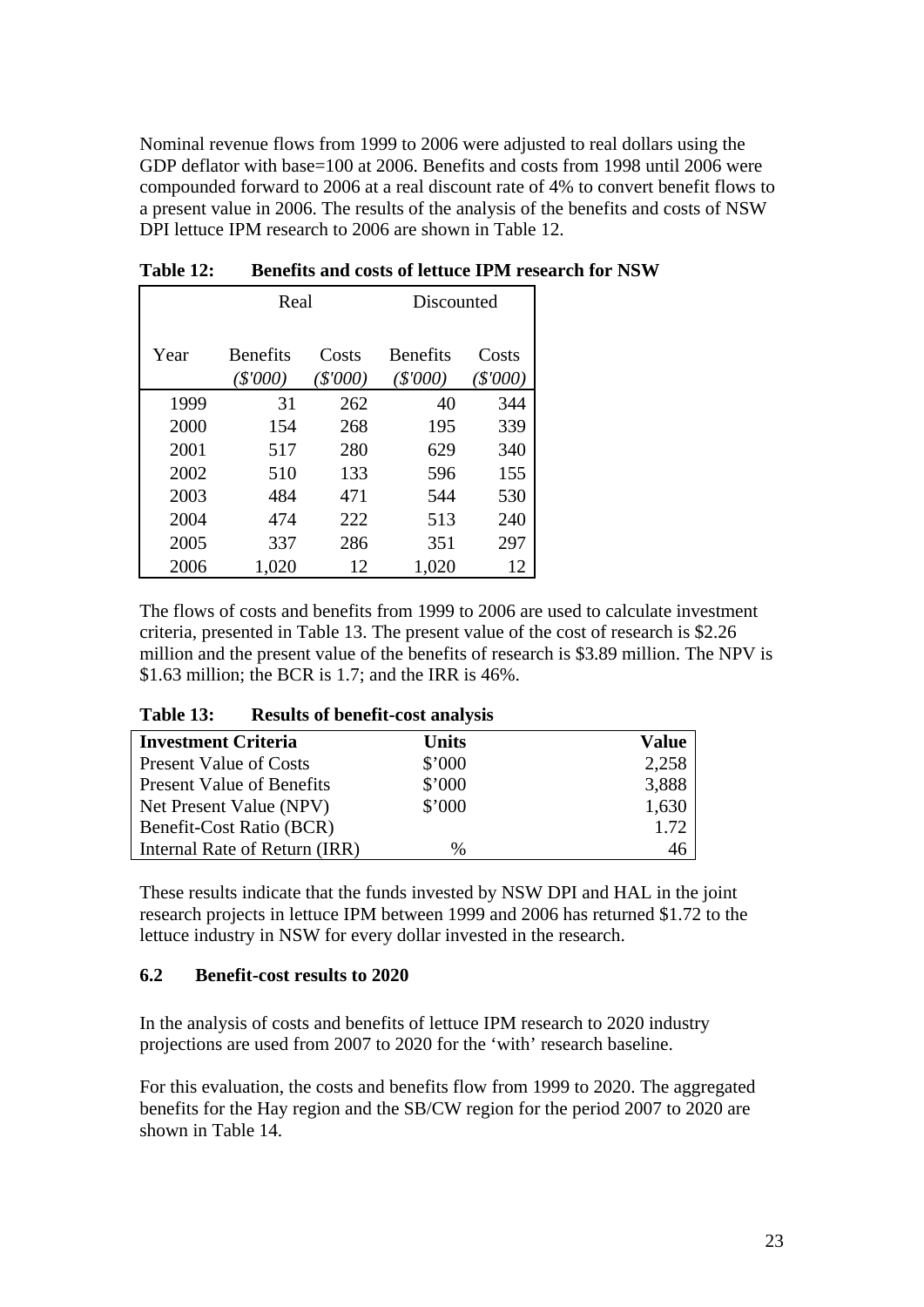| Year      | <b>IPM</b> Practices |                | <b>Heliothis Control</b> |                |
|-----------|----------------------|----------------|--------------------------|----------------|
|           | Hay<br>\$°000        | SB/CW<br>\$000 | Hay<br>\$'000            | SB/CW<br>\$000 |
| 2007-2020 | 66.6                 | 159.0          | 105.7                    | 312.4          |

<span id="page-30-0"></span>**Table 14: Benefits of lettuce IPM research, 2007-2020** 

The results of the analysis of the benefits and costs of NSW DPI lettuce IPM research to 2020 are shown in Table 15. It shows that research benefits peak in 2006 as a result of the contribution of lettuce IPM research to CLA control.

|  | Table 15: |  | <b>Benefits and costs of lettuce IPM research for NSW</b> |  |  |
|--|-----------|--|-----------------------------------------------------------|--|--|
|--|-----------|--|-----------------------------------------------------------|--|--|

|      | Real                          |                     | Discounted                  |                     |
|------|-------------------------------|---------------------|-----------------------------|---------------------|
| Year | <b>Benefits</b><br>$(\$'000)$ | Costs<br>$(\$'000)$ | <b>Benefits</b><br>(\$'000) | Costs<br>$(\$'000)$ |
| 1999 | 31                            | 262                 | 40                          | 344                 |
| 2000 | 154                           | 268                 | 195                         | 339                 |
| 2001 | 517                           | 280                 | 629                         | 340                 |
| 2002 | 510                           | 133                 | 596                         | 155                 |
| 2003 | 484                           | 471                 | 544                         | 530                 |
| 2004 | 474                           | 222                 | 513                         | 240                 |
| 2005 | 337                           | 286                 | 351                         | 297                 |
| 2006 | 1,020                         | 412                 | 1020                        | 412                 |
| 2007 | 644                           | 232                 | 619                         | 223                 |
| 2008 | 644                           | 116                 | 595                         | 107                 |
| 2009 | 644                           | 280                 | 572                         | 249                 |
| 2010 | 644                           | 280                 | 550                         | 240                 |
| 2011 | 644                           | 260                 | 529                         | 214                 |
| 2012 | 644                           | 260                 | 509                         | 205                 |
| 2013 | 644                           | 260                 | 489                         | 198                 |
| 2014 | 644                           | 260                 | 470                         | 190                 |
| 2015 | 644                           | 260                 | 452                         | 183                 |
| 2016 | 644                           | 260                 | 435                         | 176                 |
| 2017 | 644                           | 260                 | 418                         | 169                 |
| 2018 | 644                           | 260                 | 402                         | 162                 |
| 2019 | 644                           | 260                 | 387                         | 156                 |
| 2020 | 644                           | 260                 | 372                         | 150                 |

The flows of benefits and costs from 1999 to 2020 are used to calculate investment criteria, presented in Table 16. The present value of the cost of research is \$5.28 million and the present value of the benefits of research is \$10.7 million. The NPV is \$5.4 million, the BCR is 2.02 and the IRR is 48%.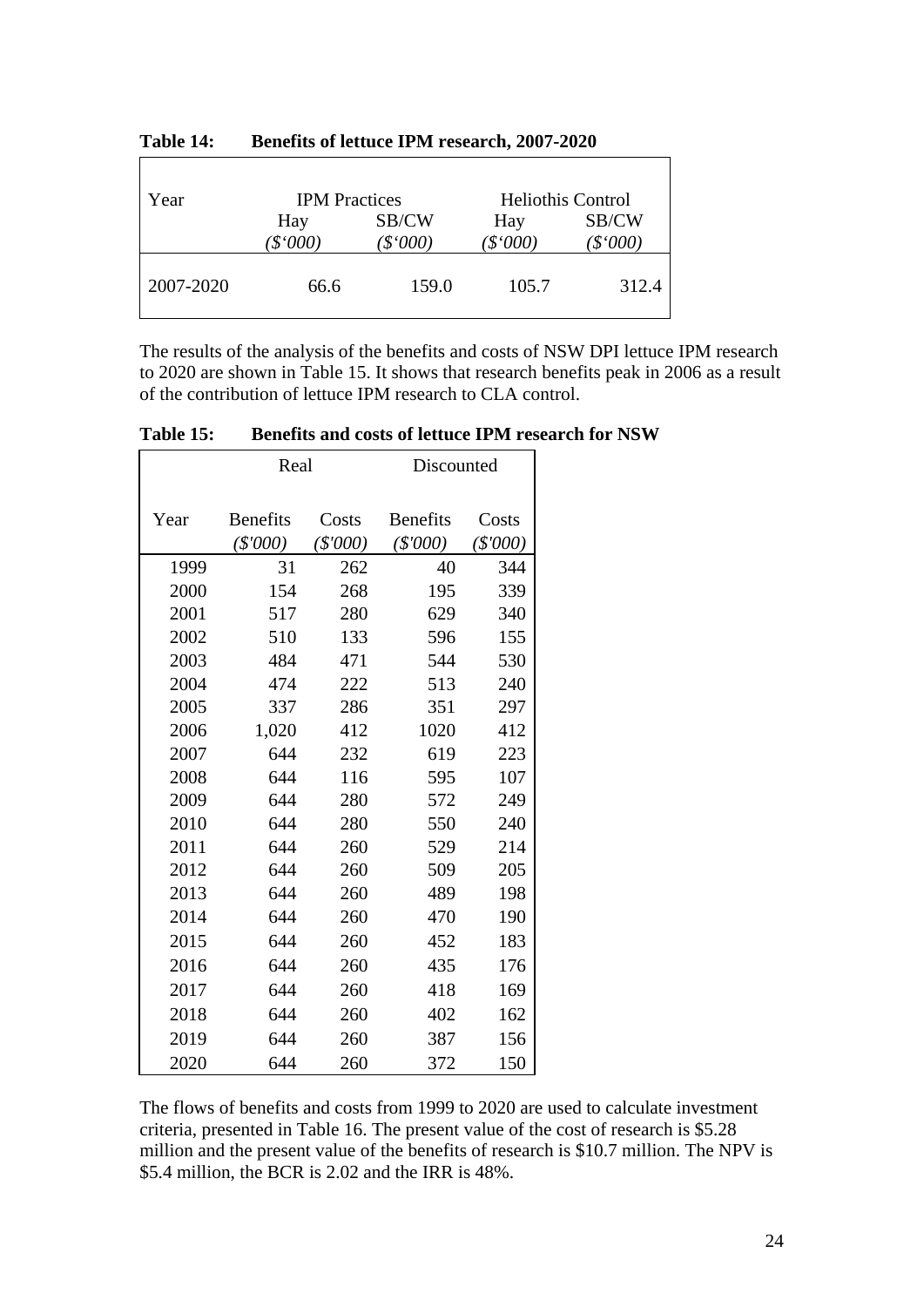| <b>Investment Criteria</b>       | <b>Units</b> | Value  |
|----------------------------------|--------------|--------|
| <b>Present Value of Costs</b>    | \$'000       | 5,280  |
| <b>Present Value of Benefits</b> | \$'000       | 10,688 |
| Net Present Value (NPV)          | \$'000       | 5,408  |
| Benefit-Cost Ratio (BCR)         |              | 2.02   |
| Internal Rate of Return (IRR)    | %            | 48     |

#### <span id="page-31-0"></span>**Table 16: Results of benefit-cost analysis**

These results indicate that the funds invested by NSW DPI and HAL in the joint research projects in lettuce IPM between 1999 and 2020 has returned around \$2 to the lettuce industry in NSW for every dollar invested in the research.

# **7. Conclusions**

Since 1998, NSW DPI has been involved with Horticulture Australia Limited (HAL) in conducting research into IPM strategies for lettuce production. In that time, it has released a flow of recommendations and facilitated the registration of new chemicals and biological controls for lettuce growers in NSW. Adoption of these recommendations and use of the new chemistries and biological controls has led to a reduction in the level of crop damage experienced for lettuce growers, and changes to the on-farm cost of pest and disease control.

There have been two components to this analysis. An ex-post component focussed on estimating the actual flow of benefits and costs to 2006. The benefit-cost ratio found in the analysis was 1.7, with an internal rate of return of 46%. The net present value of the total resources invested in the research since 1999 was estimated at \$1.6million. An economic benefit that we have not attempted to value is the knowledge gained about chemical efficacies from the research program that has 'spilled over' to other vegetable growing situations and to other States, enabling registration of new chemicals for use in lettuce in those States. A further economic benefit exists in the uptake of recommendations for IPM practices amongst lettuce growers in other States and the resulting productivity gains experienced by these growers.

The second component of the analysis was more ex-ante in nature speculating about the flow of benefits to 2020 arising from both investment in R&D to 2006 and a level of maintenance R&D through to 2020. In this analysis, the level of investment in the lettuce IPM program has been extended to include estimated investment in a further two lettuce IPM projects from 2006 to 2010. Beyond 2010, maintenance expenditure of \$260,000 per year to 2020 is included. Benefits beyond 2006 are calculated by extending the current flow of benefits arising from adoption of IPM practices and the use of new Heliothis controls in 2006 through to 2020.

The benefit-cost ratio found in the ex-ante analysis was 2.0, with an internal rate of return of 48%. The net present value of the total resources invested in the research since 1999 was estimated at \$5.4million. This ratio shows that although the benefits outweigh the costs of the research they do not do so to the same extent as that seen in other evaluations conducted by NSW DPI of areas of agricultural research where BCR has ranged from 4.5:1 to 22.2:1 (see Mullen, 2004). Note that Mullen et al (2003) were unable to identify any quantifiable benefits from UC lettuce IPM research due to the difficult nature of applying IPM practices to lettuce production.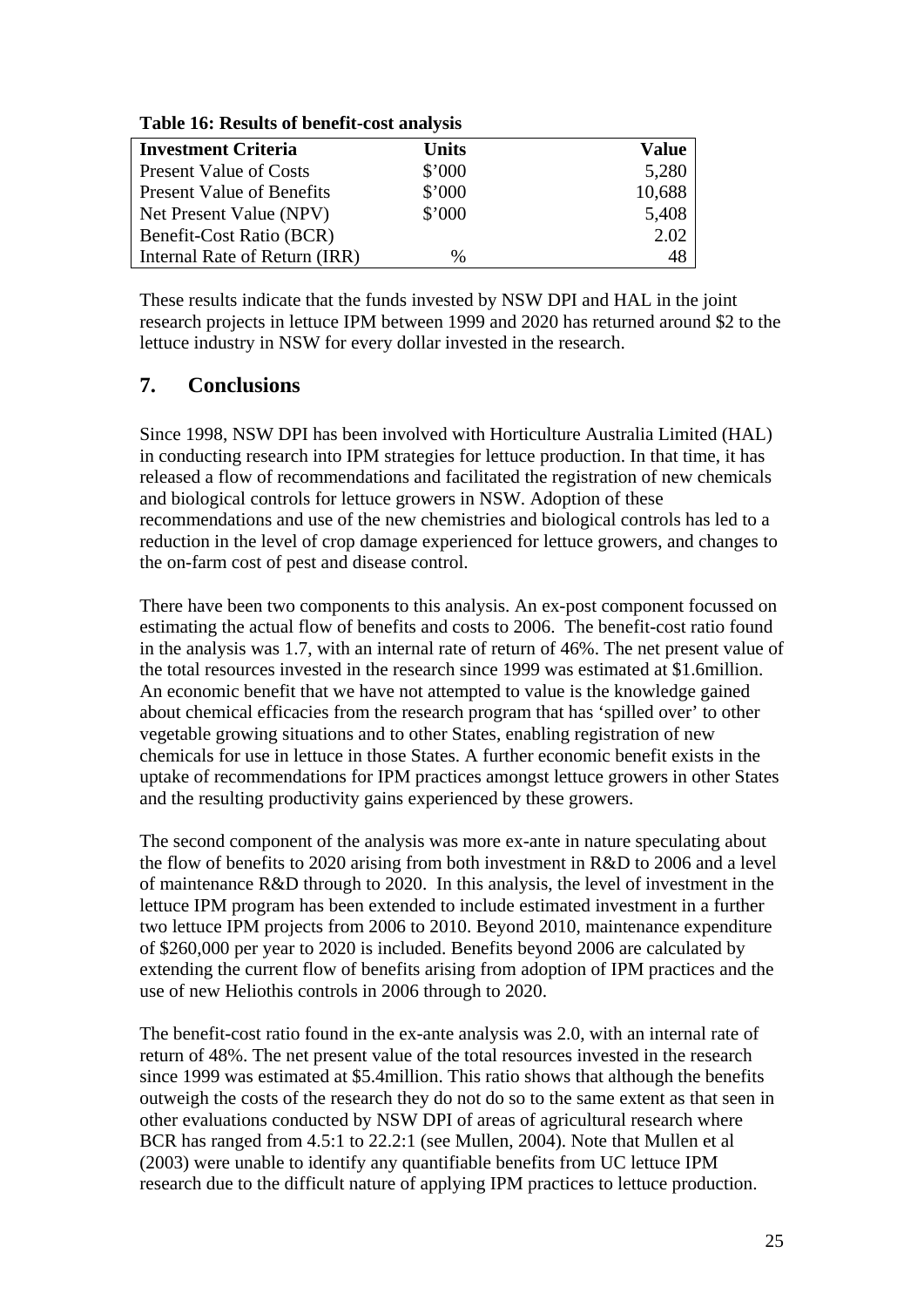We focussed on quantifying the industry benefits in NSW from a program in R&D investment funded jointly by NSW DPI and HAL. In addition to these industry-level economic benefits, there have been a flow of other benefits in the form of reduced risks to human and environmental health, which we have not quantified but which justify continued support from the public sector to ensure a level of investment closer to community expectations.

On-farm environmental and human health outcomes of lettuce IPM research include: reduced usage of broad-spectrum insecticides which can lead to an increase in farm biodiversity and reduced exposure of farm owners and workers to harmful effects of broad-spectrum insecticides. On the whole, the more selective insecticides have fewer harmful effects on mammals. The newer chemistries generally require less active ingredient to be applied, hence, the total quantity of insecticide used is greatly reduced when newer rather than older chemistry is used. Environmental human health outcomes which spill over to the community include: reduced spray drift from fewer spray applications and reduced risk of chemicals moving off-site as a result of lower chemical application. There is also opportunity for increased regional biodiversity associated with replacement of broad-spectrum chemicals with more selective chemicals.

In the period 1999-2005, about half of the funding has come from HAL; for the period 2006-2020, it is expected that around 70% of funding will come from industry. These funding arrangements seem appropriate given the way in which industry and the community share the flow of benefits from this program of research.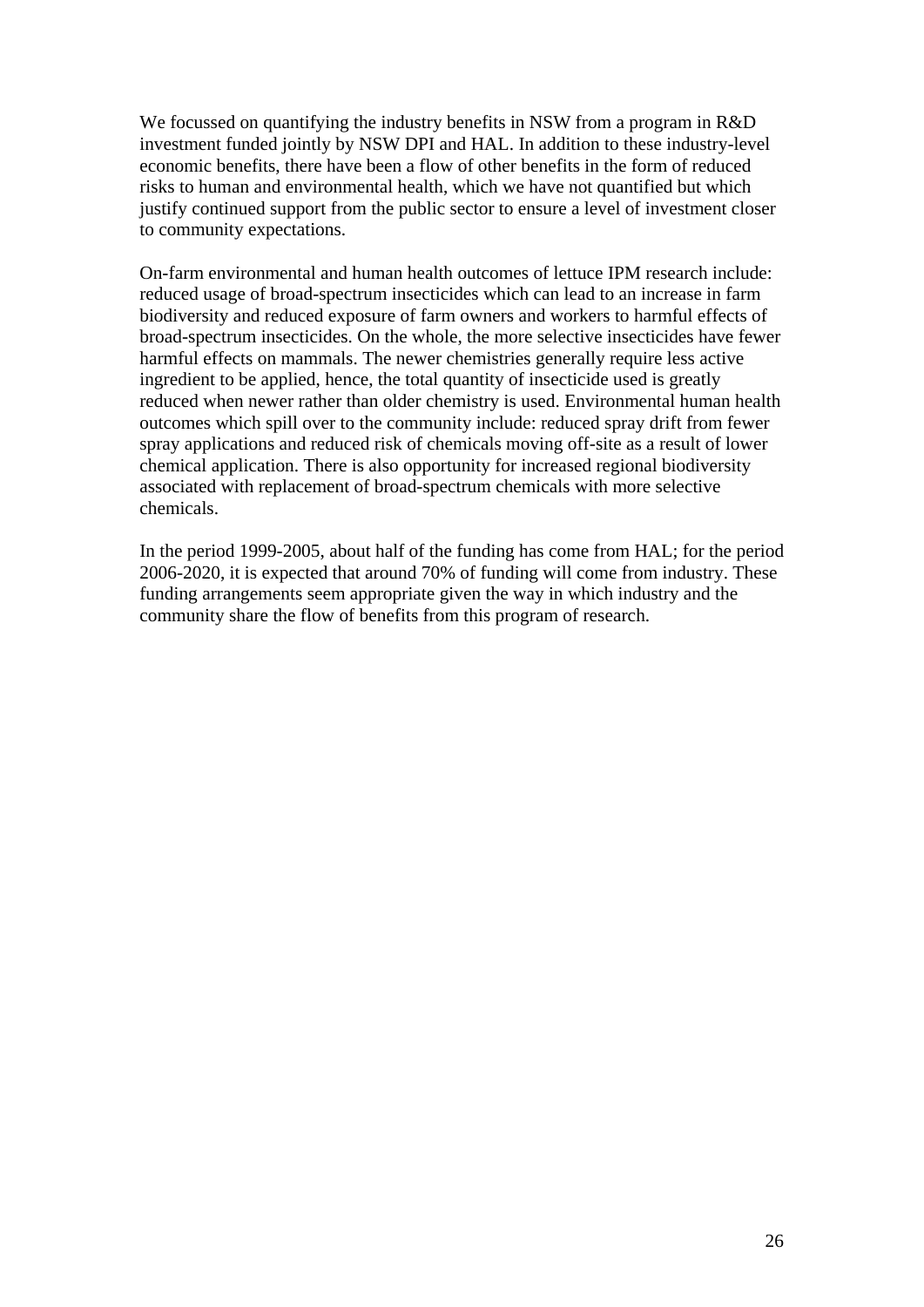#### <span id="page-33-0"></span>**References**

- Alston. J. M, Norton. G. W, and Pardey. P. G (1995) *Science under Scarcity: Principles and Practice for Agricultural Research Evaluation and Priority Setting*. Ithaca, New York: Cornell University Press.
- Australian Academy of Technological Sciences and Engineering, (2002) *Pesticide Use in Australia*, Australian Academy of Technological Sciences and Engineering, Parkville, Victoria
- Australian Bureau of Statistics, *Value of Agricultural Commodities Produced*, Catalogue 7502.0, Various issues back to 1998, Canberra.
- Australian Bureau of Statistics, *Value of Selected Agricultural Commodities Produced, Australia, Preliminary 2005-06*, Catalogue 7503.0, Canberra
- Australian Bureau of Statistics, *Agricultural Commodities, Australia*, Catalogue 7121.0, Various issues back to 1998, Canberra.
- Bechaz. K (2006) *Lettuce Integrated Pest Management (IPM) Survey 2006*, NSW DPI Report No. 2
- Fragar, LJ, Sankaran, B, Thomas, P (2005), *Pesticides and Adverse Health Outcomes in Australia – The Facts*, Facts and Figures on Farm Health and Safety Series, No 6, Australian Centre for Agricultural Health and Safety.
- GRDC (1992), *Gains for Grain: Volume 3 Guidelines for Economic Evaluation' Report on an evaluation of returns from research and development investments in the Australian grains industries.* Occasional Paper Series No. 3, Grains Research and Development Corporation, Canberra.
- Hayman P, Crean J, Mullen J, Parton K (2007) *How do probabilistic seasonal climate forecasts compare with other innovations that Australian farmers are encouraged to adopt?* Australian Journal of Agricultural Research 58, 975–984.
- Kookana. R, Baskaran. S, Naidu. R, (1998) *Pesticide fate and behaviour in Australian soils in relation to contamination and management of soil and water: a review,* Australian Journal of Soil Research, Volume 36, 715-764.
- McDougall. S, Napier. T, Watson. A, Valenzisi. J, Snudden. M, Kelly. G, Senn. A, James. L, Duff. J, Franklin. T, Geitz. G (2002), '*Adapting to Change: Enhancing change skills through collaboratively developing an integrated pest and disease management strategy for lettuce'* Final Report of Project VG98048 for HAL
- McDougall. S, Creek. A, Napier. T, Duff. J (2005), *'Improving lettuce pest management – NSW and SE Queensland'* Final Report of Project VG01028 for **HAL**
- McDougall. S, Creek. A (2003), *Pests, beneficials, diseases and disorders in lettuce: field identification guide*, NSW Agriculture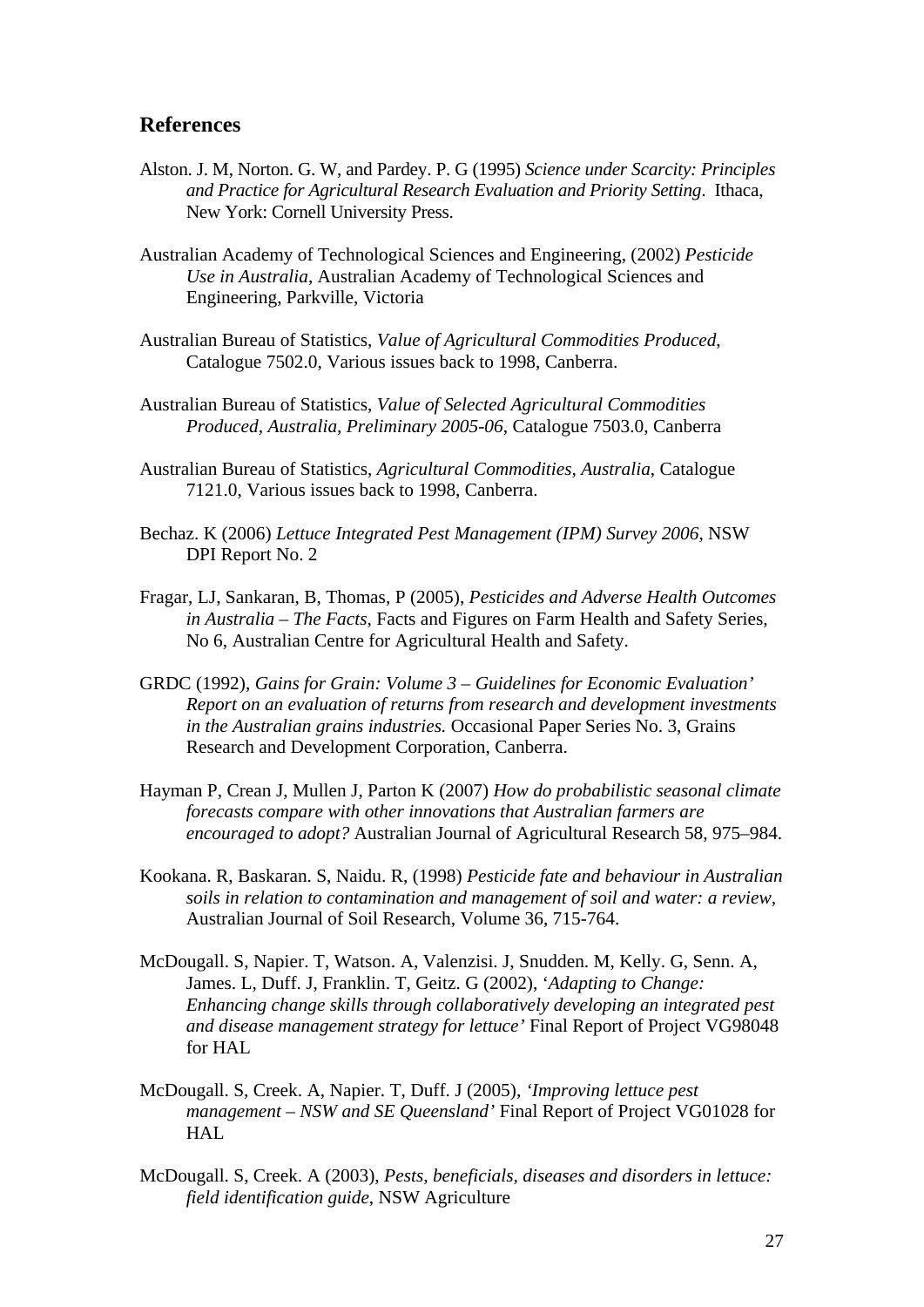McDougall. S (2006) *Lettuce IPM,* PrimeFact 154, NSW DPI

- Mullen, J.D., Alston, J.M., Sumner, D.A., Kreith. M.T., Kuminoff, N.V, (2003), *Returns to University of California Pest Management Research and Extension: Overview and Case Studies Emphasizing IPM',* ANR Publication 3482.
- Mullen, J.D. (editor), (2004) '*Evaluations in 2003 of Five Area of Investment in R&D by NSW Agriculture: Summary',* Economic Research Report 22, NSW Agriculture
- NSW Agriculture (2001), *Vegetable Gross Margin Budgets*, NSW Agriculture, Orange
- New South Wales State of the Environment 1995 (1995), Environment Protection Authority, NSW
- Pannell, D.J., Marshall, G.R., Barr, N., Curtis, A., Vanclay, F. and Wilkinson, R. (2006). *Understanding and promoting adoption of conservation practices by rural landholders.* Australian Journal of Experimental Agriculture 46(11): 1407-1424.
- Stern, V. M., R. F. Smith, R. van den Bosch, and K. S. Hagen. "The Integrated Control Concept." *Hilgardia* 29(1959):81–101.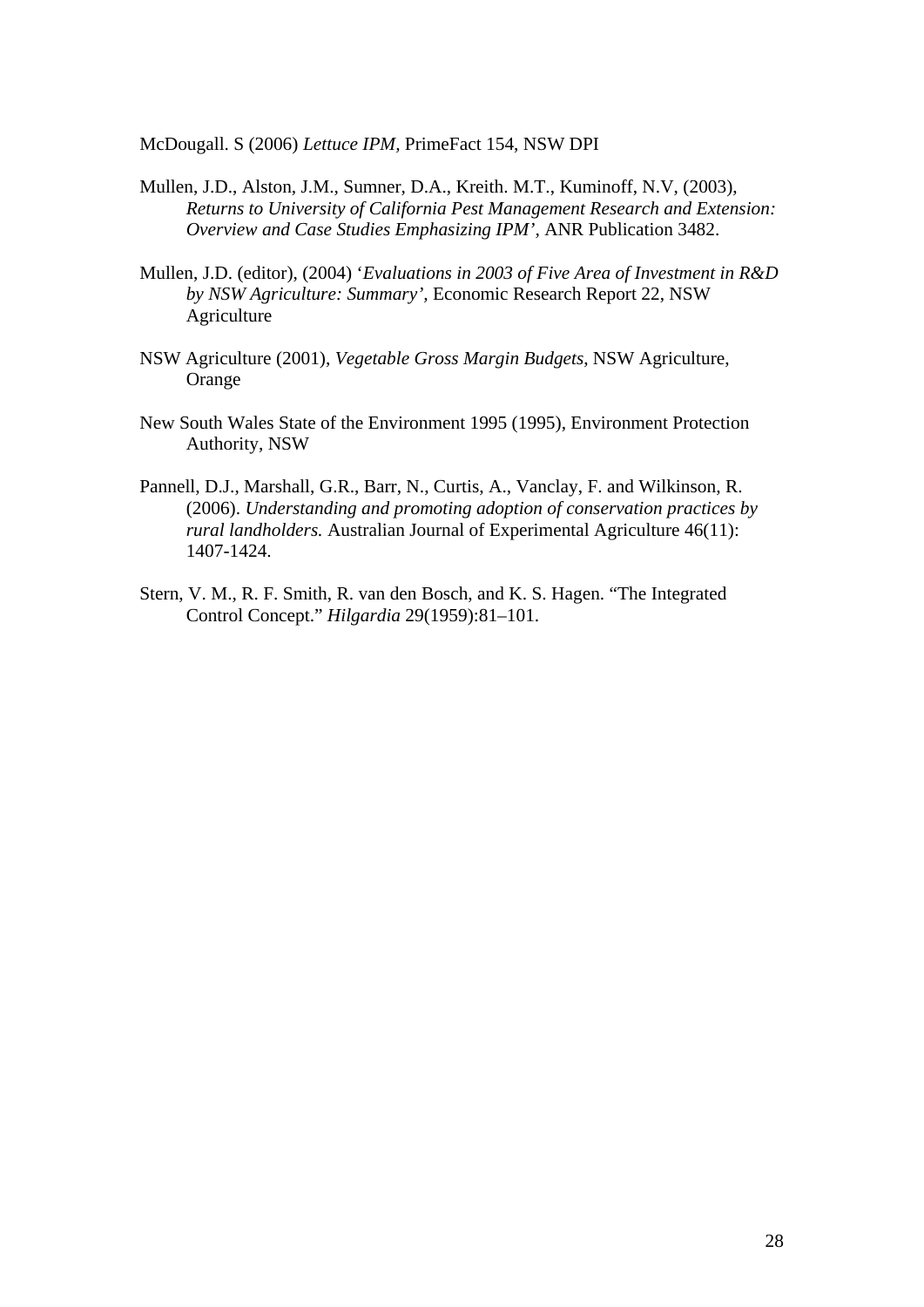# **NSW Department of Primary Industries Economic Research Report Series**

<span id="page-35-0"></span>(All available at <http://www.dpi.nsw.gov.au/>research/areas/health-science/ economics-research#Economic-Research-Reports)

## **Number**

- **1** Brennan, J.P. and Bantilan, M.C.S. 1999, *Impact of ICRISAT Research on Australian Agriculture*, Report prepared for Australian Centre for International Agricultural Research, Economic Research Report No. 1, NSW Agriculture, Wagga Wagga.
- **2** Davies, B.L., Alford, A. and Hollis, G. 1999, *Analysis of ABARE Dairy Data for Six Regions in NSW 1991-92 to 1996-97,* Economic Research Report No 2, NSW Agriculture, C.B. Alexander College, Paterson.
- **3** Brennan, J.P. and Singh, R.P. 2000, *Economic Assessment of Improving Nutritional Characteristics of Feed Grains*, Report prepared for Grains Research and Development Corporation, Economic Research Report No. 3, Wagga Wagga.
- **4** Zhao. X., Mullen, J.D., Griffith, G.R., Griffiths, W.E. and Piggott, R.R. 2000, *An Equilibrium Displacement Model of the Australian Beef Industry*, Economic Research Report No 4, NSW Agriculture, Armidale.
- **5** Griffith, G., I'Anson, K., Hill, D., Lubett, R. and Vere, D. 2001. *Previous Demand Elasticity Estimates for Australian Meat Products*, Economic Research Report No 5, NSW Agriculture, Armidale.
- **6** Griffith, G., I'Anson, K., Hill, D. and Vere, D. 2001. *Previous Supply Elasticity Estimates for Australian Broadacre Agriculture*, Economic Research Report No 6, NSW Agriculture, Armidale.
- **7** Patton, D.A. and Mullen, J.D. 2001, *Farming Systems in the Central West of NSW: An Economic Analysis*, Economic Research Report No. 7, NSW Agriculture, Trangie.
- **8** Brennan, J.P. and Bialowas, A. 2001, *Changes in Characteristics of NSW Wheat Varieties, 1965-1997*, Economic Research Report No. 8, NSW Agriculture, Wagga Wagga.
- **9** Mullen, J.D. 2001, *An Economic Perspective on Land Degradation Issues*, Economic Research Report No. 9, NSW Agriculture, Orange.
- **10** Singh, R.P., Mullen, J.D., and Jayasuriya, R. 2005, *Farming Systems in the Murrumbidgee Irrigation Area in NSW: An Economic Analysis*, Economic Research Report No. 10, NSW Department of Primary Industries, Yanco.
- **11** Brennan, J.P., Aw-Hassan, A., Quade, K.J. and Nordblom, T.L. 2002, *Impact of ICARDA Research on Australian Agriculture*, Economic Research Report No. 11, NSW Agriculture, Wagga Wagga.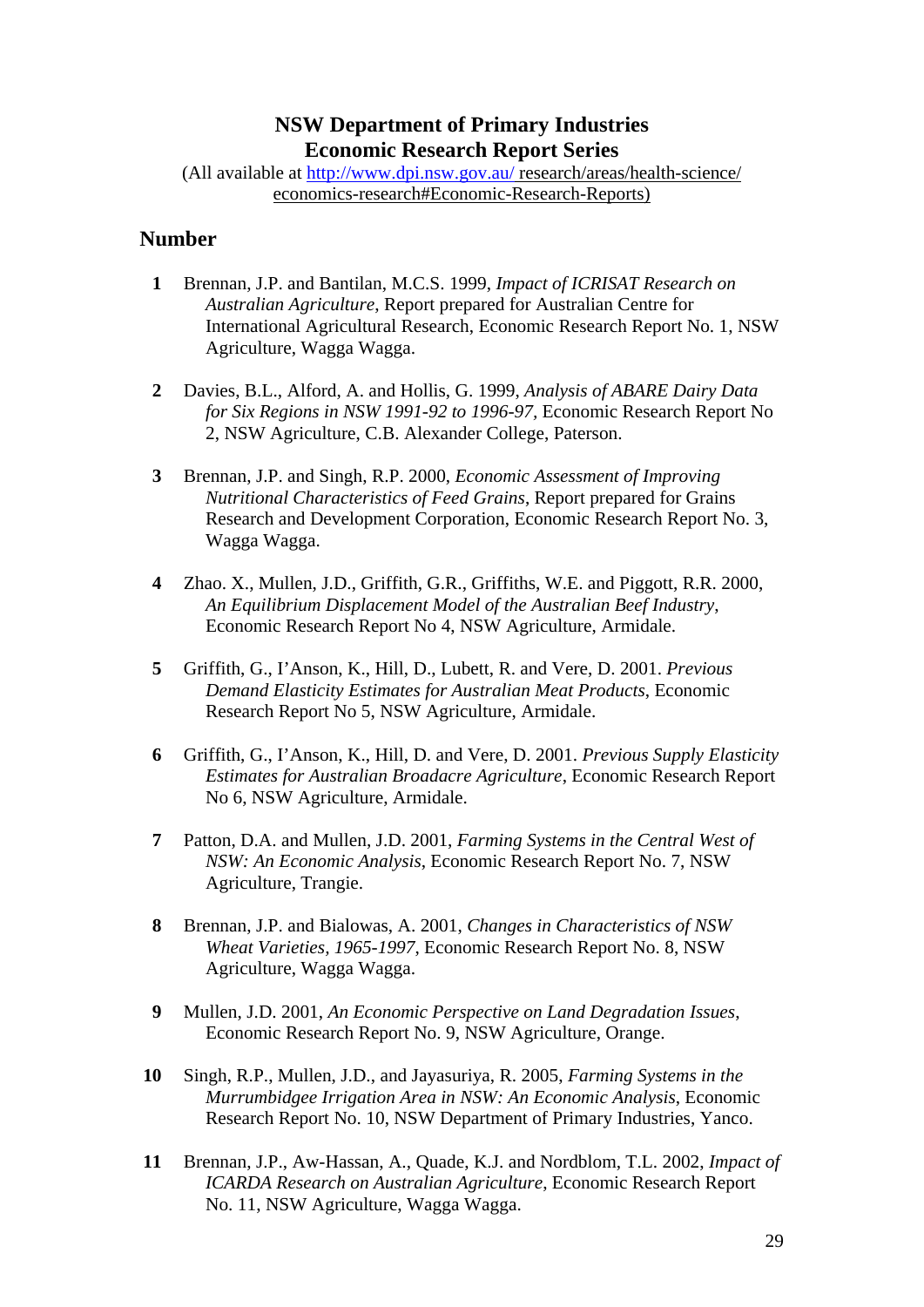- **12** Alford, A., Griffith, G. and Davies, L. 2003, *Livestock Farming Systems in the Northern Tablelands of NSW: An Economic Analysis*, Economic Research Report No. 12, NSW Agriculture, Armidale.
- **13** Alford, A., Griffith, G. and Cacho, O. 2003, *A Northern Tablelands Whole-Farm Linear Program for Economic Evaluation of New Technologies at the Farm Level*, Economic Research Report No. 13, NSW Agriculture, Armidale.
- **14** Mullen, J.D. and Vere, D.T. 2003, *Research and Extension Capabilities Program Economists in New South Wales Agriculture*, Economic Research Report No. 14, NSW Agriculture, Orange.
- **15** Farquharson, R.J., Griffith, G.R., Barwick, S.A., Banks, R.G. and Holmes, W.E. 2003, *Estimating the Returns from Past Investment into Beef Cattle Genetic Technologies in Australia,* Economic Research Report No. 15, NSW Agriculture, Armidale.
- **16** O'Donnell, C.J., Griffith, G.R., Nightingale, J.J. and Piggott, R.R. 2004, *Testing for Market Power in Multiple-Input, Multiple-Output Industries: The Australian Grains and Oilseeds Industries*, Technical Report for the Rural Industries Research and Development Corporation, Economic Research Report No. 16, NSW Agriculture, Armidale.
- **17** Brennan, J.P., Martin, P.J. and Mullen, J.D. 2004, *An Assessment of the Economic, Environmental and Social Impacts of NSW Agriculture's Wheat Breeding Program*, Economic Research Report No. 17, NSW Agriculture, Wagga Wagga.
- **18** Griffith, G.R., Davies, B.L., Alford, A.R., Herd, R.M., Parnell, P.F. and Hegarty, R.S. 2004, *An Assessment of the Economic, Environmental and Social Impacts of NSW Agriculture's Investment in the Net Feed Efficiency R,D&E Cluster*, Economic Research Report No. 18, NSW Department of Primary Industries, Armidale.
- **19** Scott, J.F. and Farquharson, R.J. 2004, *An Assessment of the Economic Impacts of NSW Agriculture's Research and Extension: Conservation Farming and Reduced Tillage in Northern NSW*, Economic Research Report No. 19, NSW Department of Primary Industries, Tamworth.
- **20** Scott, J.F., Farquharson, R.J. and Mullen, J.D. 2004, *Farming Systems in the Northern Cropping Region of NSW: An Economic Analysis*, Economic Research Report No. 20, NSW Department of Primary Industries, Tamworth.
- **21** Crean, J., Shaw, A., Singh. R. and Mullen, J.D. 2004, *An Assessment of the Economic, Environmental and Social Impacts of NSW Agriculture's Advisory Programs in Water Use Efficiency*, Economic Research Report No. 21, NSW Department of Primary Industries, Orange.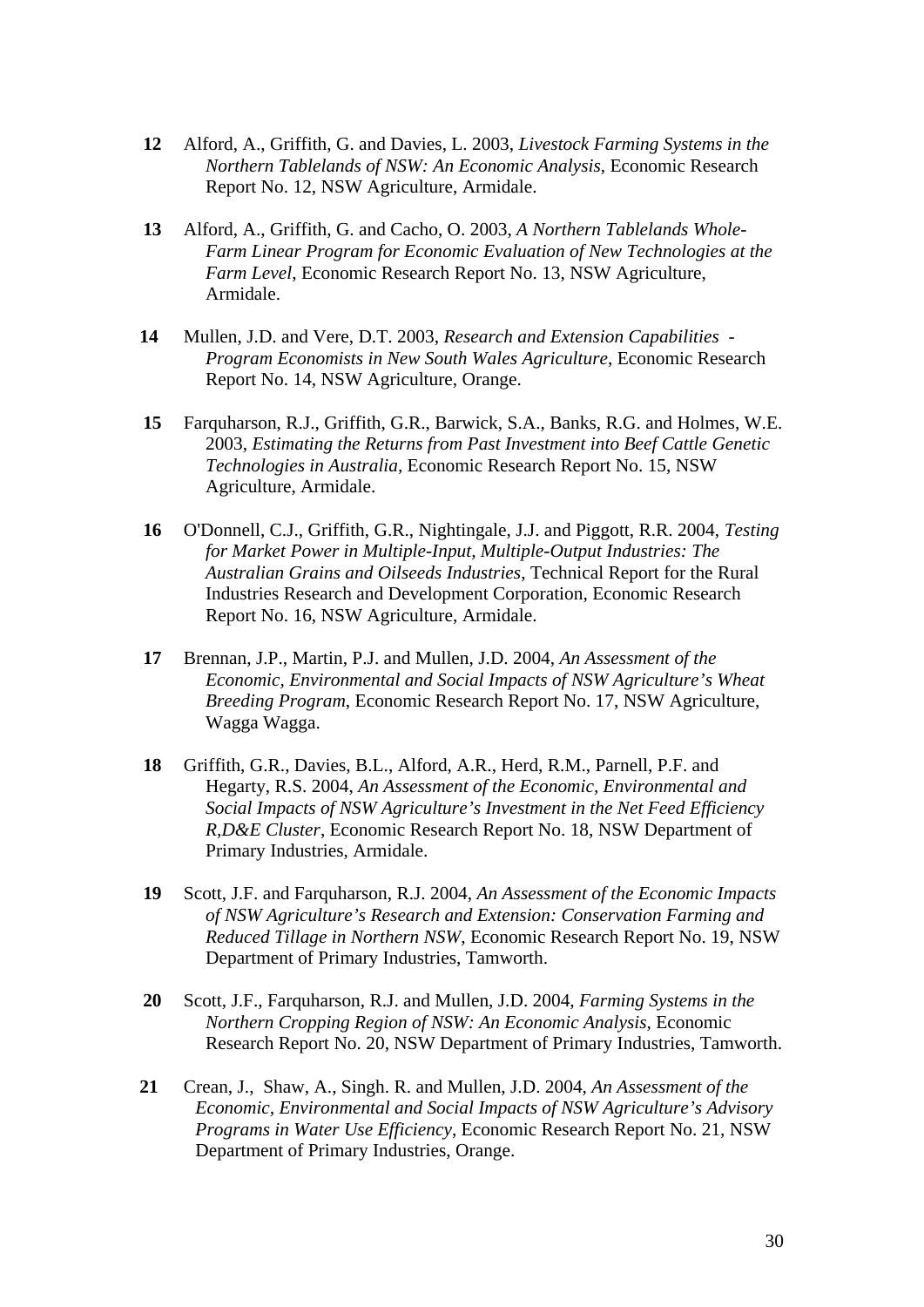- **22** Mullen, J.D. 2004, *Evaluations in 2003 of Five Areas of Investment by NSW Agriculture: Summary*, Economic Research Report No. 22, NSW Department of Primary Industries, Orange.
- **23** Vere, D.T., Jones, R.E. and Dowling, P.M. 2004, *An Economic Evaluation of Research into the Improved Management of the Annual Grass Weed Vulpia in Temperate Pastures in South-Eastern Australia*, Economic Research Report No. 23, NSW Department of Primary Industries, Orange.
- **24** Jones, R.E. and Dowling, P.M. 2004, *Sustainability, Externalities and Economics: The Case of Temperate Perennial Grazing Systems in NSW*, Economic Research Report No. 24, NSW Department of Primary Industries, Orange.
- **25** Brennan, J.P. and Quade, K.J. 2004, *Analysis of the Impact of CIMMYT Research on the Australian Wheat Industry*, Economic Research Report No. 25, NSW Department of Primary Industries, Wagga Wagga.
- **26** Brennan, J.P., Sykes, J.D. and Scott, J.F. 2005, *Trends in Pulse and Oilseed Crops in Winter Cereal Rotations in NSW,* Economic Research Report No. 26, NSW Department of Primary Industries, Wagga Wagga.
- **27** Vere, D.T., Griffith, G.R. and Silvester, L. 2005, *Australian Sheep Industry CRC: Economic Evaluations of Scientific Research Programs*, Economic Research Report No. 27, NSW Department of Primary Industries, Orange.
- **28** Singh, R.P., Brennan, J.P. Lacy, J. and Steel, F. 2005, *An Assessment of the Economic, Environmental and Social Impacts of the Ricecheck Program*, Economic Research Report No. 28, NSW Department of Primary Industries, Yanco.
- **29** Jones, R., Saunders, G. and Balogh, S. 2005, *An Economic Evaluation of a Pest Management Control Program: "Outfox the Fox"*, Economic Research Report No. 29, NSW Department of Primary Industries, Orange.
- **30** Griffith, G.R., Parnell, P.F. and McKiernan, W. 2005, *An Evaluation of the Economic Benefits to NSW from Investment in the CRC for Beef Genetics Technologies,* Economic Research Report No. 30, NSW Department of Primary Industries, Orange.
- 31 Khairo, S.A., Mullen, J.D., Hacker, R.B. and Patton, D.P 2006, *Farming Systems in the Western Division of NSW: An economic Analysis*, Economic Research Report No. 31, NSW Department of Primary Industries, Trangie.
- **32** Griffith, G., Vere, D., and Jones, R. 2006, *Sheep CRC Renewal Proposal:Economic Evaluation of the Proposed Scientific Themes*, Economic Research Report No. 32, NSW Department of Primary Industries, Armidale.
- **33** Alford, A.R., Cafe, L.M., Greenwood, P.L. and Griffith, G.R. 2007, *The Economic Effects of Early-Life Nutrition in Crossbred Cattle Bred on the*